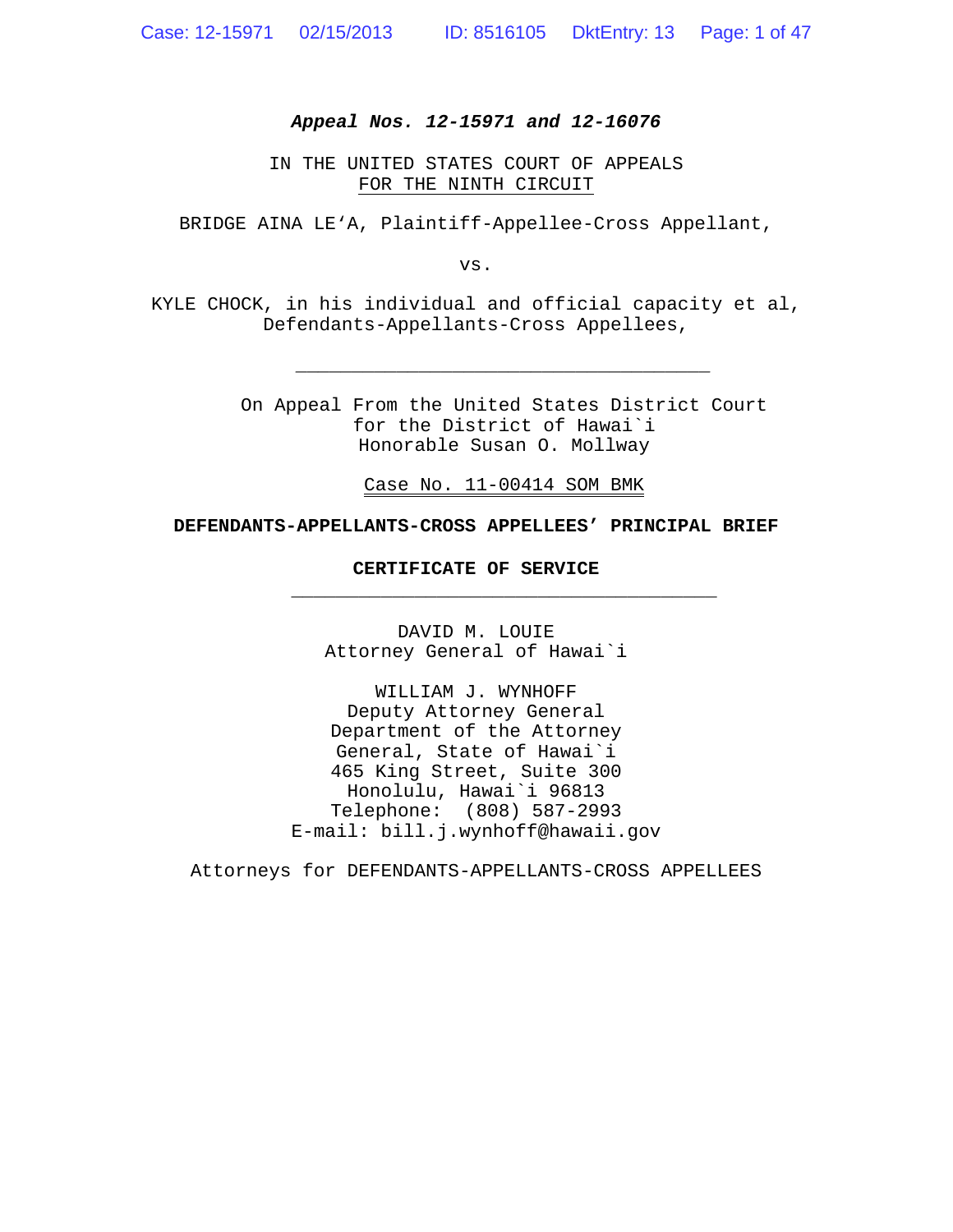# TABLE OF CONTENTS

|                                                                                                                                                                    | PAGE           |
|--------------------------------------------------------------------------------------------------------------------------------------------------------------------|----------------|
|                                                                                                                                                                    | iv             |
|                                                                                                                                                                    | $\mathbf 1$    |
| $\mathsf{T}$ .<br>JURISDICTIONAL STATEMENT                                                                                                                         | $\overline{2}$ |
| DISTRICT COURT JURISDICTION<br>Α.                                                                                                                                  | $\overline{2}$ |
| APPELLATE COURT JURISDICTION<br>B.                                                                                                                                 | $\overline{2}$ |
| $\mathsf{C}$ .<br>FILING DATES ESTABLISHING TIMELINESS OF APPEAL                                                                                                   | $\overline{3}$ |
| FINALITY OR OTHER BASIS FOR APPEAL<br>D.                                                                                                                           | $\overline{3}$ |
| II. STATEMENT OF THE ISSUES PRESENTED FOR REVIEW                                                                                                                   | $\overline{3}$ |
| III. STATEMENT OF THE CASE                                                                                                                                         | $\overline{4}$ |
| NATURE OF THE CASE<br>Α.                                                                                                                                           | 4              |
| B.<br>COURSE OF PROCEEDINGS                                                                                                                                        | 5              |
| $\mathcal{C}$ .<br>DISPOSITION BELOW                                                                                                                               | 5              |
| TV.                                                                                                                                                                | 6              |
| STATEMENT OF THE FACTS<br>V.                                                                                                                                       | 6              |
| VI. SUMMARY OF THE ARGUMENT                                                                                                                                        | 9              |
|                                                                                                                                                                    | 10             |
| A. THE DISTRICT COURT ERRED BY INVOKING PULLMAN ABSTENTION<br>AS TO CLAIMS AGAINST INDIVIDUAL COMMISSIONERS  10                                                    |                |
| INDIVIDUAL COMMISSIONERS ARE ENTITLED TO ABSOLUTE QUASI-<br>В.<br>JUDICIAL IMMUNITY AND QUALIFIED IMMUNITY AS TO ALL<br>FEDERAL CLAIMS AGAINST THEM PERSONALLY 17  |                |
| Individual Commissioners are entitled to absolute quasi-<br>a.<br>judicial immunity as to all federal law claims against                                           |                |
| In addition or in the alternative, individual<br>b.<br>Commissioners are entitled to qualified immunity as to<br>all federal law claims against them personally 34 |                |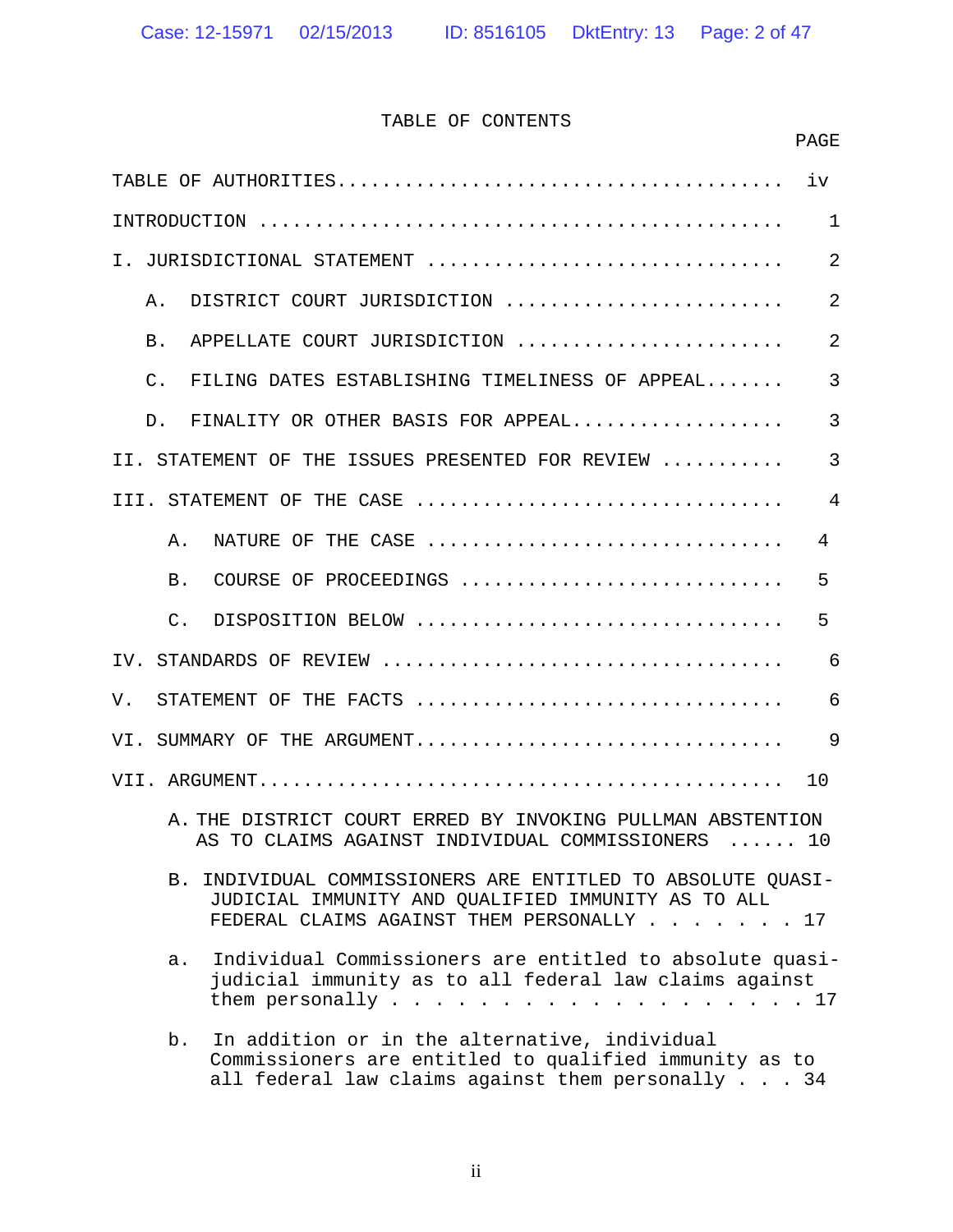| C. INDIVIDUAL COMMISSIONERS ARE ENTITLED TO ABSOLUTE  |  |
|-------------------------------------------------------|--|
| JUDICIAL IMMUNITY AND STATUTORY IMMUNITY/OUALIFIED    |  |
| PRIVILEGE AS TO ALL STATE LAW CLAIMS AGAINST THEM FOR |  |
| DAMAGES, INCLUDING JUST COMPENSATION 36               |  |
|                                                       |  |
|                                                       |  |
|                                                       |  |
|                                                       |  |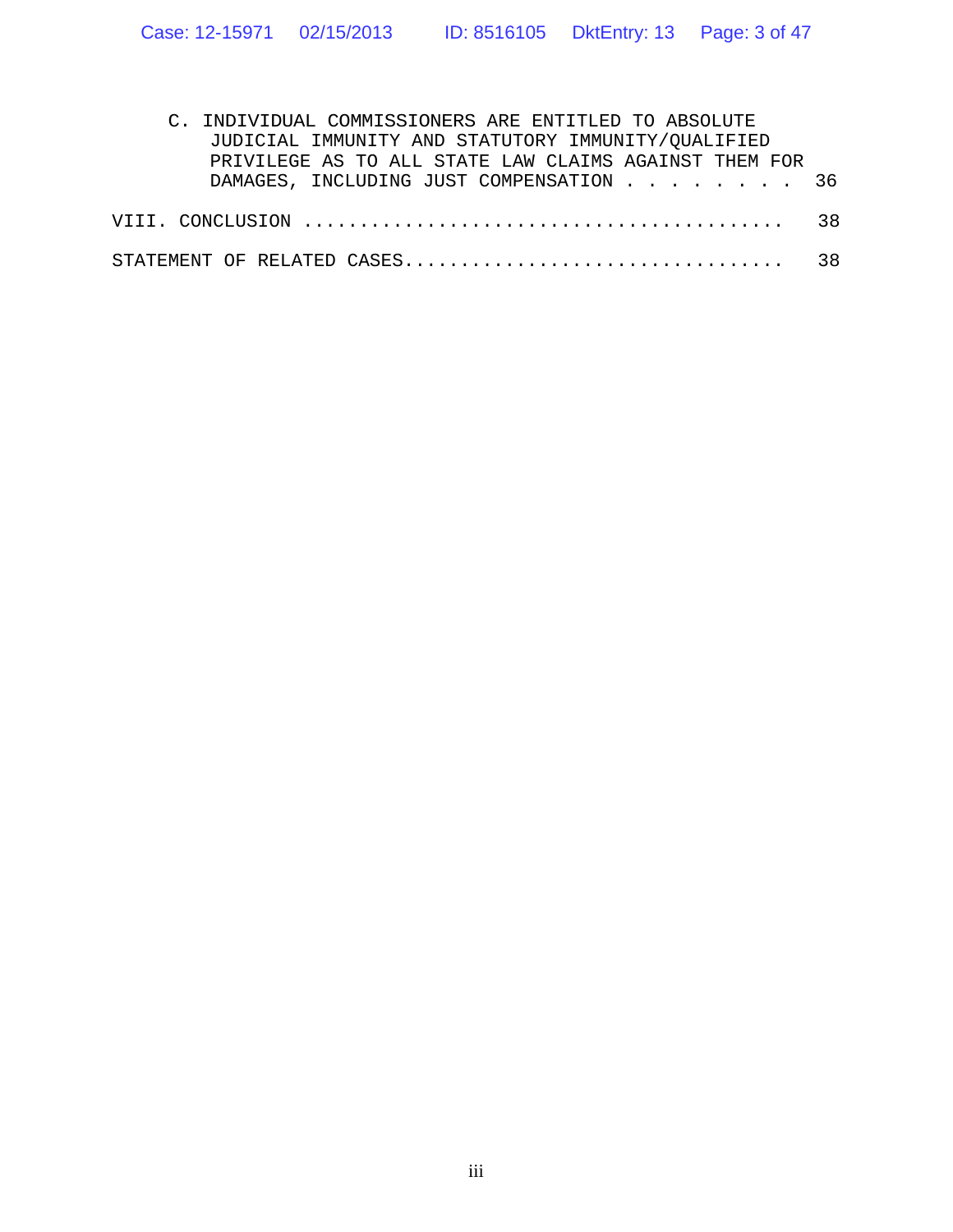Case: 12-15971 02/15/2013 ID: 8516105 DktEntry: 13 Page: 4 of 47

### TABLE OF AUTHORITIES

Page

Federal Cases

Antoine v. Byers & Anderson, Inc., 508 U.S. 429 (1993) 21, 22 Ashcroft v. Iqbal, 556 U.S. 662 (2009) 37 Ashcroft, 580 F.3d 949 (9th Cir. 2009) 3, 13 Ashelman v. Pope, 793 F.2d 1072 (9th Cir. 1986) (en banc) 19, 20 Buckles v. King County, 191 F.3d 1127 (9th Cir. 1999) 20, 21 Butz v. Economou, 438 U.S. 478 (1978) 13, 21, 22 Center for BioEthical Reform, Inc. v. Los Angeles County Sheriff Dep't, 533 F.3d 780 (9th Cir. 2008) 34 Cinema Arts, Inc. v. Clark County, 722 F.2d 579 (9th Cir.1983) 6 Cinevision Corp. v. City of Burbank, 745 F.2d 560 (9th Cir.1984) 31 C-Y Dev. Co. v. Cty of Redlands, 703 F.2d 375 (9th Cir.1983)6, 14 Hale O Kaula Church v. Maui Planning Com'n, 229 F.Supp.2d 1056 (D.Haw. 2002) 28 Harlow v. Fitzgerald, 457 U.S. 800, 818 (1982) 34, 36 Knox v. Southwest Airlines, 124 F.3d 1103, 1107 (9th Cir. 1997)34 Malley v. Briggs, 475 U.S. 335, 341 (1986) 34 Mireles v. Waco, 502 U.S. 9, 11 (1991) 19 Mishler v. Clift, 191 F.3d 998, 1002 (9th Cir. 1999) 6, 23, 30 Mitchell v. Forsyth, 472 U.S. 511, 525, 527, 105 S.Ct. 2806, 86 L.Ed. 2d 411 (1985) 3, 13 Moore v. Brewster, 96 F.3d 1240, 1243 (9th Cir. 1996) 19 Morley v. Walker, 175 F.3d 756, 759 (9th Cir.1999) 6 Olsen v. Idaho State Bd. of Medicine, 363 F.3d 916 (9th Cir. 2004) 30

iv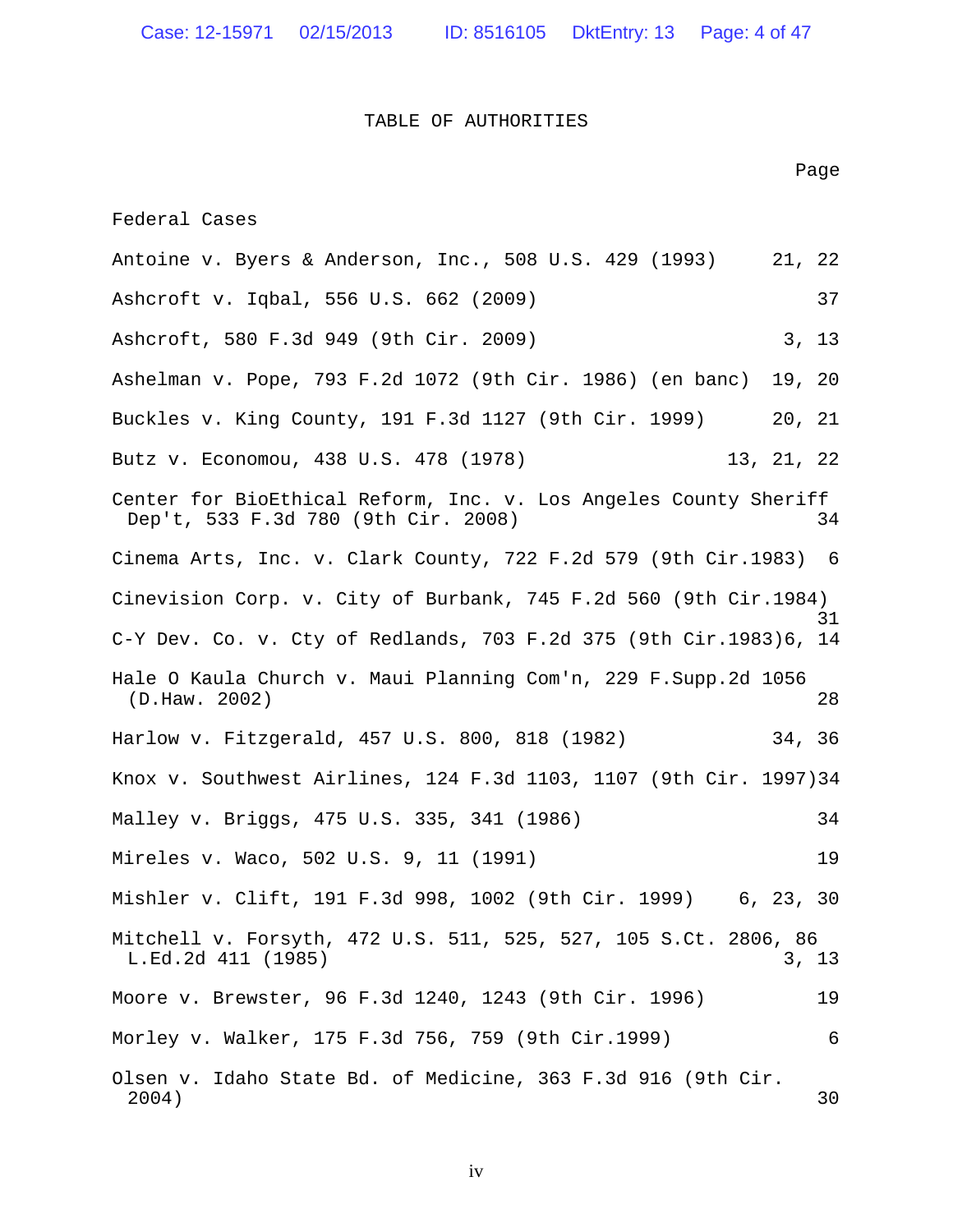Case: 12-15971 02/15/2013 ID: 8516105 DktEntry: 13 Page: 5 of 47

Porter v. Jones, 319 F.3d 483 (9th Cir. 2003) 3, 6, 11 Pullman Railroad Comm'n v. Pullman Co., 312 U.S. 496 (1941)passim Rancho Palos Verdes Corp. v. City of Laguna Beach, 547 F.2d 1092 (9th Cir. 1976) 11 Romano v. Bible, 169 F.3d 1182 (9th Cir. 1999) 30, 33 Saucier v. Katz, 533 U.S. 194 (2001) 35 Sederquist v. City of Tiburon, 590 F.2d 278 (9th Cir. 1978) 11 Sinaloa Lake Owners Ass'n v. City of Simi Valley, 70 F.3d 1095 (9th Cir. 1994) 35 Sinclair Oil Corp. v. Cnty. of Santa Barbara, 96 F.3d 401 (9th Cir. 1996) 11 VH Prop. Corp. v. City of Rancho Palos Verdes, 622 F. Supp. 2d 958 (C.D. Cal. 2009) 15 Wolfson v. Brammer, 616 F.3d 1045 (9th Cir. 2010) 10 Zamsky v. Hansell, 933 F.2d 677 (9th Cir. 1991) 30, 31, 32 State Cases Bullen v. Derego, 68 Haw. 587, 724 P.2d 106 (1986) 37 Hawaii Ventures, LLC v. Otaka, Inc., 114 Haw. 438, 164 P.3d 696 (2007) 37 Hulsman v. Hemmeter Development Corp., 65 Haw. 58, 647 P.2d 713 (1982) 37 In re Water Use Permit Applications, 94 Haw. 97, 9 P.3d 409 (2000) 28 Kaniakapupu v. Land Use Com'n, 111 Haw. 124, 139 P.3d 712 (2006) 18, 24, 25 Lanai Co., Inc. v. Land Use Com'n, 105 Haw. 296, 97 P.3d 372 (2004) 18 Medeiros v. Kondo, 55 Haw. 499, 522 P.2d 1269 (1974) 37 Pila'a 400 LLC v. Board of Land and Natural Resources, 2012 WL 6680477 (Haw.App. 2012) 14

v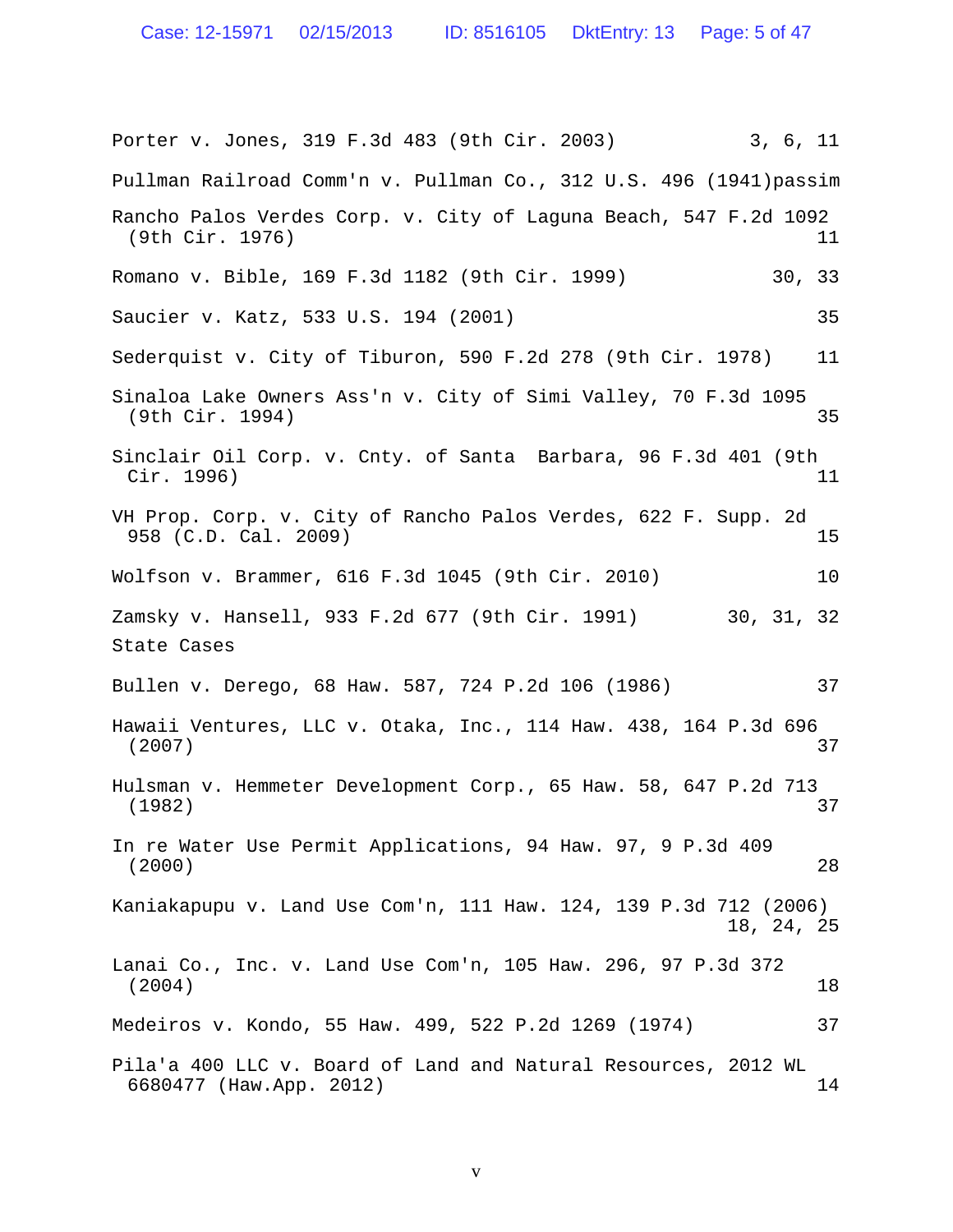Case: 12-15971 02/15/2013 ID: 8516105 DktEntry: 13 Page: 6 of 47

| Poe v. Hawai'i Labor Relations Bd., 105 Haw. 97, 94 P.3d 652 |                |
|--------------------------------------------------------------|----------------|
| (2004)                                                       | 26             |
| Seibel v. Kemble, 63 Haw. 516, 631 P.2d 173 (1981)           | 36             |
| State v. Taylor, 49 Haw. 624, 425 P.2d 1014 (1967)           | 36             |
| Towse v. State, 64 Haw. 624, 647 P.2d 696 (1982)             | 37             |
| Federal Statutes                                             |                |
| 28 U.S.C. §§ 1291                                            | 2, 3           |
| 28 U.S.C. §§ 1331                                            | 2              |
| 42 U.S.C. § 1983                                             | 21             |
| State Statutes                                               |                |
| Haw. Rev. Stat. § 26-34 (2009)                               | 17, 28         |
| Haw. Rev. Stat. § 26-35.5 (2009)                             | 37             |
| Haw. Rev. Stat. § 91-9 (Cum. Supp. 2012)                     | 25             |
| Haw. Rev. Stat. § 91-10 (Cum. Supp. 2012)                    | 25             |
| Haw. Rev. Stat. § 91-11 (1993)                               | 26             |
| Haw. Rev. Stat. § 91-12 (1993)                               | 26             |
| Haw. Rev. Stat. § 91-13 (1993)                               | 26             |
| Haw. Rev. Stat. § 91-14 (1993 and Cum. Supp. 2012)           | 26             |
| Haw. Rev. Stat. § 205-1 (Cum. Supp. 2012)                    | 17, 28         |
| Haw. Rev. Stat. § 205-2(a) (2001)                            | 17             |
| Haw. Rev. Stat. § 205-3 (2001)                               | 17             |
| Haw. Rev. Stat. § 205-3.1 (Cum. Supp. 2012)                  | $\overline{4}$ |
| Haw. Rev. Stat. § 205-4 (2001 and Cum. Supp. 2012)           | 17             |
| Haw. Rev. Stat. § 205-4 (2001)                               | 8, 18, 32, 33  |
| Haw. Rev. Stat. $\S$ 205-6(e)                                | 28             |

vi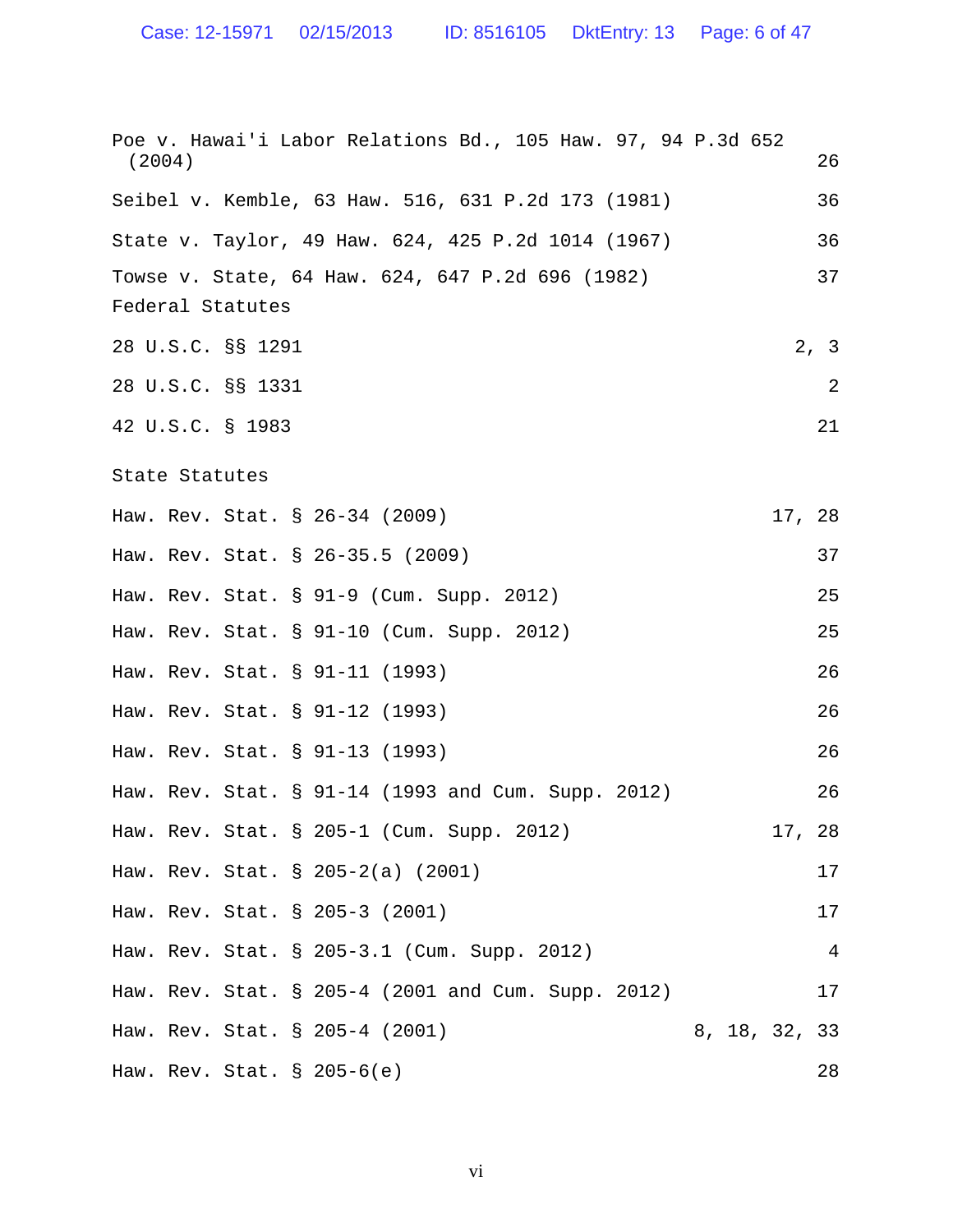|         | Federal Rules   |   |
|---------|-----------------|---|
| FRAP 4  |                 | ર |
| FRAP 32 |                 |   |
|         | FRCP $12(b)(6)$ | 2 |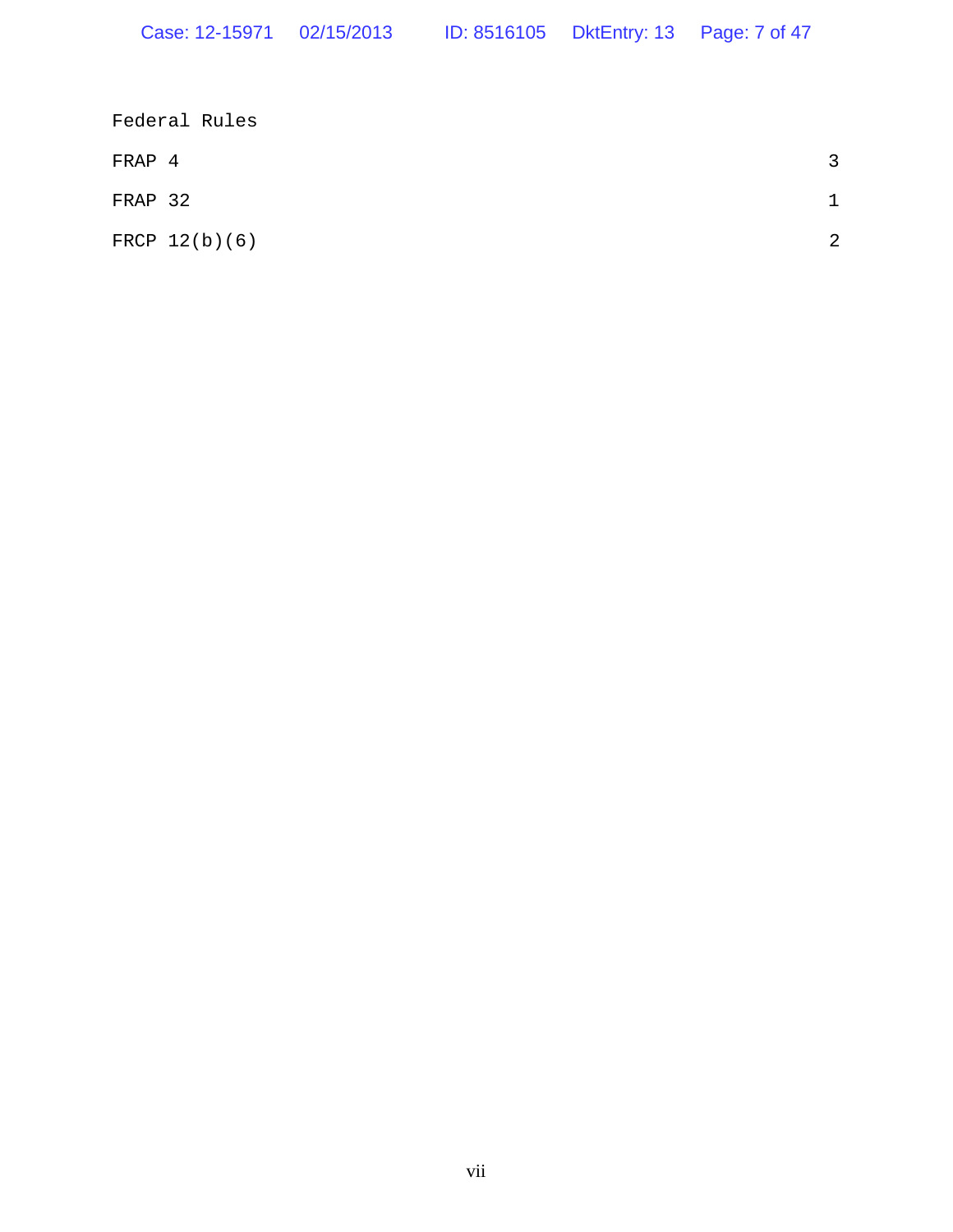# **DEFENDANTS-APPELLANTS-CROSS APPELLEES'<sup>1</sup> PRINCIPAL BRIEF INTRODUCTION**

Plaintiff filed this suit seeking millions of dollars in alleged damages from seven volunteer members of the State of Hawai'i Land Use Commission - Vladimir Devens, Kyle Chock, Thomas Contrades, Lisa Judge, Normand Lezy, Nicholas Teves, and Ronald Heller – because these individuals dared to vote on quasijudicial Commission business in a way that plaintiff did not like. Plaintiff did not individually sue two other Commissioners who voted in plaintiff's favor.

The individual Commissioners are entitled to absolute quasijudicial immunity and qualified immunity. They filed a motion to dismiss on that basis.

But the district court refused even to consider the motion

 $1$  The complaint named as defendants: STATE OF HAWAII LAND USE COMMISSION, VLADIMIR P. DEVENS, in his individual and official capacity, KYLE CHOCK, in his individual and official capacity, THOMAS CONTRADES, in his individual and official capacity, LISA M. JUDGE, in her individual and official capacity, NORMAND R. LEZY, in his individual and official capacity, NICHOLAS W. TEVES, JR., in his individual and official capacity, RONALD I. HELLER, in his individual and official capacity, DUANE KANUHA, in his official capacity, and CHARLES JENCKS, in his official capacity. The present members of the Land Use Commission (and the dates their terms end) are Kyle Chock (6/30/2014), Ronald I. Heller (6/30/2014), Chad McDonald (6/30/2015), Sheldon Biga (6/30/2016), Tom Contrades (6/30/2013), Lance Inouye(6/30/2016), Jaye Napua Makua (6/30/2014), Ernest Matsumura (6/30/2013), and Nicholas W. Teves, Jr. (6/30/2013). These persons are automatically substituted for official capacity defendants. The State Land Use Commission and official capacity defendants are collectively referred to as the "Commission" or the "LUC." Individual capacity defendants are collectively referred to as "individual Commissioners."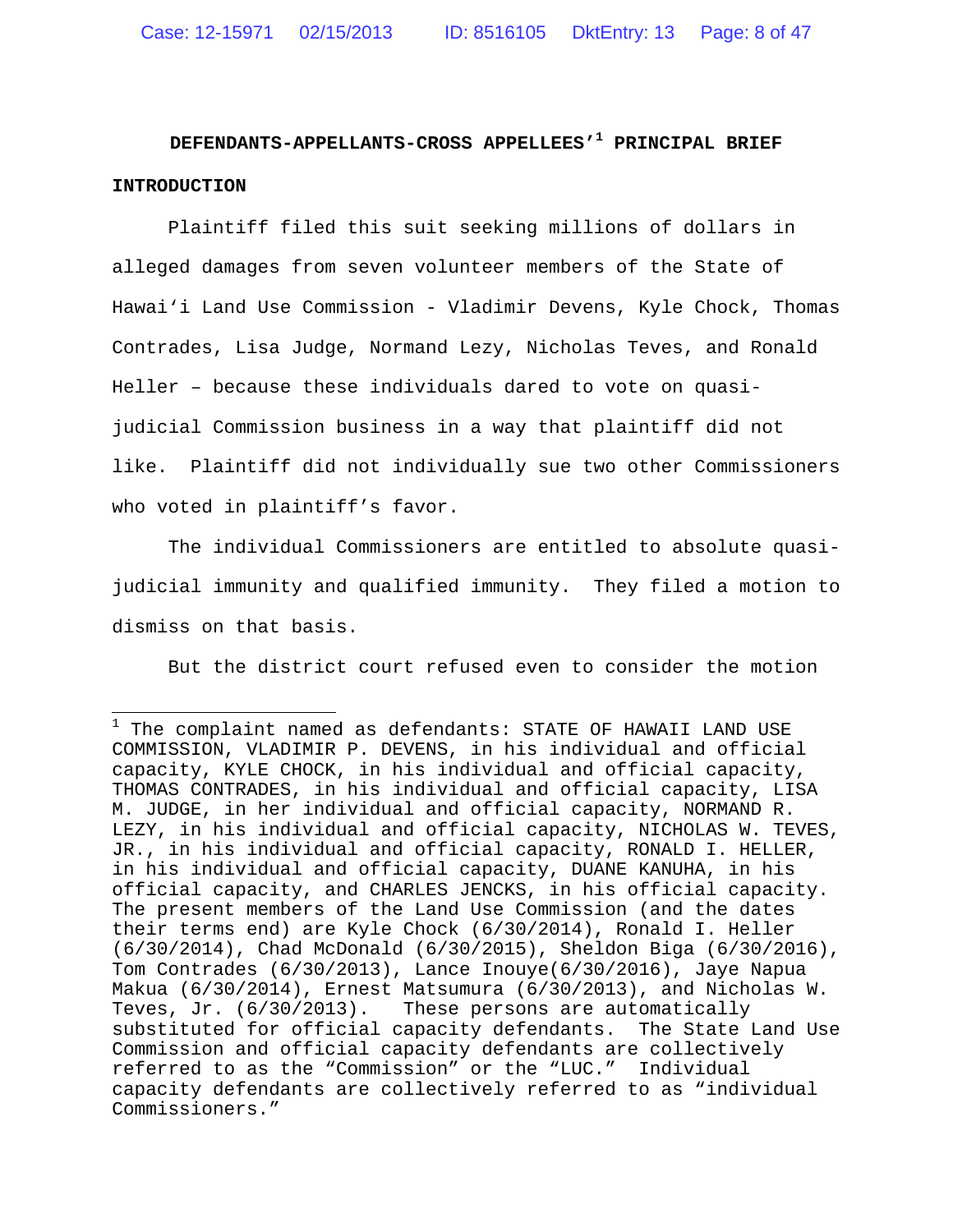on the merits. Instead the court declined to rule based on *Pullman* abstention, thereby consigning the seven individual Commissioners to years with the shadow of this lawsuit hanging over their heads.

This decision was and is wrong. The federal courts should not abstain. The district court should have ruled - and this court should rule - that individual Commissioners are immune from personal liability and entitled to dismissal of all claims against them personally.

### **I. JURISDICTIONAL STATEMENT**

### **A. DISTRICT COURT JURISDICTION**

Plaintiff filed its complaint in state court. ER 79. $^2$  The complaint contained federal law claims, including claims made pursuant to 42 U.S.C. § 1983. Defendants properly removed. ER 69. The district court had jurisdiction pursuant to 28 U.S.C. §§ 1331, 1343, and 1441.

### **B. APPELLATE COURT JURISDICTION**

This court has jurisdiction pursuant to 28 U.S.C. §§ 1291 and 1292(a)(1).

> Section 1291 of U.S.Code Title 28 grants this court jurisdiction over "final decisions" of the district court. Ordinarily, the denial of a motion under Federal Rule of Civil Procedure 12(b)(6) would not constitute a

 $2$ Excerpts of the record (ER) exceed 75 pages and will be submitted in two volumes per Circuit rule 30-1.6(a). The first volume contains only the decision to be reviewed. Documents in the second volume are arranged by file date in chronological order beginning with the most recent filing date. The documents are paginated beginning with page 1. 00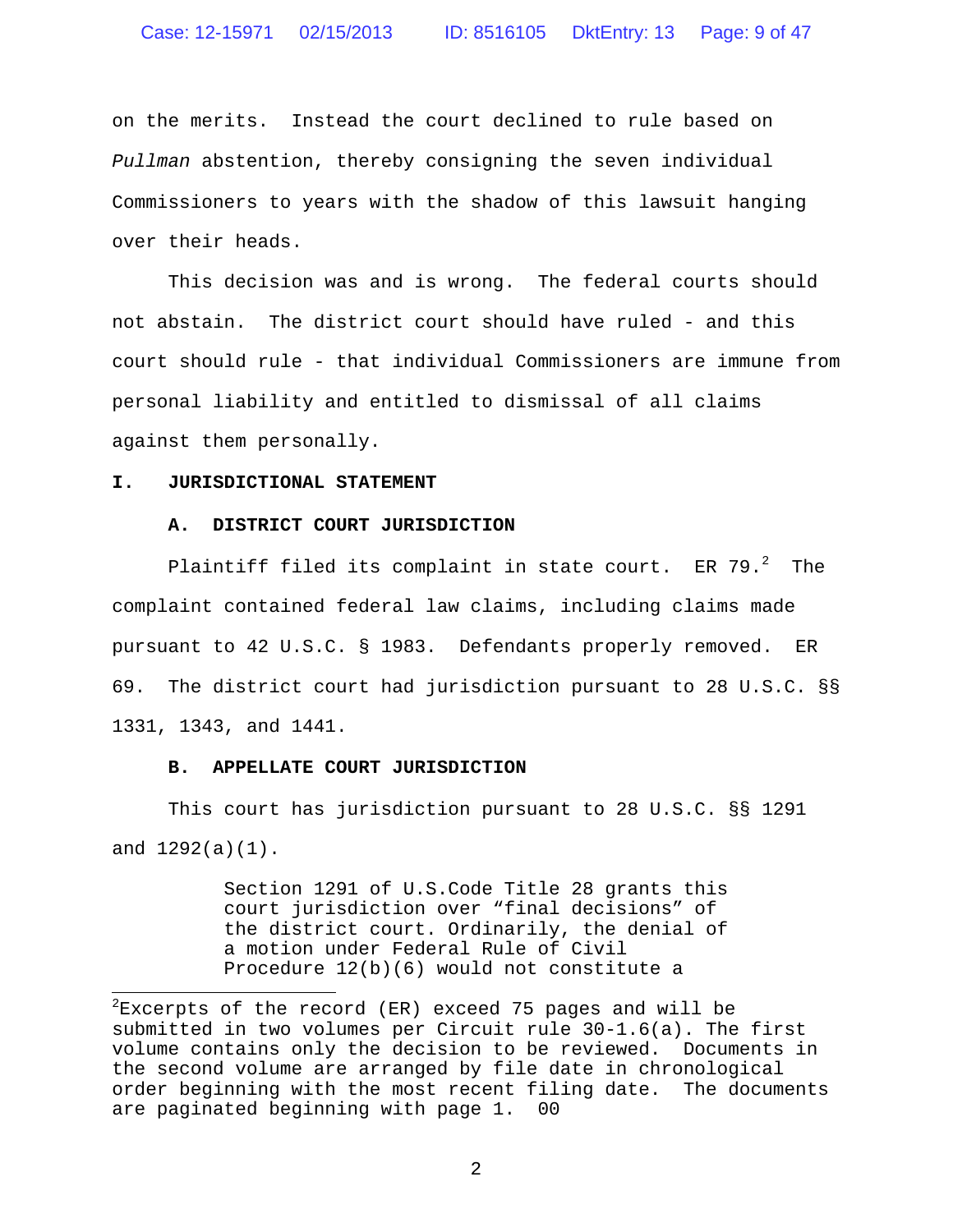"final decision." The district court's denial of absolute and qualified immunity, however, is a "final decision" for § 1291 purposes because these immunities are immunities from suit, not just from damages. *See Mitchell v. Forsyth,* 472 U.S. 511, 525, 527, 105 S.Ct. 2806, 86 L.Ed.2d 411 (1985).

*al-Kidd v. Ashcroft*, 580 F.3d 949, 956 (9th Cir. 2009), rev'd on other grounds and remanded, 131 S. Ct. 2074 (2011).

"The district court's decision to abstain under *Pullman* is immediately appealable under 28 U.S.C. §§ 1291 and 1292(a)(1)." *Porter v. Jones*, 319 F.3d 483, 489 (9th Cir. 2003).

### **C. FILING DATES ESTABLISHING TIMELINESS OF APPEAL**

The district court's order was entered on March 30, 2012. ER 1. Defendants appealed on April 25, 2012. ER 24. The appeal was timely pursuant to FRAP  $4(a)(1)(A)$ .

#### **D. FINALITY OR OTHER BASIS FOR APPEAL**

The appeal is from a final order. *al-Kidd v. Ashcroft*, 580 F.3d 949, 956 (9th Cir. 2009), rev'd on other grounds and remanded, 131 S. Ct. 2074 (2011). In addition or in the alternative, the order is interlocutory and appealable. *Porter v. Jones*, 319 F.3d 483, 489 (9th Cir. 2003).

### **II. STATEMENT OF THE ISSUES PRESENTED FOR REVIEW**

1. Whether the district court erred by refusing to rule on individual Commissioners' right to absolute (quasi-judicial) immunity and qualified immunity, thereby consigning the individual Commissioners to years with the shadow of this lawsuit hanging over their heads.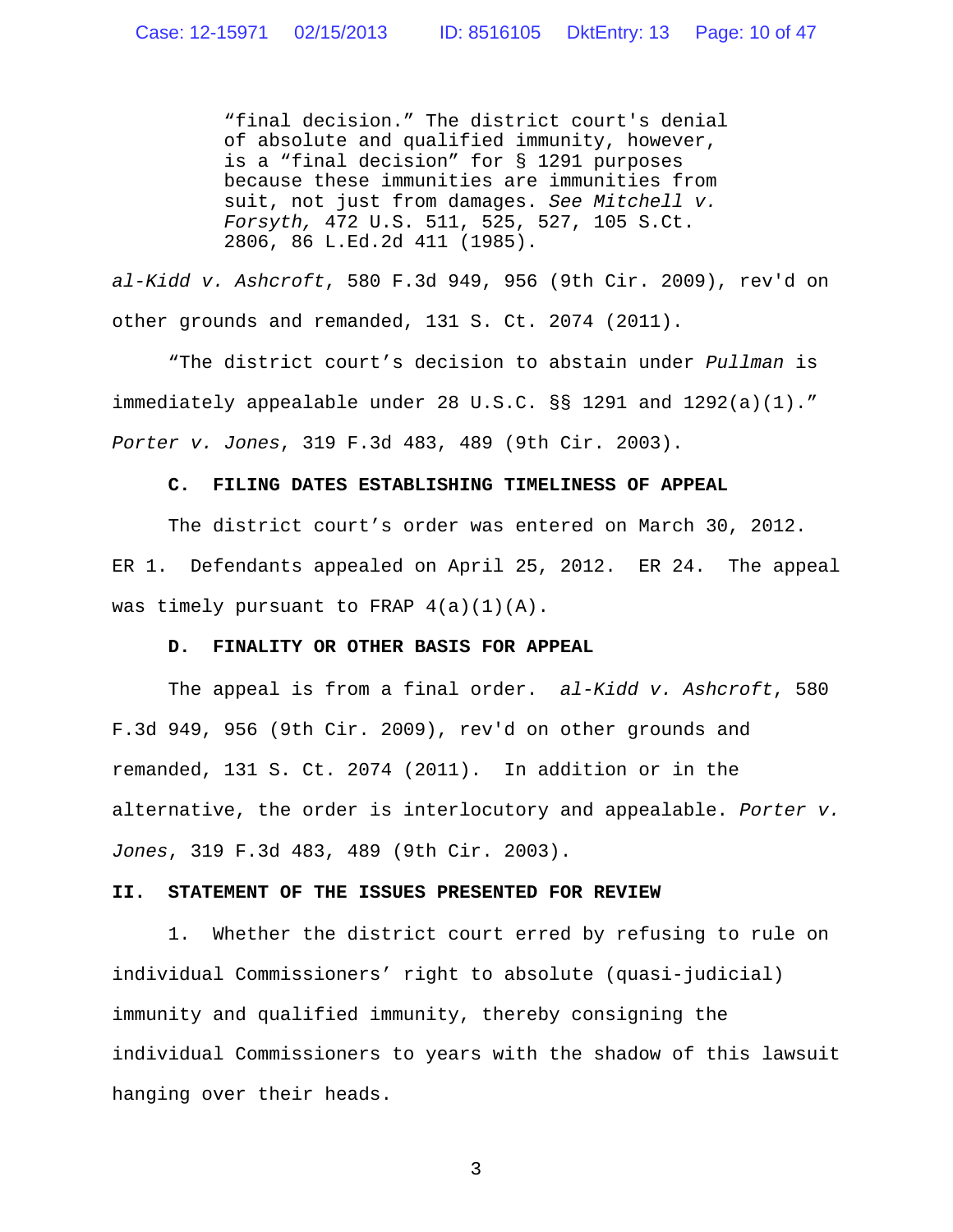2. Whether individual Commissioners are entitled to absolute (quasi-judicial) immunity with respect to a decision made by way of a contested case hearing where under Hawai'i law "performing an adjudicatory function [] is inherent in a contested case hearing."

3. Whether individual Commissioners are entitled to qualified immunity.

### **III. STATEMENT OF THE CASE**

# **A. NATURE OF THE CASE**

Haw. Rev. Stat. chapter 205 establishes a statewide zoning regime that is overseen by the Hawai'i State Land Use Commission. Among its other duties, the Commission considers requests to amend land use district boundaries (i.e. change the zoning) of parcels larger than 15 acres. Haw. Rev. Stat. § 205-3.1 (Cum. Supp. 2012).

More than twenty-four years ago, the Commission conditionally changed the land use district boundary of a 1060 acre parcel of land from agricultural to urban. Compl.  $\P$   $\P$  8 -11, ER 79 et seq. The conditions (as modified by the Commission) remain unfulfilled to this day. Compl. ¶ ¶ 12, 13, 23, 26-29, and 37-40, ER 79 et seq.

In 2011, the Commission conducted a multi-day contested hearing pursuant to Haw. Rev. Stat. chapter 91. It ultimately voted to revert the land to its original land use district classification. Compl. ¶ ¶ 81-125, ER 79 et seq.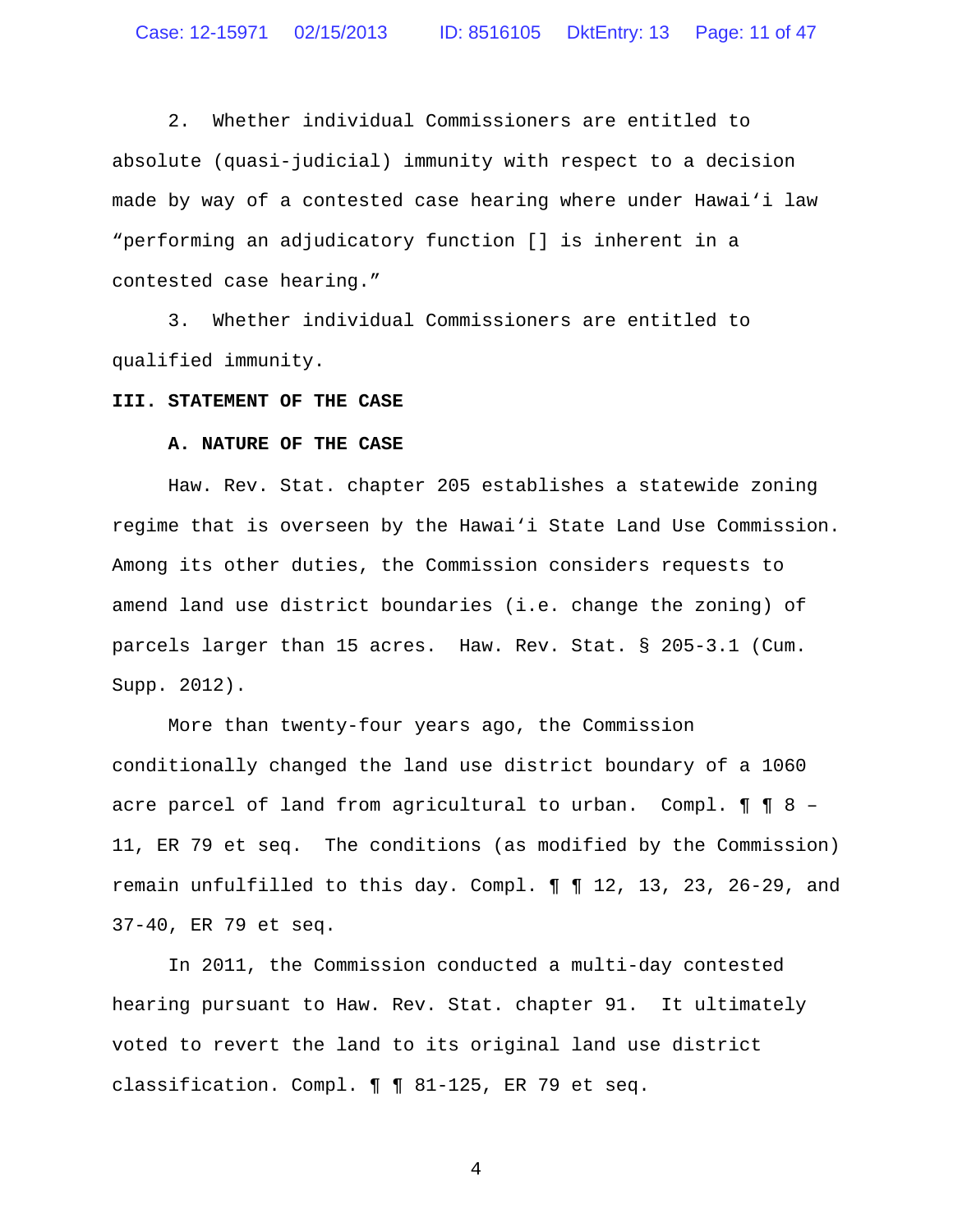Plaintiff challenged the Commission's action in a state court administrative appeal and simultaneously brought this action seeking damages and injunctive relief. *See* ER at 4,

# **B. COURSE OF PROCEEDINGS**

Plaintiff filed this action on June 7, 2011, in the Circuit Court of the First Circuit, State of Hawai'i. ER 79. Defendants removed the action to the United States District Court for the District of Hawai'i on June 27, 2011. ER 69.

Defendants filed a motion to dismiss on July 27, 2011. *See* Docket Sheet, ER at 170 (ECF 14). The motion sought dismissal of all claims against the individual Commissioners. The motion also sought dismissal of certain claims against the Commission and abstention as to a few remaining claims against the Commission.

The district court refused to act on the motion at all. Instead, by order filed March 30, 2012, the court stayed "the entirety of the present action pending resolution" in the Hawai'i appellate courts of the state court challenge to the LUC's action. ER at 3.

Defendants timely appealed. ER 24.

# **C. DISPOSITION BELOW**

The district court refused to rule on individual Commissioners' claims to absolute (quasi-judicial) immunity and qualified immunity. ER 1.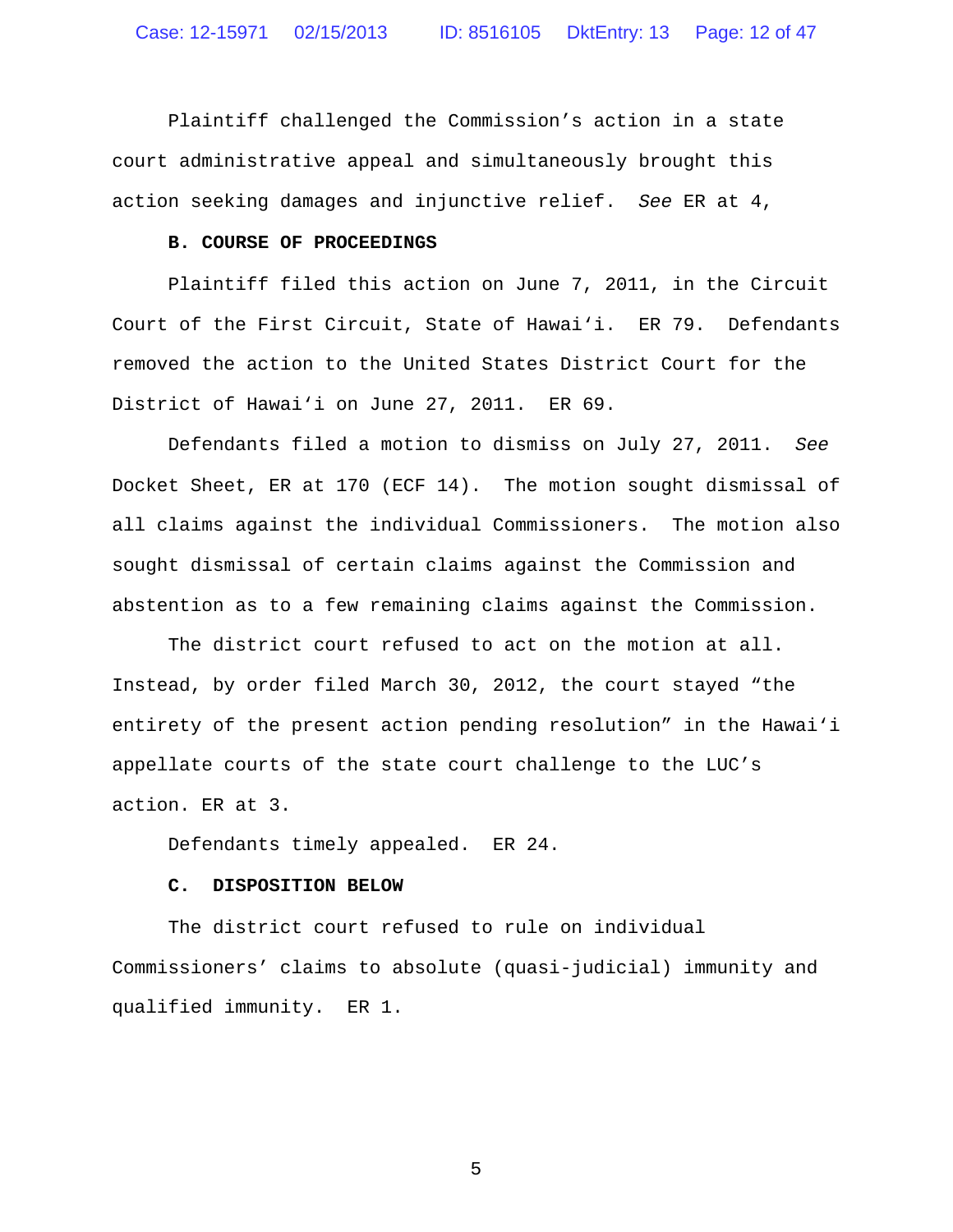### **IV. STANDARDS OF REVIEW**

"We review *de novo* the district court's refusal to grant immunity at the pleading stage in a § 1983 action." *Morley v. Walker,* 175 F.3d 756, 759 (9th Cir.1999). All allegations of material fact are taken as true and construed in the light most favorable to the nonmoving party. *See id.* The burden of showing that immunity is available is upon the official who seeks it. *See id.* A complaint should not be dismissed unless it appears beyond a doubt that the plaintiff can prove no set of facts in support of the claim that would entitle the plaintiff to relief. *See id.*

*Mishler v. Clift*, 191 F.3d 998, 1002 (9th Cir. 1999).

We review a decision to abstain and stay proceedings under *Pullman* for abuse of discretion. *Cinema Arts, Inc. v. Clark County,* 722 F.2d 579, 580 (9th Cir.1983). Abstaining under *Pullman* constitutes an abuse of discretion when the requirements for *Pullman* abstention are not met. *Id.* at 582; *C-Y Dev. Co. v. City of Redlands,* 703 F.2d 375, 377 (9th Cir.1983).

*Porter v. Jones*, 319 F.3d 483, 491-92 (9th Cir. 2003).

### **V. STATEMENT OF THE FACTS**

On November 25, 1987, Signal Puako Corporation (SPC) filed a petition to reclassify approximately 1060 acres of land in Waikoloa on the Big Island (the Property) from the agricultural district into the urban district. Compl. ¶ ¶ 8 and 9, ER 79 et seq.

Under Hawai'i law, the Commission is charged to consider such a request. Pursuant to that authority, the Commission approved the petition on January 17, 1989. Its approval was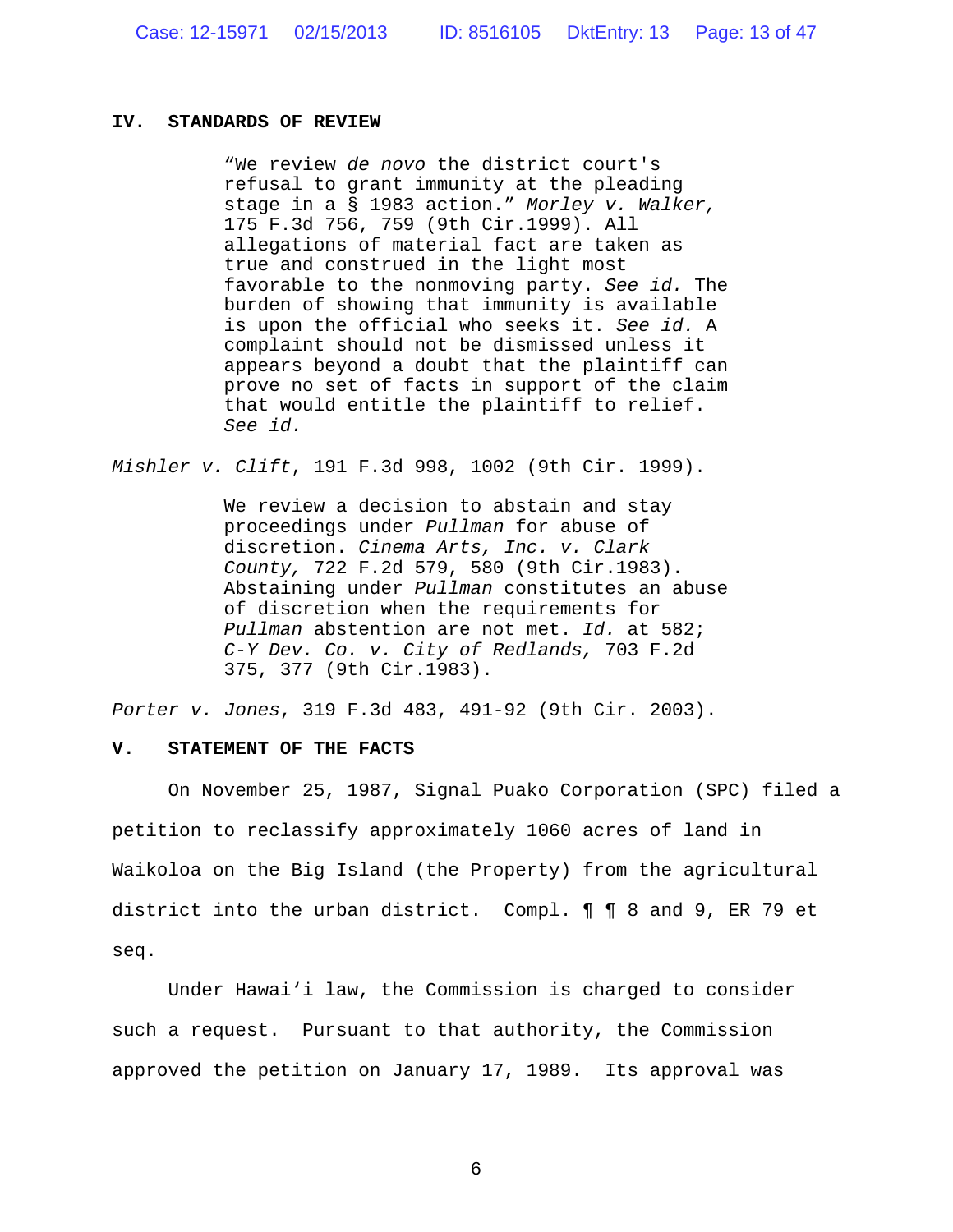subject to various conditions. Among other things, the Commission required that 60% of the proposed 2760 housing units (i.e. 1656 units) be "affordable." Compl. ¶ 11, ER 79 et seq.

SPC transferred the Property to Puako Hawai'i Properties (PHP) which filed a motion to amend the Commission's original order and reduce the total number of housing units to 1550. The Commission approved the motion on July 9, 1991. Among other conditions, the Commission required that the development include at least 1000 affordable units. Compl. ¶ ¶ 12 and 13, ER 79 et seq.

The project basically went nowhere for a decade or more. At some point PHP transferred the Property to plaintiff. On September 1, 2005, plaintiff filed a motion to amend the 1991 order, seeking again to reduce the affordable housing component. Compl. ¶ 23, ER 79 et seq.

The Commission granted the motion and filed its amended order on November 25, 2005. The order was conditioned on plaintiff submitting certificates of occupancy for at least 385 new affordable units no later than November 17, 2010. Compl. ¶ ¶ 26-29, ER 79 et seq.

Plaintiff informed the Commission that it could not and would not timely meet this condition. The Commission therefore issued an order directing plaintiff to show cause why the Property should not revert to its former land use classification for failure to comply with conditions. Compl. ¶ ¶ 37-40, ER 79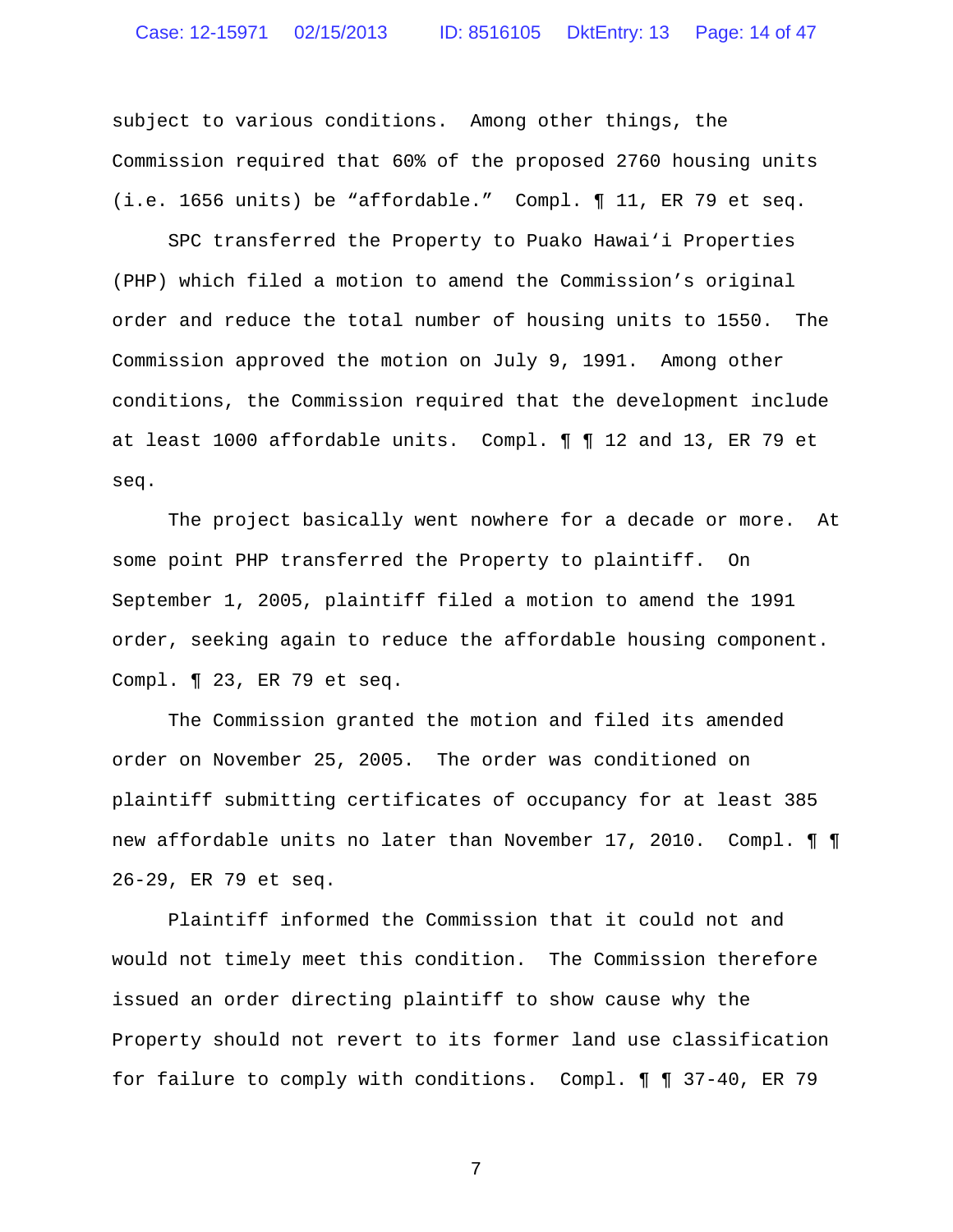et seq. The Commission's action was specifically authorized by Haw. Rev. Stat. § 205-4(g) (2001):

> The commission may provide by condition that absent substantial commencement of use of the land in accordance with such representations, the commission shall issue and serve upon the party bound by the condition an order to show cause why the property should not revert to its former land use classification or be changed to a more appropriate classification.

After extensive hearings, motions practice, and meetings, Compl. ¶ ¶ 44 and 45, ER 79 et seq, the Commission orally adopted the OSC at its April 30, 2009, meeting. Compl. ¶ 50, ER 79 et seq. But, before entering a written order the Commission conditionally rescinded the OSC by order dated September 28, 2009. Compl. ¶ ¶ 60 and 61, ER 79 et seq.

On July 1, 2010, the Commission voted to keep the OSC in place and hold additional hearings with respect to it. Compl. ¶ 75, ER 79 et seq.

After months of additional filings, motions, meetings, hearings, testimony, and evidence (Compl. ¶ ¶ 81-124, ER 79 et seq), the Commission adopted its Apri1 25, 2011, order reverting the Property to its original agricultural classification for violation of conditions. Compl. ¶ 125, ER 79 et seq.

Plaintiff sought state court judicial review of the Commission's decision to revert. ER at 4. State court Judge Elizabeth Strance ruled in favor of plaintiff on March 6, 2012. ER at 5. As explained in her written order and findings of fact and conclusions of law, Judge Strance reversed and vacated the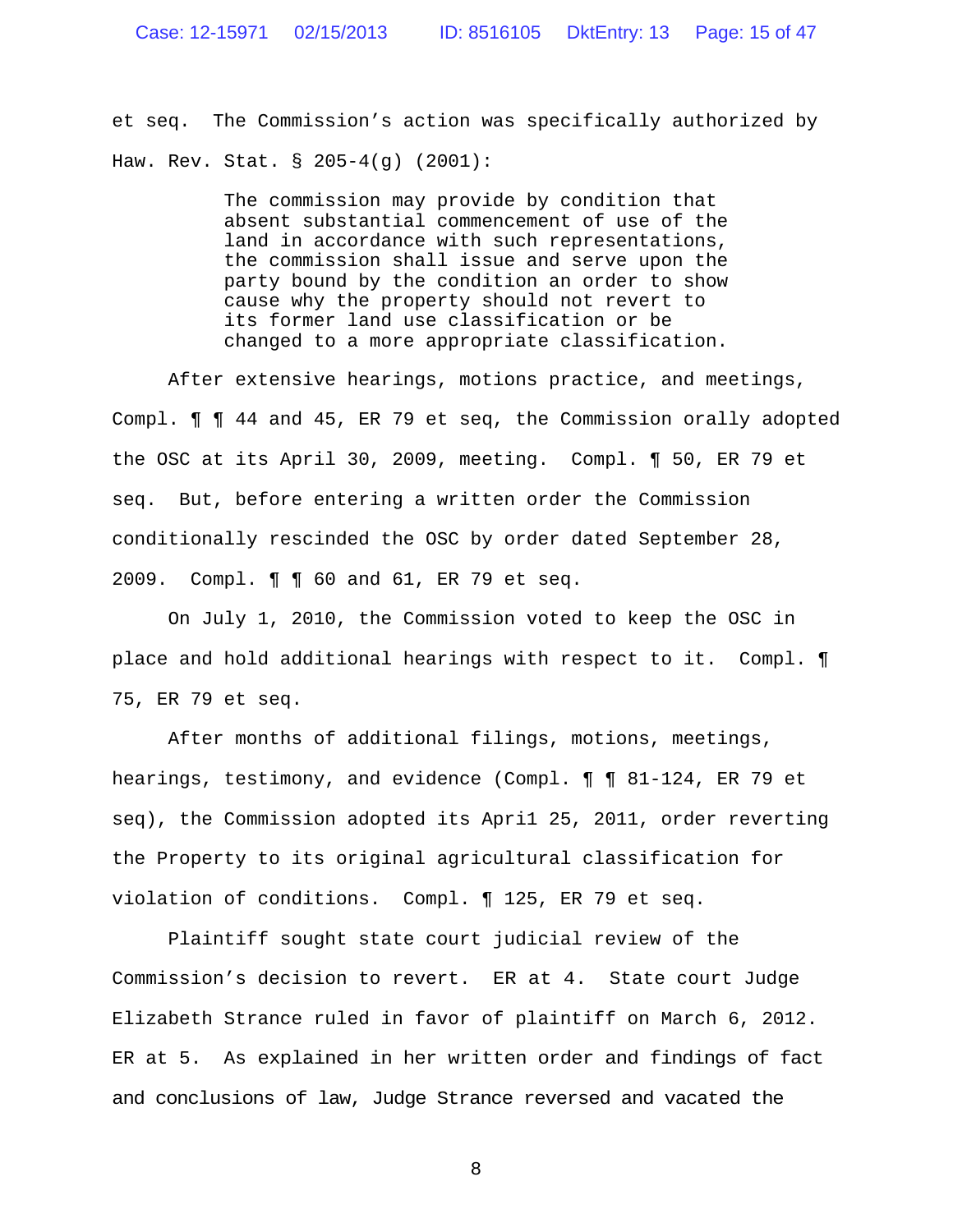Commission's decision to reclassify plaintiff's land back to agricultural use. She concluded that the Commission's decision violated chapters 205 and 91 of the Hawaii Revised Statutes; plaintiff's right to due process under the Fourteenth Amendment of the United States Constitution and article I, section 5, of the Hawaii constitution; and plaintiff's right to equal protection under the United States Constitution and the Hawaii constitution. *See* Judge Mollway's analysis of Judge Strance's ruling. ER at 5.

Defendants appealed the ruling. However, the Hawai'i Intermediate Court determined that the judgment was not final under Hawai'i law and procedure. The ICA's unpublished order, dated October 18, 2012, may be accessed at http://www.courts.state.hi.us/opinions\_and\_orders/opinions/20 12//oct.html

A final judgment was entered in the state case on February 8, 2013. Defendants appealed on February 14, 2013.

# **VI. SUMMARY OF THE ARGUMENT**

Pullman abstention is an extraordinary and narrow exception to the duty of a district court to adjudicate a controversy. None of the factors needed to apply it are present here. The district court deprived individual Commissioners of the benefit of their immunity defenses by refusing even to consider those defenses.

Individual Commissioners are entitled to quasi-judicial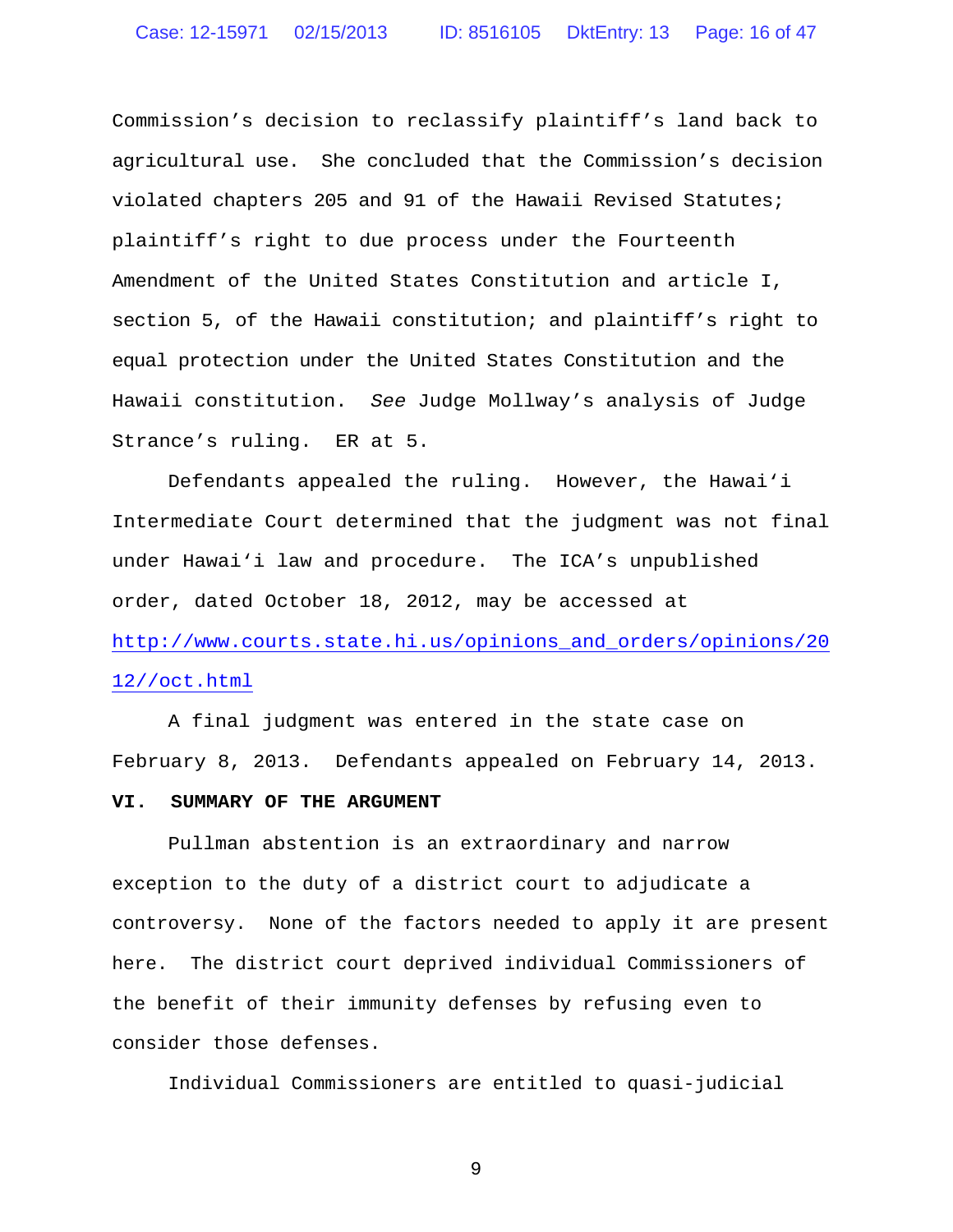# Case: 12-15971 02/15/2013 ID: 8516105 DktEntry: 13 Page: 17 of 47

absolute immunity. It is undisputed that they acted by way of a contested case hearing which under Hawai'i law is a judicial type of proceeding.

In addition or in the alternative, individual Commissioners are entitled to qualified immunity because they were not plainly incompetent in deciding the judicial issues before them.

State law principles of absolute immunity are the same or similar to federal law so that individual Commissioners are entitled to absolute immunity as to all state law claims against them personally.

Hawai'i state law affords individual Commissioners a qualified privilege pursuant to both statute and case law that covers any claim against them unless they acted with a malicious or improper purpose. There is and can be no plausible allegation of such a purpose. The individual Commissioners are entitled to prevail based on state law qualified privilege.

### **VII. ARGUMENT**

# **A. THE DISTRICT COURT ERRED BY INVOKING PULLMAN ABSTENTION AS TO CLAIMS AGAINST INDIVIDUAL COMMISSIONERS**

*Pullman<sup>3</sup>* abstention "is an extraordinary and narrow exception to the duty of a district court to adjudicate a controversy." *Wolfson v. Brammer*, 616 F.3d 1045, 1066 (9th Cir. 2010) (citations and punctuation omitted).

"In order to give due respect to a suitor's choice of a federal forum for the hearing and decision of his federal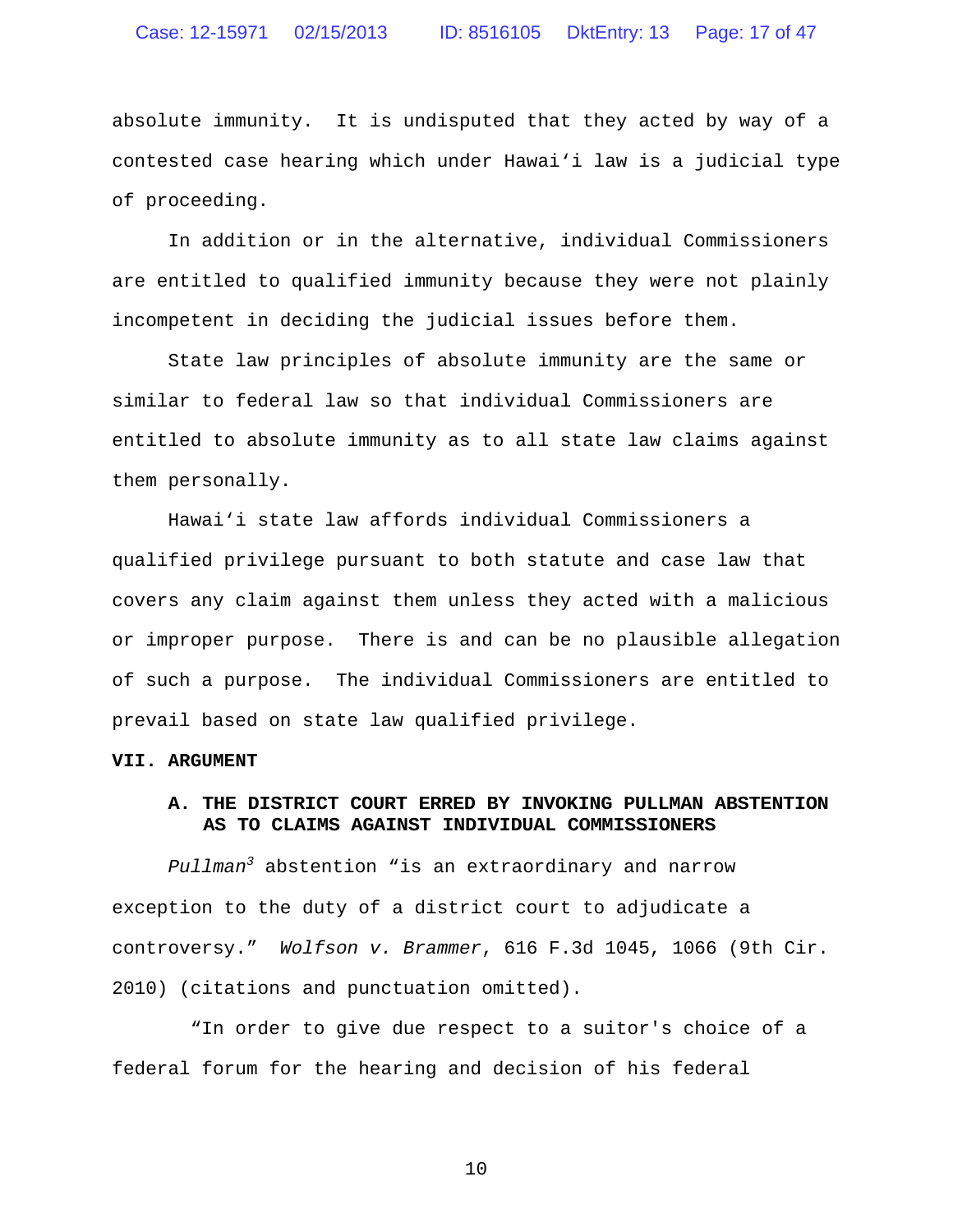constitutional claims, *Pullman* abstention should rarely be applied." *Porter v. Jones*, 319 F.3d 483, 492 (9th Cir. 2003) (citation and punctuation omitted). The Ninth Circuit applies a three factor test. The court may "abstain under *Pullman* only if each of the following three factors is present":

> "(1) the case touches on a sensitive area of social policy upon which the federal courts ought not enter unless no alternative to its adjudication is open, (2) constitutional adjudication plainly can be avoided if a definite ruling on the state issue would terminate the controversy, and (3) [the proper resolution of] the possible determinative issue of state law is uncertain." *Confederated Salish,* 29 F.3d at 1407; *accord Canton,* 498 F.2d at 845.

*Id.* "[T]the absence of any one of these three factors is sufficient to prevent the application of *Pullman* abstention." *Id.*

In our case none of these factors supports abstention as to individual Commissioners in their individual capacity.

The district court discussed the first factor as follows:

The Ninth Circuit has consistently held that "land use planning is a sensitive area of social policy that meets the first requirement for *Pullman* abstention." *San Remo Hotel*, 145 F.3d at 1105 (quoting *Sinclair Oil Corp. v. Cnty. of Santa Barbara*, 96 F.3d 401, 409 (9th Cir. 1996), and citing *Sederquist v. City of Tiburon*, 590 F.2d 278, 281-82 (9th Cir. 1978), and *Rancho Palos Verdes Corp. v. City of Laguna Beach*, 547 F.2d 1092, 1094-95 (9th Cir. 1976)). See also *VH Prop.*, 622 F. Supp. 2d at 962. This case directly implicates land use planning,

<sup>3</sup> *Pullman Railroad Comm'n v. Pullman Co.*, 312 U.S. 496 (1941).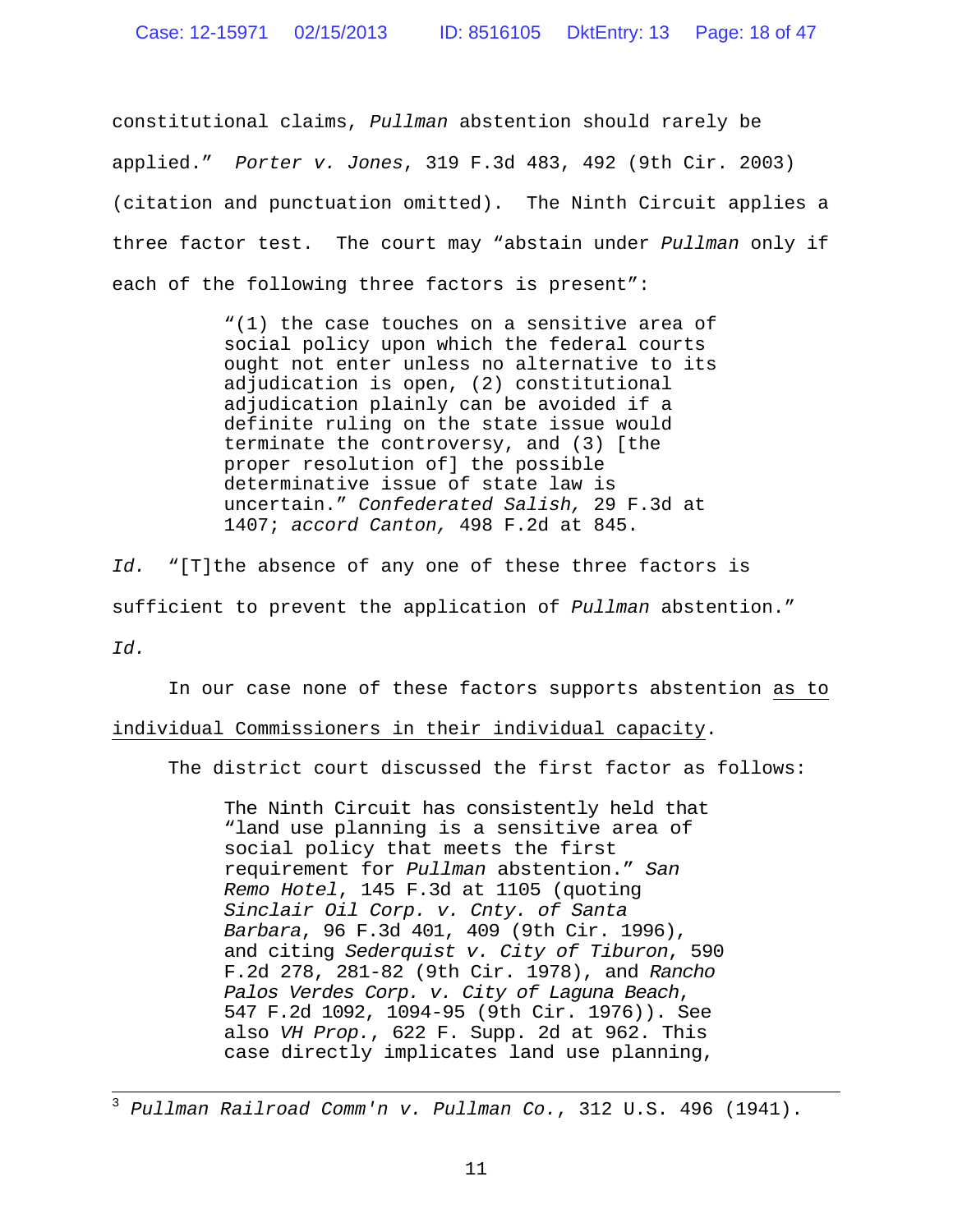as Bridge is asking this court to determine whether an action taken by the Hawaii Land Use Commission violated various federal constitutional rights. The first *Pullman* requirement is therefore satisfied.

This correctly states Ninth Circuit precedent. Indeed, defendants themselves made that exact point when arguing that the court ought to abstain as to the taking  $c$ laim.<sup>4</sup> But a ruling on absolute immunity did not require the district court to "enter" the "sensitive area" of land use planning. A ruling on absolute immunity does not address the merits of the issue. Whether the Commission was right or wrong makes no difference. The only thing that matters is whether - as a matter of federal law – individual Commissioners' functions are sufficiently analogous to those performed by judges to warrant absolute immunity.

The point may be sharpened by imagining the decision to revert the land to agricultural designation had been made by a state judge after trial. Certainly the district court would not

Defendants argued in their motion to dismiss that, among other things, this court should abstain and stay Bridge's federal takings claim pursuant to *Railroad Commission of Texas v. Pullman Co.*, 312 U.S. 496 (1941), given the pending administrative appeal. Then, after Judge Strance ruled, Defendants argued that *Pullman* abstention no longer applied.

Decision at 6.

<sup>4</sup> Defendants invoked *Pullman* but only as to the takings claim against the State. Defendants never suggested *Pullman* abstention as to claims against the individual Commissioners. The district court clearly understood the limited scope of defendants' argument. She stated the limits correctly in her decision: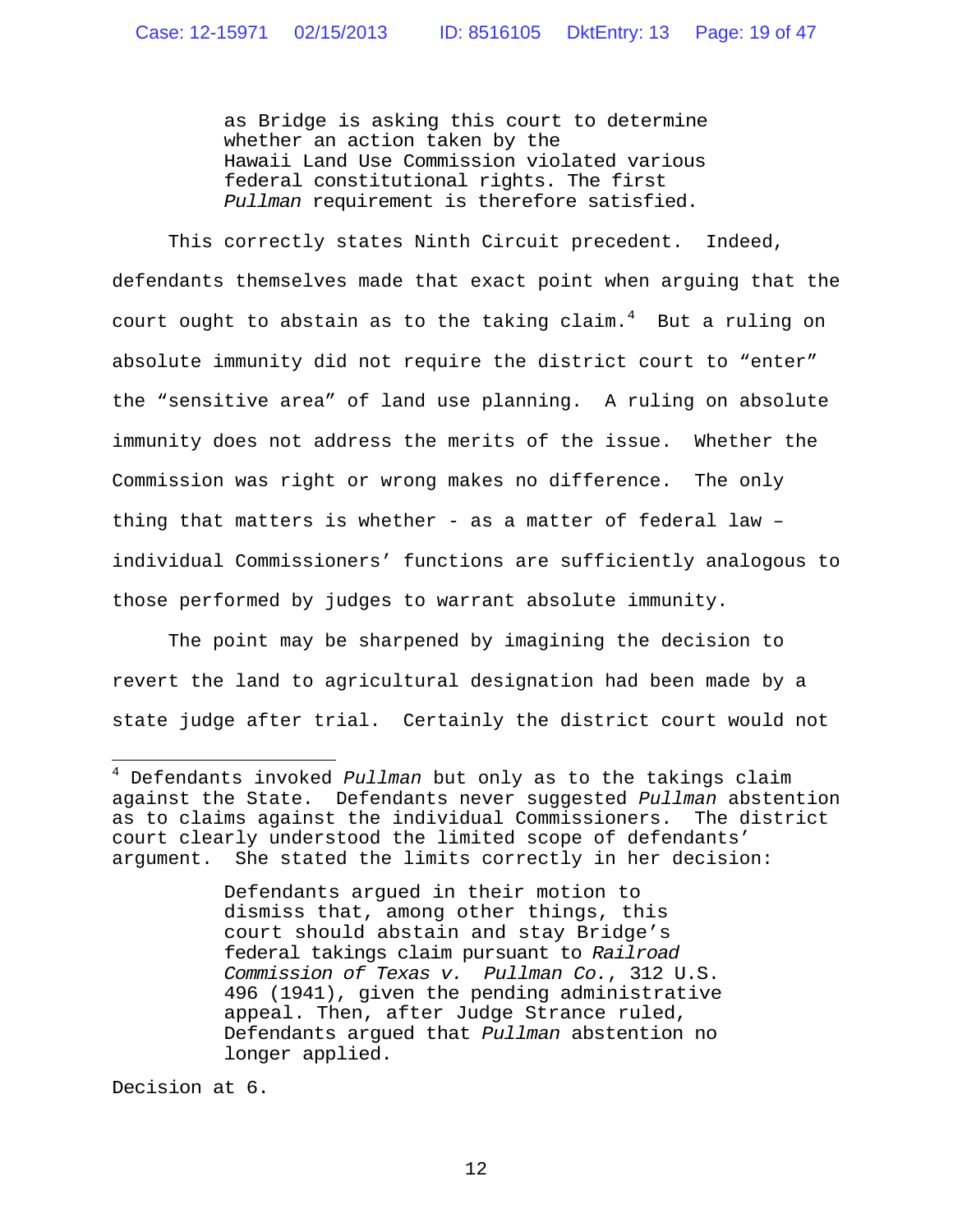# Case: 12-15971 02/15/2013 ID: 8516105 DktEntry: 13 Page: 20 of 47

have paused to consider what kind of case the state court judge was ruling on. It would be beyond dispute that the state judge was entitled to absolute immunity and the district court would have so ruled.

In our case it may not be beyond doubt that the individual Commissioners are entitled to absolute immunity (we argue that below). But they – just like a state court judge – are entitled to a ruling. "Judges have absolute immunity not because of their particular location within the Government but because of the special nature of their responsibilities." *Butz v. Economou*, 438 U.S. 478, 511 (1978). The district court erred by refusing to rule.

There is another reason that the first *Pullman* factor is not present. Here "no alternative to its adjudication is open." Absolute and qualified immunities "are immunities from suit, not just from damages. *See Mitchell v. Forsyth,* 472 U.S. 511, 525, 527, 105 S.Ct. 2806, 86 L.Ed.2d 411 (1985)." *al-Kidd v. Ashcroft*, 580 F.3d 949, 956 (9th Cir. 2009), rev'd on other grounds and remanded, 131 S. Ct. 2074 (2011).

The only way these immunities can be given effect is by ruling on them now. A decision to defer means that the immunities are "effectively lost." *Mitchell,* 472 U.S. at 526. By subjecting individual Commissioners to this suit – potentially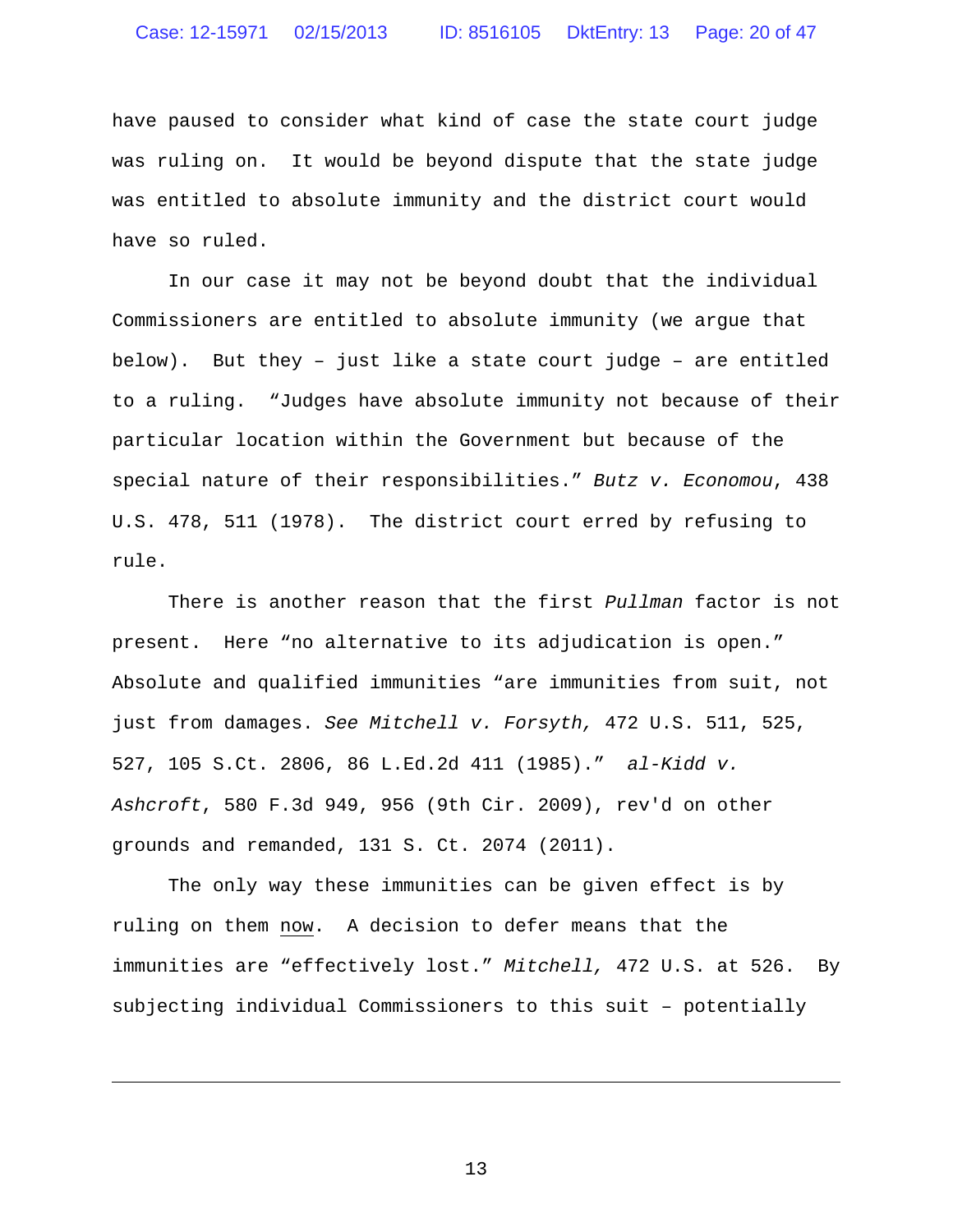for years<sup>5</sup> - abstention strips them of the critical benefit of immunity. This is not simply hypothetical. At least one individual Commissioner has already been denied mortgage refinancing because of the pendency of this suit.

The second *Pullman* factor requires that "constitutional adjudication plainly can be avoided if a definite ruling on the state issue would terminate the controversy." That factor is also not present. Plaintiff sued individual Commissioners before Judge Strance ruled in its favor. There is no basis whatsoever to believe that plaintiff would simply give up if the Hawai'i appellate courts reversed that ruling.

The district court relied on an older Ninth Circuit case that it read to state a more relaxed version of this second factor. In *C-Y Dev. Co. v. City of Redlands*, 703 F.2d 375, 377-78 (9th Cir. 1983) this court said:

> In analyzing the second requirement, we have explained that "[t]he assumption which justifies abstention is that a federal court's erroneous determination of a state law issue may result in premature or unnecessary constitutional adjudication, and unwarranted interference with state programs and statutes." *Pue v. Sillas, supra,* 632 F.2d at 79. **A state law question that has the potential of at least altering the nature of the federal constitutional questions is thus an essential element of** *Pullman* **abstention.**

<sup>&</sup>lt;sup>5</sup> Many factors affect how long it might take for the State appellate courts to rule, but it could be a long time. A recent administrative law case took just shy of six years from appeal to decision by the ICA. *Pila'a 400 LLC v. Board of Land and Natural Resources*, 2012 WL 6680477, 4 -5 (Haw.App. 2012). And that case is still not over. Pila'a intends to ask the Hawai'i supreme court to review.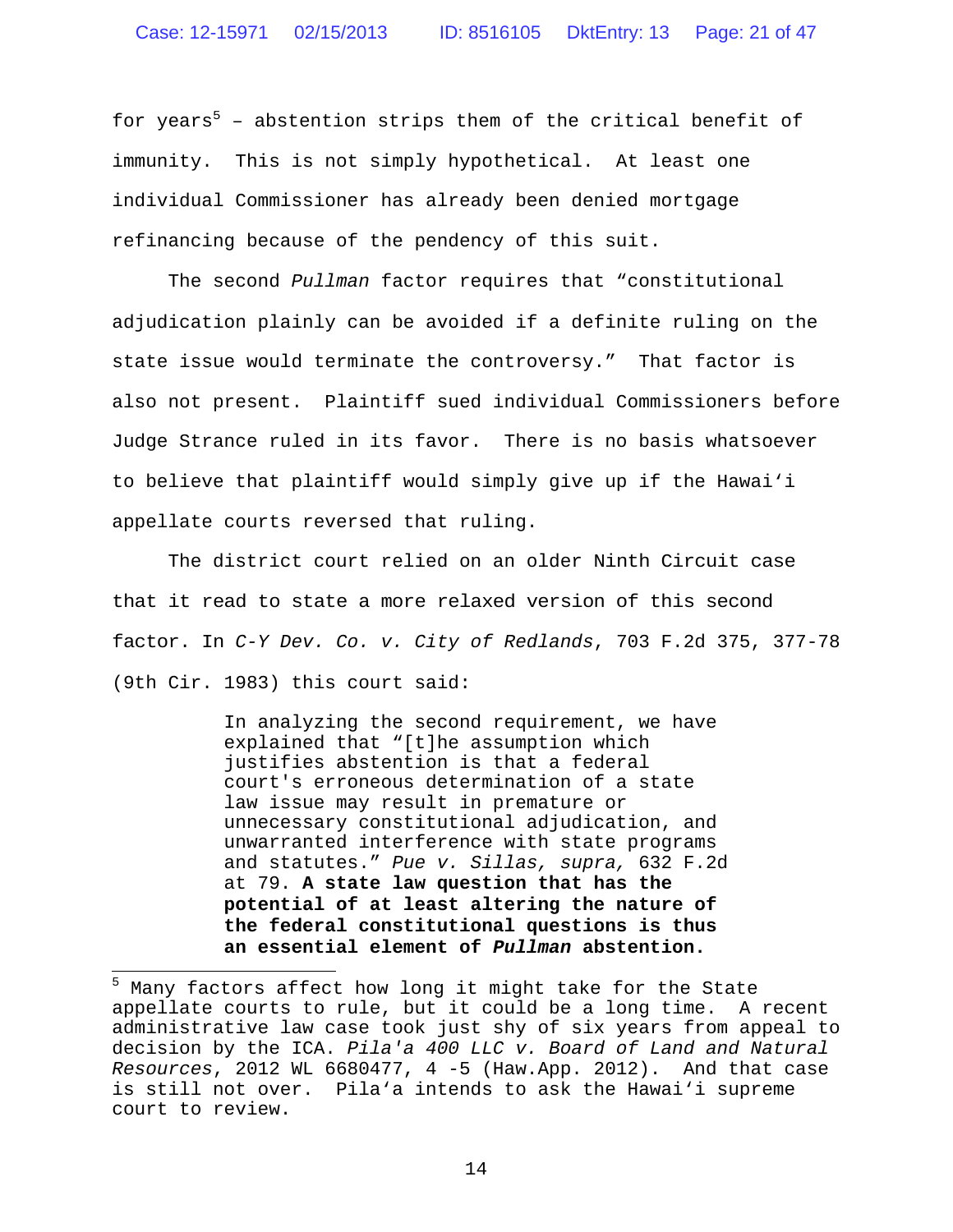The district court cited the bolded part of this quotation and relied on this case. ER at 9. Like the court in *VH Prop. Corp. v. City of Rancho Palos Verdes*, 622 F. Supp. 2d 958 (C.D. Cal. 2009) (another case the district court cited), the district court believed that it was "possible" that a decision in state court would avoid constitutional questions.

But even if a mere possibility is enough under the Ninth Circuit's test as now stated in *Porter* and *Wolfson* (requiring that "constitutional adjudication could be avoided by a state ruling"), the district court overlooked the first part of the *C-Y Dev.* quotation. That language considers the policy basis for *Pullman* abstention – avoiding "premature or unnecessary constitutional adjudication, and unwarranted interference with state programs and statutes."

As to constitutional adjudication, we pointed out above that a ruling as to individual Commissioners' immunity from suit in federal court does not involve a state law question at all.

As to "unwarranted interference with state programs and statutes," that interference arises from failing to rule. By failing to rule as to individual Commissioner's immunity, the district court stood the rationale of abstention on its head. Instead of respecting state law and state law programs, the very pendency of this suit is interfering with those interests. Any Commissioner, no matter how loyal and diligent, cannot help but be influenced by knowing that a decision adverse to a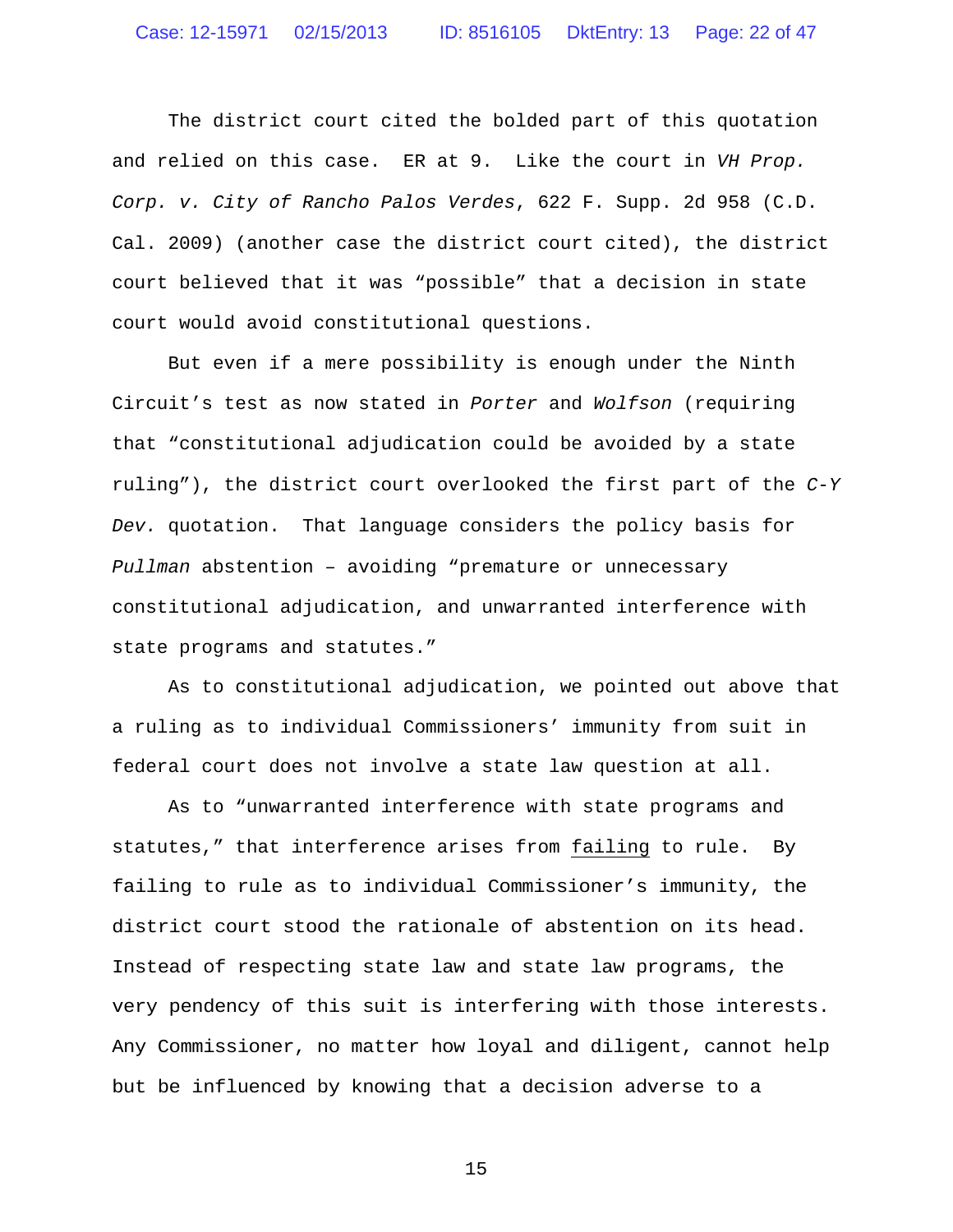developer opens him or her to a lawsuit seeking personal liability for millions of dollars under federal law. This is especially so where the Commissioner knows that – no matter what – the federal claims will remain pending for years.

Moreover, the same thought cannot help but deter citizens from volunteering in the first place to join the Commission or numerous other volunteer state boards that conduct contested cases.

The third *Pullman* factor is whether proper resolution of the possible determinative issue of state law is uncertain. Again this factor is not present given the proper focus on the claim against the individual Commissioners. The district court erred because it lost that focus.

The "determinative issue" as to individual Commissioners is not whether their decision as to state land use law and policy was correct. Rather, the determinative issue is whether their role in making the decision was sufficiently analogous to those performed by judges to warrant absolute immunity. There is no uncertainty as to state law. Even plaintiff admits the individual Commissioners made their decision in a contested case. And in doing so, the individual Commissioners indisputably acted in a judicial capacity.

None of the *Pullman* factors are present. The district court erred by refusing even to consider the motion on its merits. We now turn to those merits and show that the district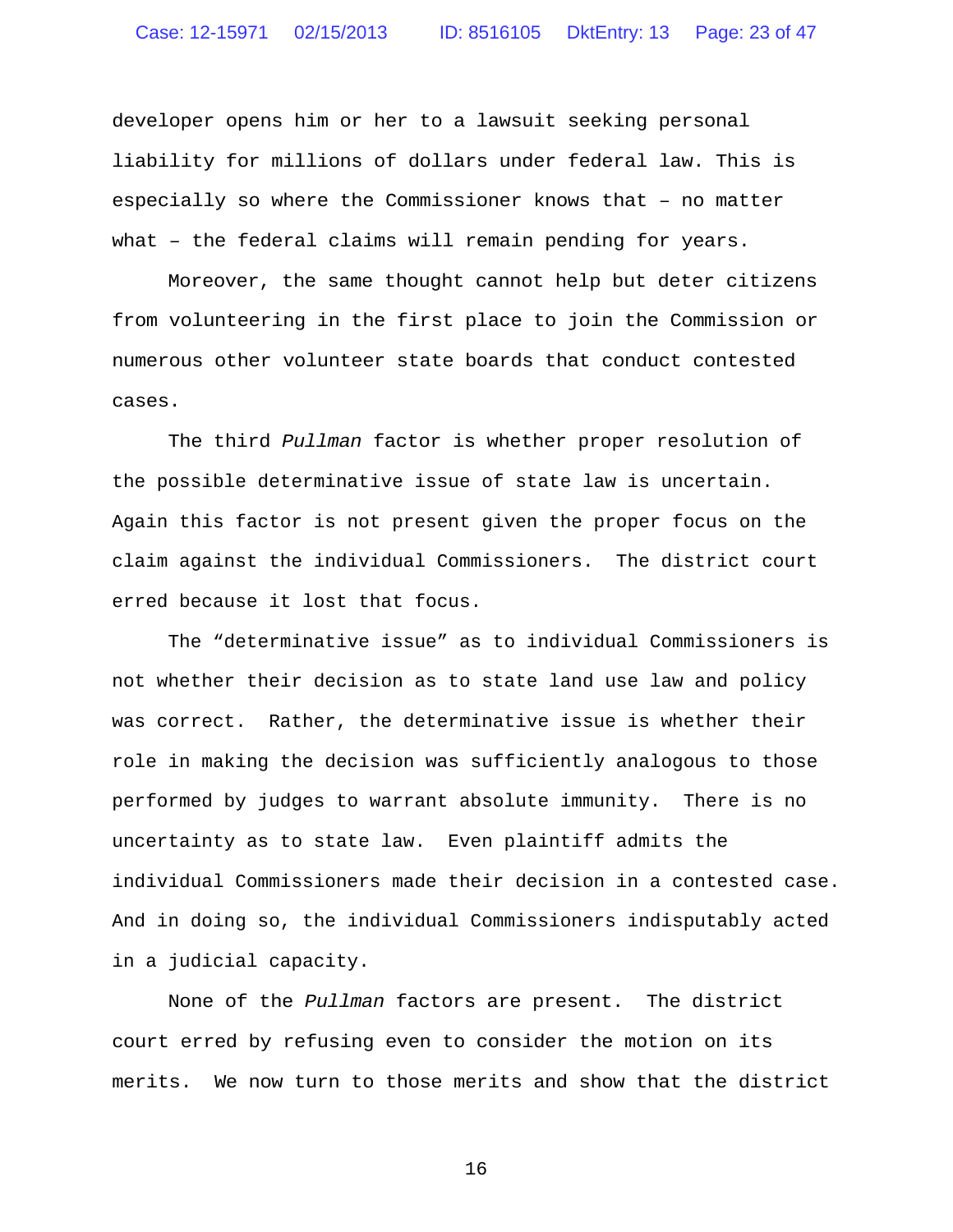court should have – and this court should – grant the motion.

- **B. INDIVIDUAL COMMISSIONERS ARE ENTITLED TO ABSOLUTE QUASI-JUDICIAL IMMUNITY AND QUALIFIED IMMUNITY AS TO ALL FEDERAL CLAIMS AGAINST THEM PERSONALLY**
- **a. Individual Commissioners are entitled to absolute quasijudicial immunity as to all federal law claims against them personally**

The State of Hawai'i Land Use Commission is an agency of the State, created by state statute. Haw. Rev. Stat. § 205-1 (Cum. Supp. 2012). Commissioners are "nominated and, by and with the advice and consent of the senate, appointed by the governor" for a term of four years. Haw. Rev. Stat. § 26-34(a) (2009). The governor has no power to remove commissioners or shorten their term of office except "for cause . . . after due notice and public hearing." Haw. Rev. Stat. § 26-34(d) (2009).

The Commission was originally created in 1963. It was tasked with setting the boundaries of the "four major land use districts in which all lands in the State [are] placed: urban, rural, agricultural, and conservation." Haw. Rev. Stat. § 205- 2(a) (2001). That task was completed long ago. *See e.g.* Haw. Rev. Stat. § 205-3 (2001). Since then the Commission's most important job is to decide petitions for a change in the boundary of a district. Haw. Rev. Stat. § 205-4 (2001 and Cum. Supp. 2012).

The Commission considers all boundary changes by way of a contested case hearing conducted pursuant to the Hawai'i Administrative Procedure Act, Haw. Rev. Stat. chapter 91. Haw.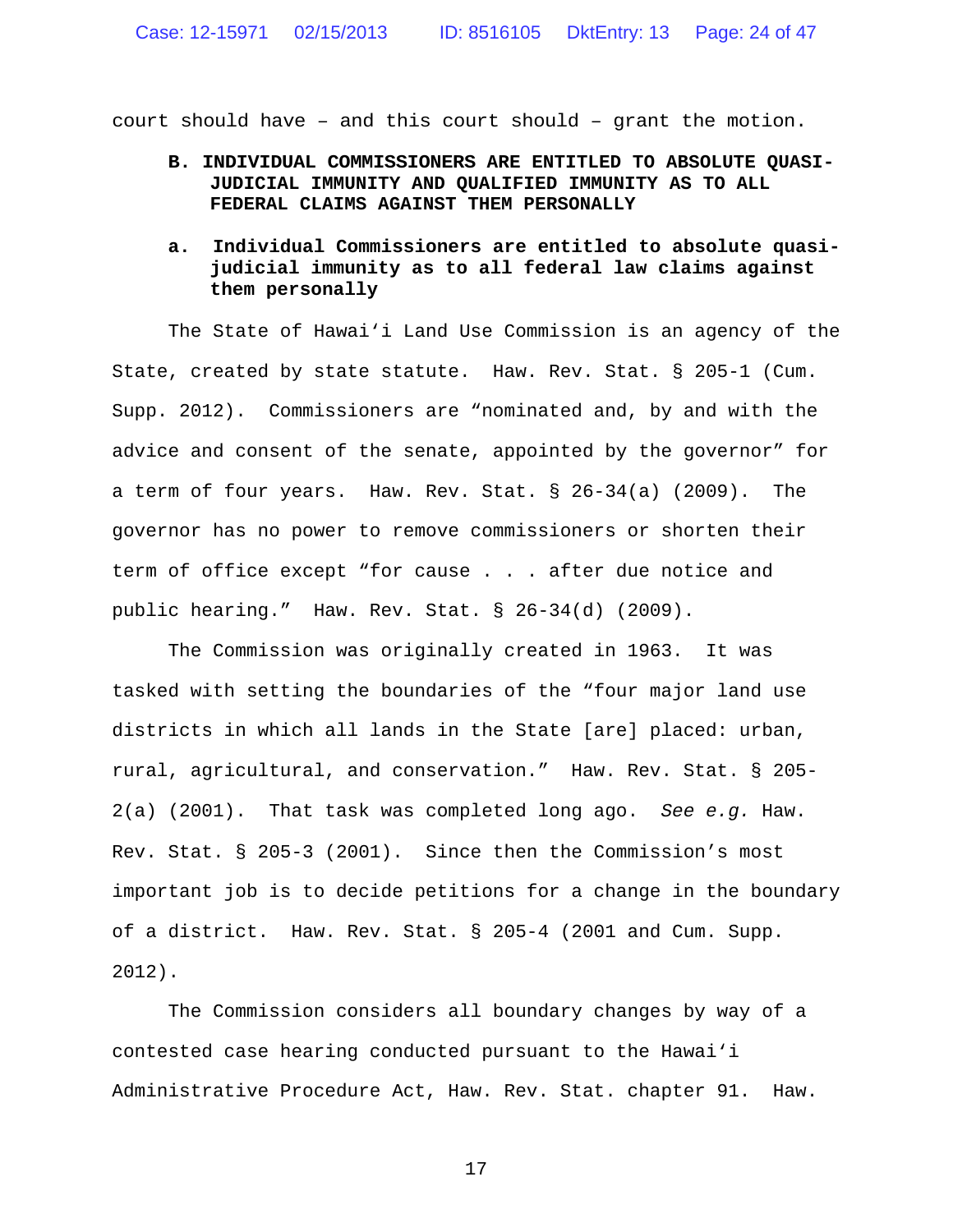Rev. Stat. § 205-4(b) (2001). In considering petitions for a boundary change, the Commission can grant or deny the petition. It can also grant the petition subject to conditions. *See* Haw. Rev. Stat. § 205-4(g) (2001):

> [Commission shall] act to approve the petition, deny the petition, or to modify the petition by imposing conditions necessary to uphold the intent and spirit of this chapter or the policies and criteria established pursuant to section 205-17 or to assure substantial compliance with representations made by the petitioner in seeking a boundary change.

If the landowner does not comply with conditions, section 205-4(g) also provides that the Commission may issue "an order to show cause why the property should not revert to its former land use classification or be changed to a more appropriate classification." The Commission's authority to revert is endorsed in *Lanai Co., Inc. v. Land Use Com'n*, 105 Haw. 296, 318, 97 P.3d 372, 394 (2004):

> But the legislature granted the LUC the authority to impose conditions and to downzone land for the violation of such conditions for the purpose of "uphold[ing] the intent and spirit" of HRS chapter 205, and for "assur[ing] substantial compliance with representations made" by petitioners. HRS  $§$  205-4(g)... Consequently, the LUC must necessarily be able to order that a condition it imposed be complied with, and that violation of a condition cease.

*See also Kaniakapupu v. Land Use Com'n*, 111 Haw. 124, 127, 139 P.3d 712, 715 (2006) ("The Hui sought to have the LUC issue an order to show cause as to why the classification of the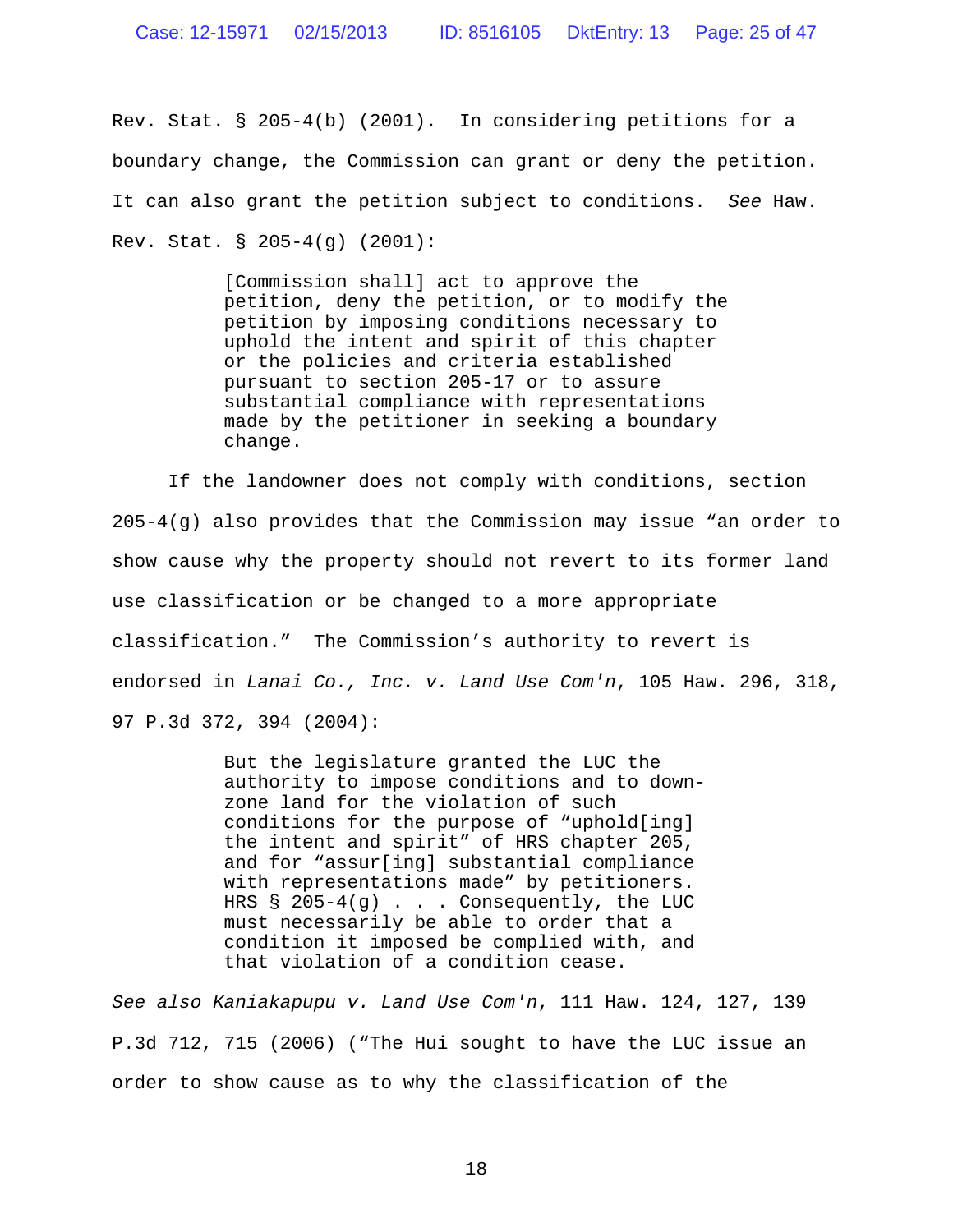Midkiff/Myers Parcel should not be reverted to conservation district.").

The Commission instituted and decided the proceedings described in the complaint pursuant to this statute and case law. The individual Commissioners are entitled to quasi-judicial immunity for their role in doing so.

Judicial immunity applies no matter how "erroneous the act may have been, and however injurious in its consequences it may have proved to the plaintiff." *Ashelman v. Pope,* 793 F.2d 1072, 1075 (9th Cir. 1986) (en banc) (citing *Cleavinger v. Saxner,* 474 U.S. 193, 199–200 (1985) (quotations omitted)). Judicial immunity is not affected "by the motives with which their judicial acts are performed." *Id.* at 1077–78. Judicial immunity is an immunity from suit, not just from ultimate assessment of damages. *Mireles v. Waco,* 502 U.S. 9, 11 (1991), "Accordingly, judicial immunity is not overcome by allegations of bad faith or malice, the existence of which ordinarily cannot be resolved without engaging in discovery and eventual trial." *Id.*

Judicial immunity "is not limited to immunity from damages, but extends to actions for declaratory, injunctive and other equitable relief." *Moore v. Brewster,* 96 F.3d 1240, 1243 (9th Cir. 1996), *superseded by statute on other grounds.*

The public policy that underlies judicial immunity is the furtherance of independent and disinterested judicial decision making. *Ashelman,* 793 F.2d at 1078. To effectuate this policy,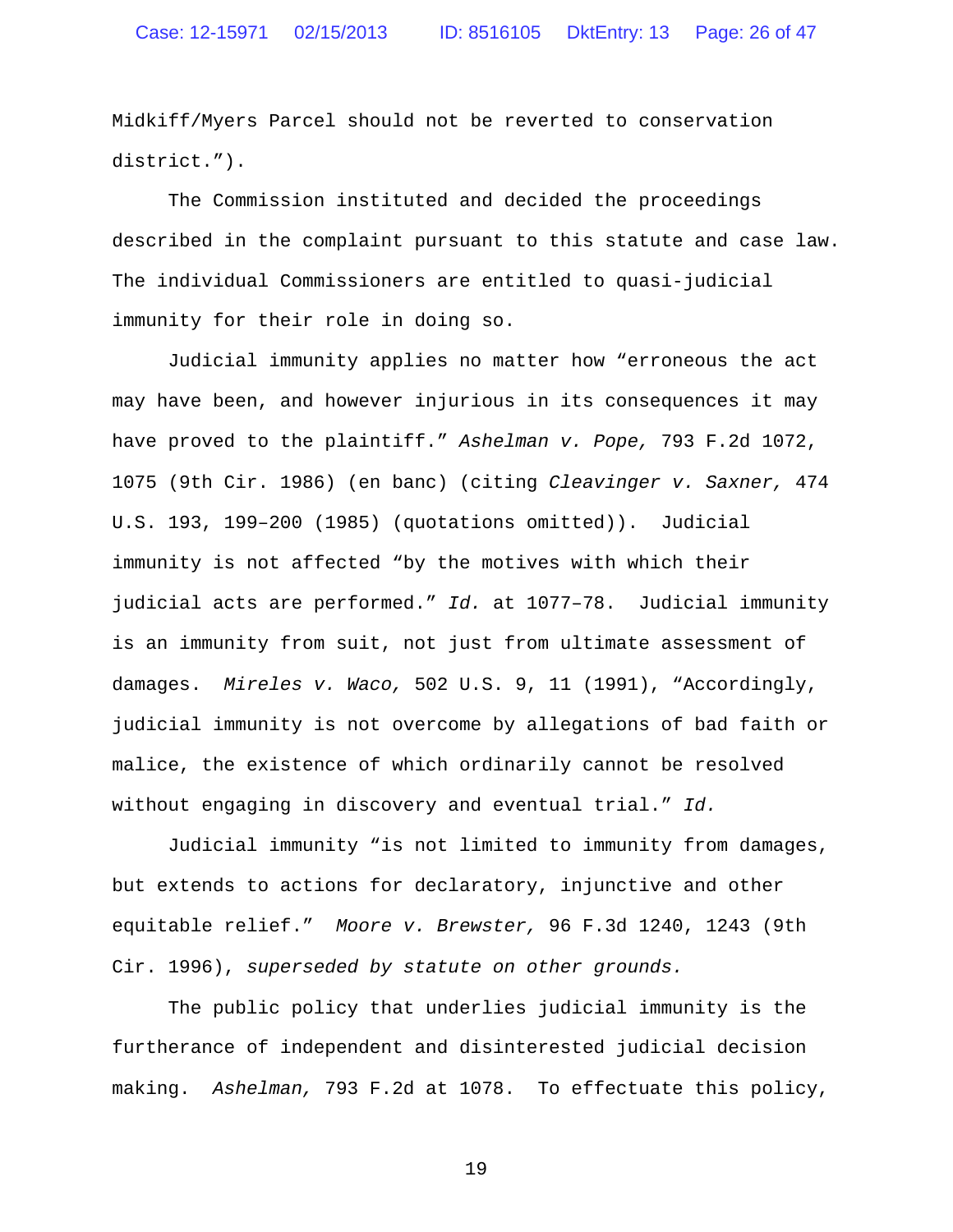the Ninth Circuit broadly construes the scope of judicial immunity, which applies even if there are allegations that a judicial decision resulted from a bribe or a conspiracy. *Id.*

The leading Ninth Circuit case discussing judicial immunity for "agency officials when they perform functions analogous to those performed by judges" is *Buckles v. King County*, 191 F.3d 1127 (9th Cir. 1999).

The Buckles owned a 10 acre property in King County, Washington. A 1990 state law required each county to adopt a comprehensive land use plan. In 1994, Buckles received notice that King County was adopting a comprehensive plan of new zoning in compliance with the 1990 law. Buckles' property would be zoned residential, specifically "rural area" with a 5-acres minimum lot size. Buckles petitioned the King County Council ("Council") for a change. Ultimately the comprehensive plan designated the Buckles' property as "rural neighborhood" which allowed for limited retail and commercial use. 191 F.3d at 1131. Various groups appealed the comprehensive plan to the Washington Growth Management Hearings Board ("the Board"). Without giving notice to the Buckles, the Board determined that the comprehensive plan was procedurally defective and remanded to the Council. The Council adopted a new comprehensive plan under which the Buckles' property was designated the less desirable "rural residential." The Buckles appealed to the Board, which rejected the appeal.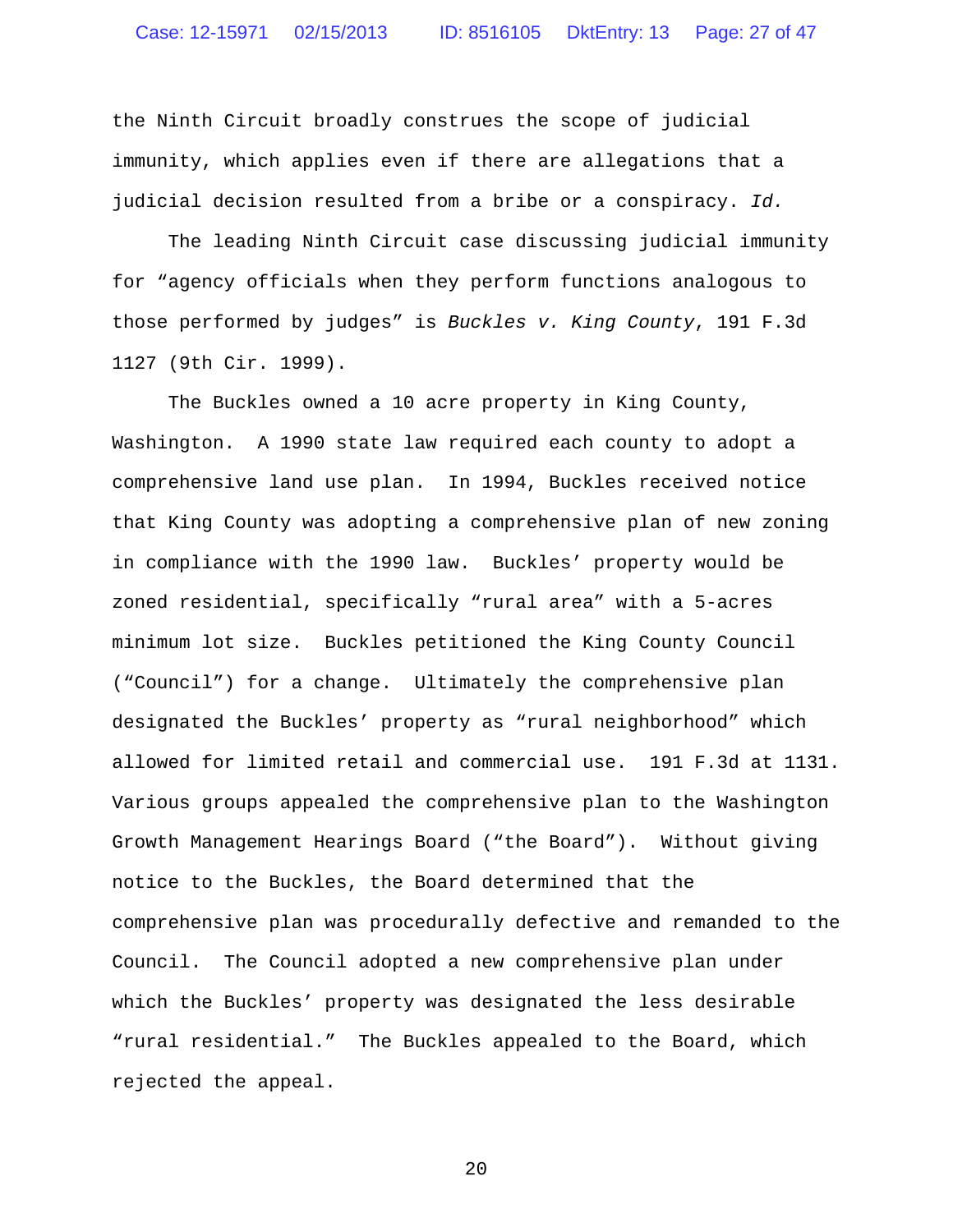Instead of appealing the Board's decision to state court, the Buckles sued the Council and members of the Board, "alleging that they were 'victims of a zoning change,' and stating substantive and procedural due process claims under 42 U.S.C. § 1983." 191 F.3d at 1132. Defendants removed the case to federal court, where the Buckles amended their complaint to add a takings claim under the federal and state constitutions. The district court dismissed the claims against the Board members under the doctrine of quasi-judicial immunity. 191 F.3d at 1132.

On appeal, the Ninth Circuit first "address[ed] whether members of the Washington Growth Management Hearings Board are entitled to absolute immunity from damages," calling that the "threshold matter." The court discussed the leading Supreme Court case on the issue, *Butz v. Economou,* 438 U.S. 478, 506, 98 S.Ct. 2894, 57 L.Ed.2d 895 (1978) and noted:

> Acknowledging that some officials perform "special functions [requiring] a full exemption from liability," the Supreme Court has long recognized "the need for absolute immunity to protect judges from lawsuits claiming that their decisions had been tainted by improper motives." This same absolute immunity, often dubbed quasijudicial immunity, has been extended to agency officials when they perform functions analogous to those performed by judges.

191 F.3d 1133-1134 (citation omitted).

Quoting *Antoine v. Byers & Anderson, Inc.,* 508 U.S. 429, 435-36 (1993), *Buckles* discussed the policy bases for the doctrine and why it applies to officials other than judges: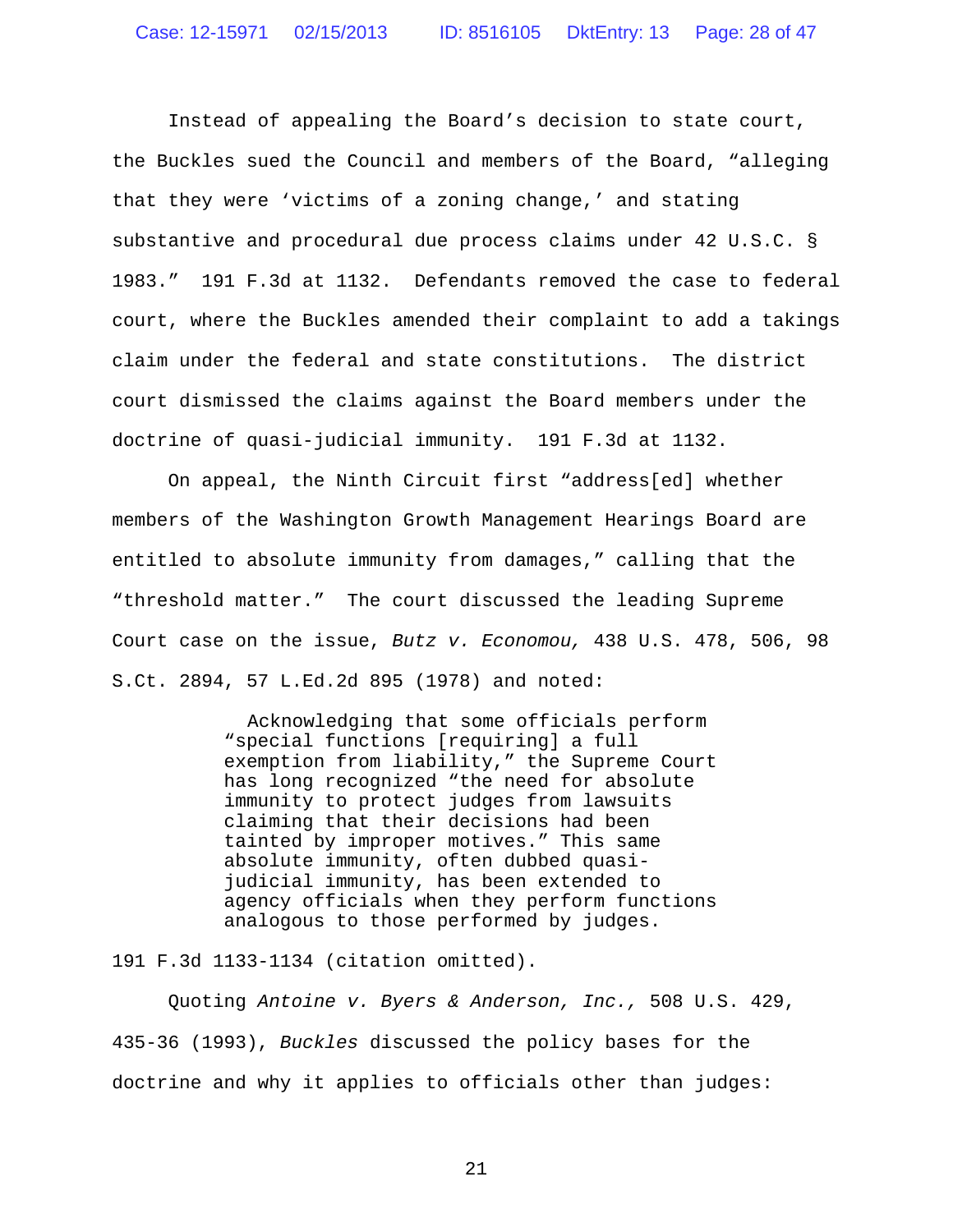[t]he doctrine of judicial immunity is supported by a long-settled understanding that the independent and impartial exercise of judgment vital to the judiciary might be impaired by exposure to potential damages liability. Accordingly, the "touchstone" for the doctrine's applicability has been "performance of the function of resolving disputes between parties, or of authoritatively adjudicating private rights." When judicial immunity is extended to officials other than judges, it is because their judgments are "functional[ly] comparab[le]" to those of judges-that is, because they, too, "exercise a discretionary judgment" as part of their function.

*Id.* (internal citations omitted).

The court continued:

The principle underlying immunity for government officials performing judicial functions is the same as that for judges: "adjudications invariably produce [ ] at least one losing party," *Butz,* 438 U.S. at 509, 98 S.Ct. 2894, and if the losing party in one forum were allowed to maintain a civil action against the decision-maker in another forum, it would threaten the decision-maker's independence. In evaluating the defense of absolute immunity, the court considers whether the "adjudication within a[n] ... administrative agency shares enough of the characteristics of the judicial process that those who participate in such adjudication should also be immune from suit for damages." *Id.* at 513, 98 S.Ct. 2894.

*Id.* (emphasis added).

*Buckles* then identified factors to be considered in determining whether particular officials are entitled to judicial immunity:

> In *Butz,* the Supreme Court identified the following characteristics of the judicial process as sufficient to render the role of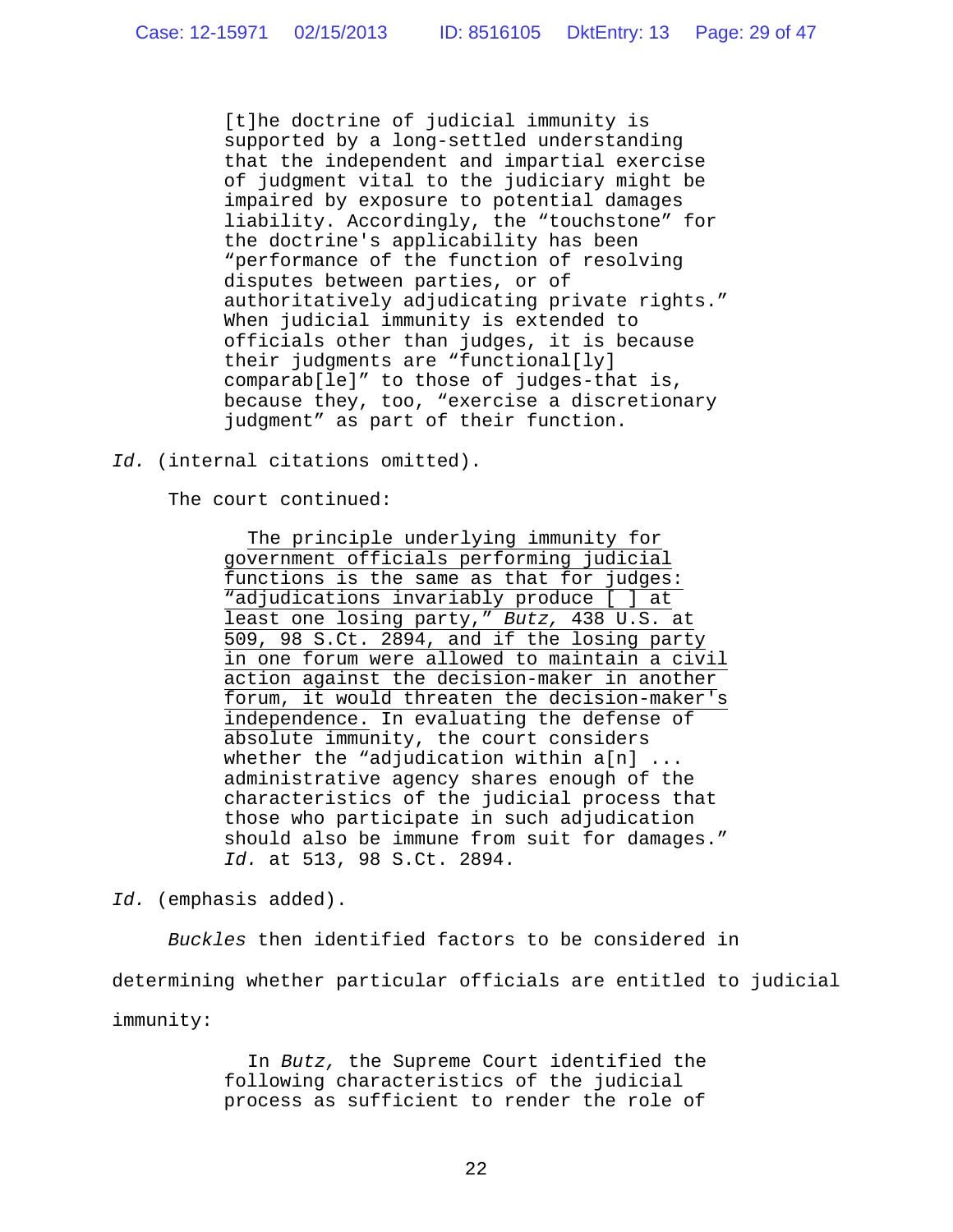the administrative law judge "functionally comparable" to that of a judge: an adversarial proceeding, a decision-maker insulated from political influence, a decision based on evidence submitted by the parties, and a decision provided to the parties on all of the issues of fact and law. *Id.* The Court noted other safeguards built into the judicial process, such as the importance of precedent and the right to appeal, but did not identify these safeguards as dispositive. What mattered was that "federal administrative law requires that agency adjudications contain *many* of the same safeguards as are available in the judicial process." *Id.* at 513, 98 S.Ct. 2894 (emphasis added).

191 F.3d 1133-1134. *Cf. Mishler v. Clift*, 191 F.3d 998,

1003 (9th Cir. 1999):

*Butz* articulated several nonexclusive factors as being characteristic of the judicial process and helpful in determining whether absolute immunity should be granted. These factors -relating to the purpose of § 1983 immunity - include:

(a) the need to assure that the individual can perform his functions without harassment or intimidation; (b) the presence of safeguards that reduce the need for private damages actions as a means of controlling unconstitutional conduct; (c) insulation from political influence; (d) the importance of precedent; (e) the adversary nature of the process; and (f) the correctability of error on appeal.

The *Buckles* court analyzed these factors and concluded that the Board members were entitled to absolute immunity.

The same result is appropriate in our case, because the individual Commissioners were acting in a quasi-judicial capacity. Their decision to revert plaintiff's property was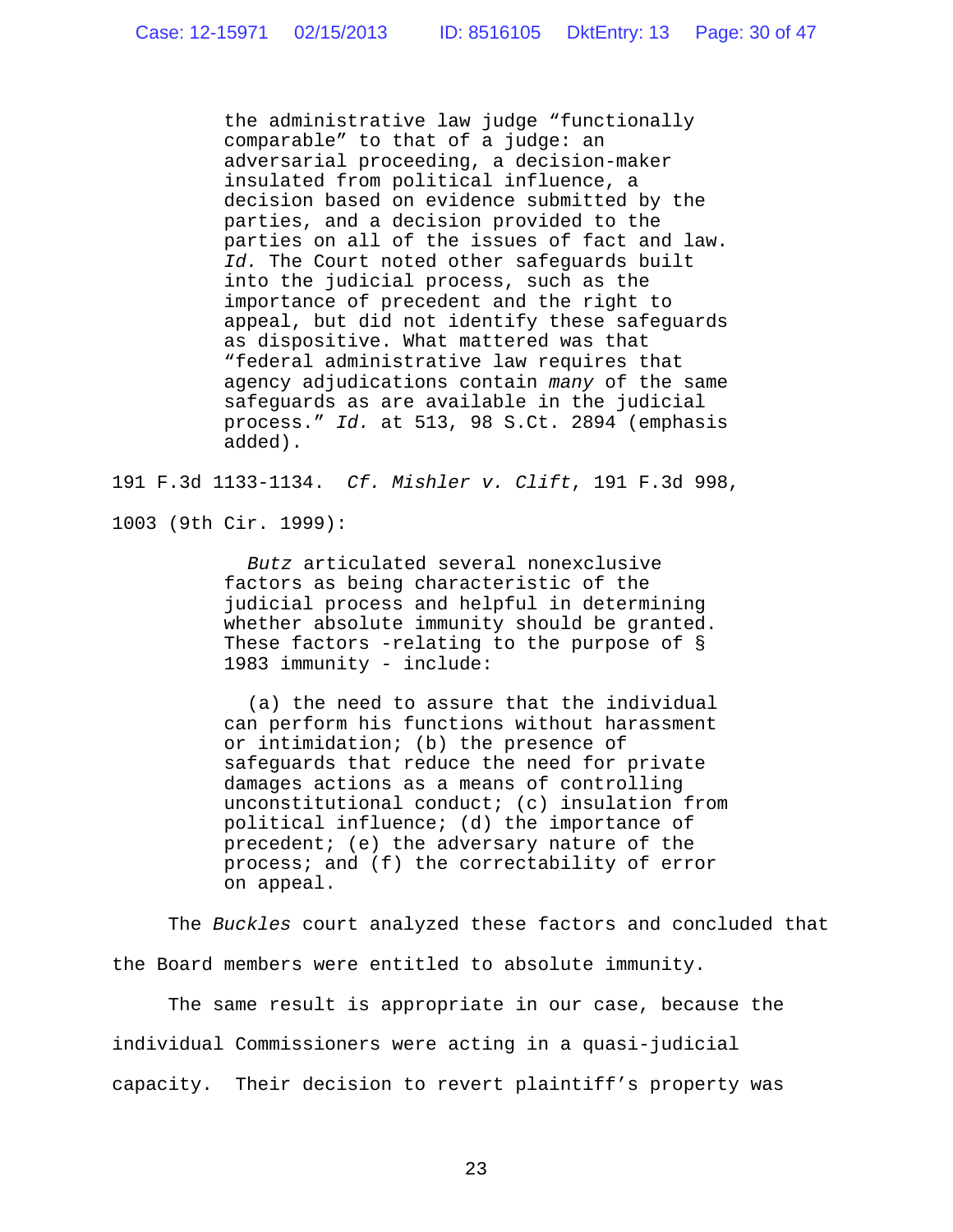required to be and was taken by way of a contested case hearing conducted pursuant to Haw. Rev. Stat. chapter 91 and the Commission's rules implementing that chapter.

There is no dispute as to that fact. Plaintiff specifically alleged it in its complaint at ¶ 40:

> 40. Also, the Order to Show Cause specifically stated that "the Commission will conduct a hearing on this matter in accordance with the requirements of Chapter 91, Hawaii Revised Statutes, and Subchapters 7 and 9 of Chapter 15-15-, Hawaii Administrative Rules."

ER at 92.

It is also clear that the Commission was acting in a quasi judicial capacity in conducting and deciding the contested case. In *Kaniakapupu v. Land Use Com'n*, 111 Haw. 124, 139 P.3d 712 (2006), Aha Hui Malama O Kaniakapupu ("Hui") filed a:

> "Motion for an Order to Show Cause Regarding Enforcement of Conditions, Representations, or Commitments" (motion for an order to show cause) pursuant to Hawai'i Administrative Rules (HAR) §§ 15-15-70 and 15-15-93. The Hui sought to have the LUC issue an order to show cause as to why the classification of the Midkiff/Myers Parcel should not be reverted to conservation district.

111 Hawai'i at 127, 139 P.3d at 715.

The Commission denied the motion and did not issue the OSC. The Hui appealed, claiming that the Commission's ruling on the OSC itself constituted a contested case hearing. The Hawai'i supreme court upheld dismissal of the appeal on the basis that denial of the motion to issue an OSC was not a contested case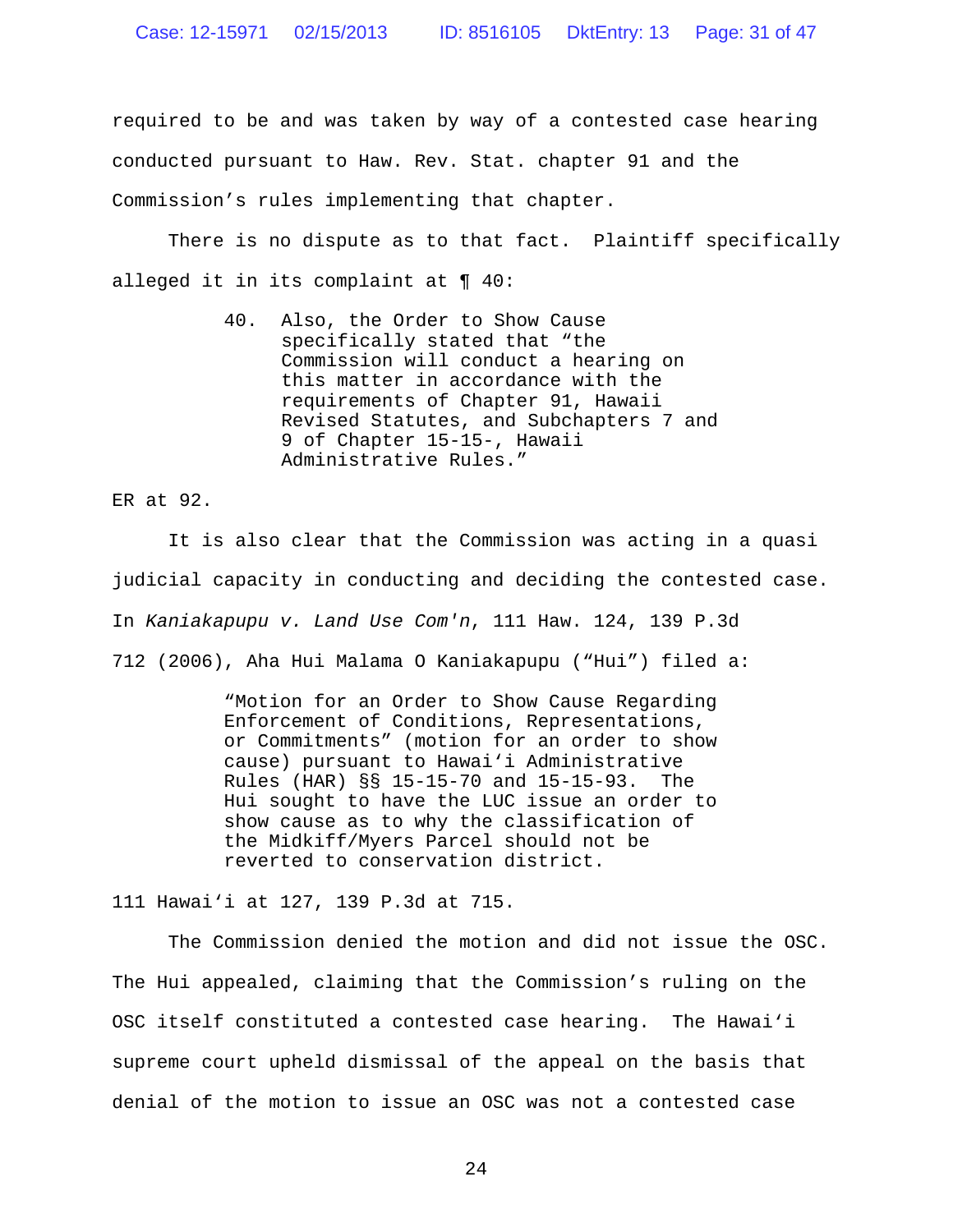# Case: 12-15971 02/15/2013 ID: 8516105 DktEntry: 13 Page: 32 of 47

hearing. However, the court specifically noted that if the motion for an OSC had been granted, then a contested case hearing on the OSC would have been required. 111 Haw. at 134, 139 P.3d at 722.

In his dissenting opinion, Justice Acoba (joined by Justice Duffy) argued that considering the motion was a contested case. And he explicitly noted that a contested case is by its very nature a judicial type proceeding. "[T]he LUC was performing an adjudicatory function which is inherent in a contested case hearing." 111 Hawai'i at 140, 139 P.3d at 728.

This statement is undoubtedly correct. A contested case is designed to be and is an adversarial, quasi-judicial proceeding. The procedural requirements and safeguards of a contested case include (but are not limited to) those identified in *Butz* and discussed in *Buckles* and *Mishler*:

- "All parties shall be afforded an opportunity for hearing after reasonable notice." Haw. Rev. Stat. § 91- 9(a) (Cum. Supp. 2012).
- Oral and documentary evidence may be received and "Every party shall have the right to conduct such crossexamination as may be required for a full and true disclosure of the facts, and shall have the right to submit rebuttal evidence." Haw. Rev. Stat. § 91-10 (Cum. Supp. 2012).
- Witnesses testify under oath. HAR § 15-15-58.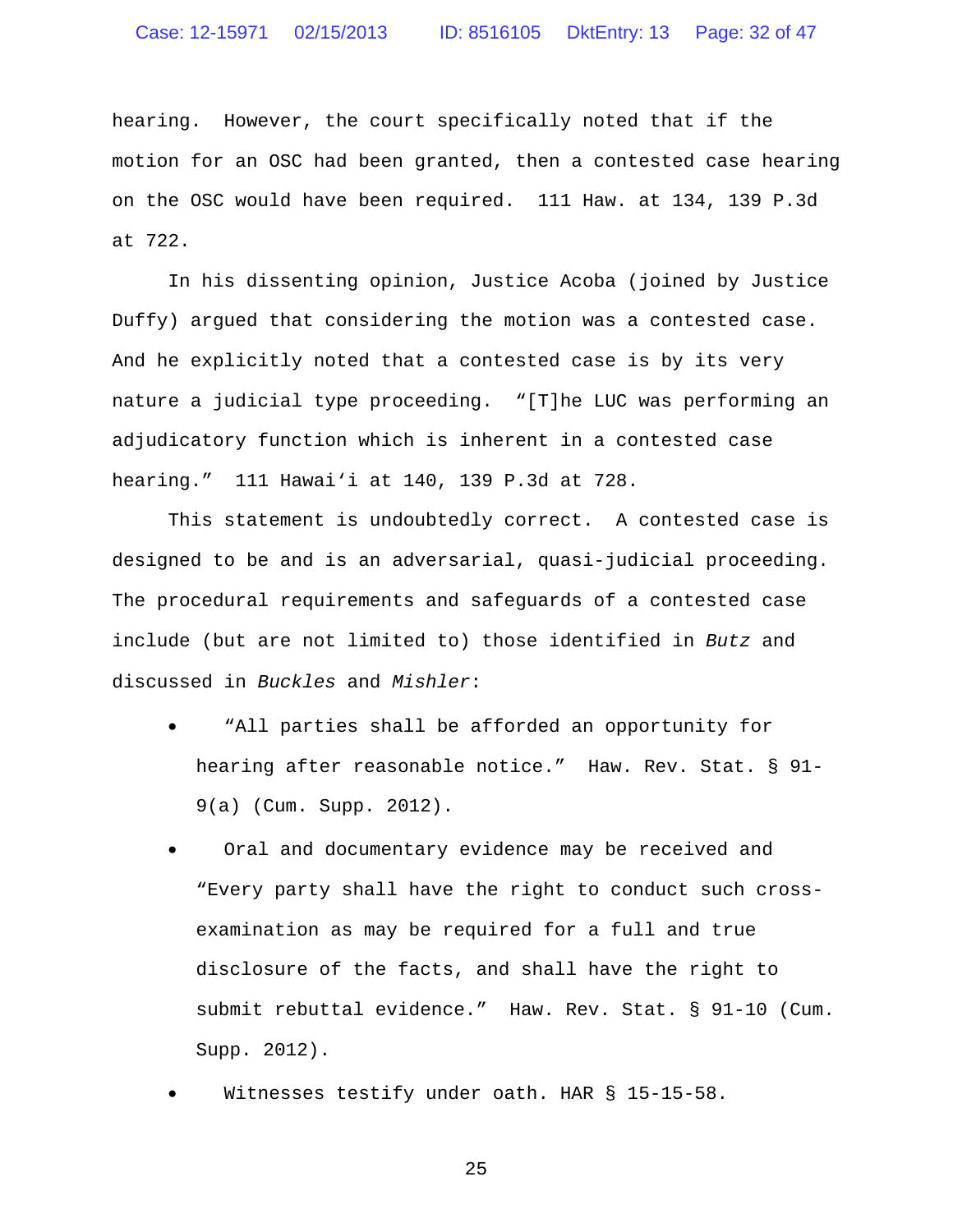- Subpoenas may be used to compel testimony. HAR § § 15- 15-58 and 69.
- Certain protections and procedures are afforded if the Commission members have not personally heard and examined all the evidence. Haw. Rev. Stat. § 91-11 (1993).
- The Commission's decision and order must "be in writing or stated in the record and shall be accompanied by separate findings of fact and conclusions of law." The Commission is required to address findings submitted by the parties and notify all parties of its decision. Haw. Rev. Stat. § 91-12 (1993).
- Ex parte communications are prohibited. "No official of an agency who renders a decision in a contested case shall consult any person on any issue of fact except upon notice and opportunity for all parties to participate, save to the extent required for the disposition of ex parte matters authorized by law." Haw. Rev. Stat. § 91- 13 (1993).
- Any decision is subject to judicial review. Haw. Rev. Stat. § 91-14 (1993 and Cum. Supp. 2012). The reviewing court is charged to ensure that the "agency's findings are not clearly erroneous and [are] supported by reliable, probative and substantial evidence" in the record. *Poe v. Hawai'i Labor Relations Bd.,* 105 Haw. 97, 100, 94 P.3d 652, 655 (2004).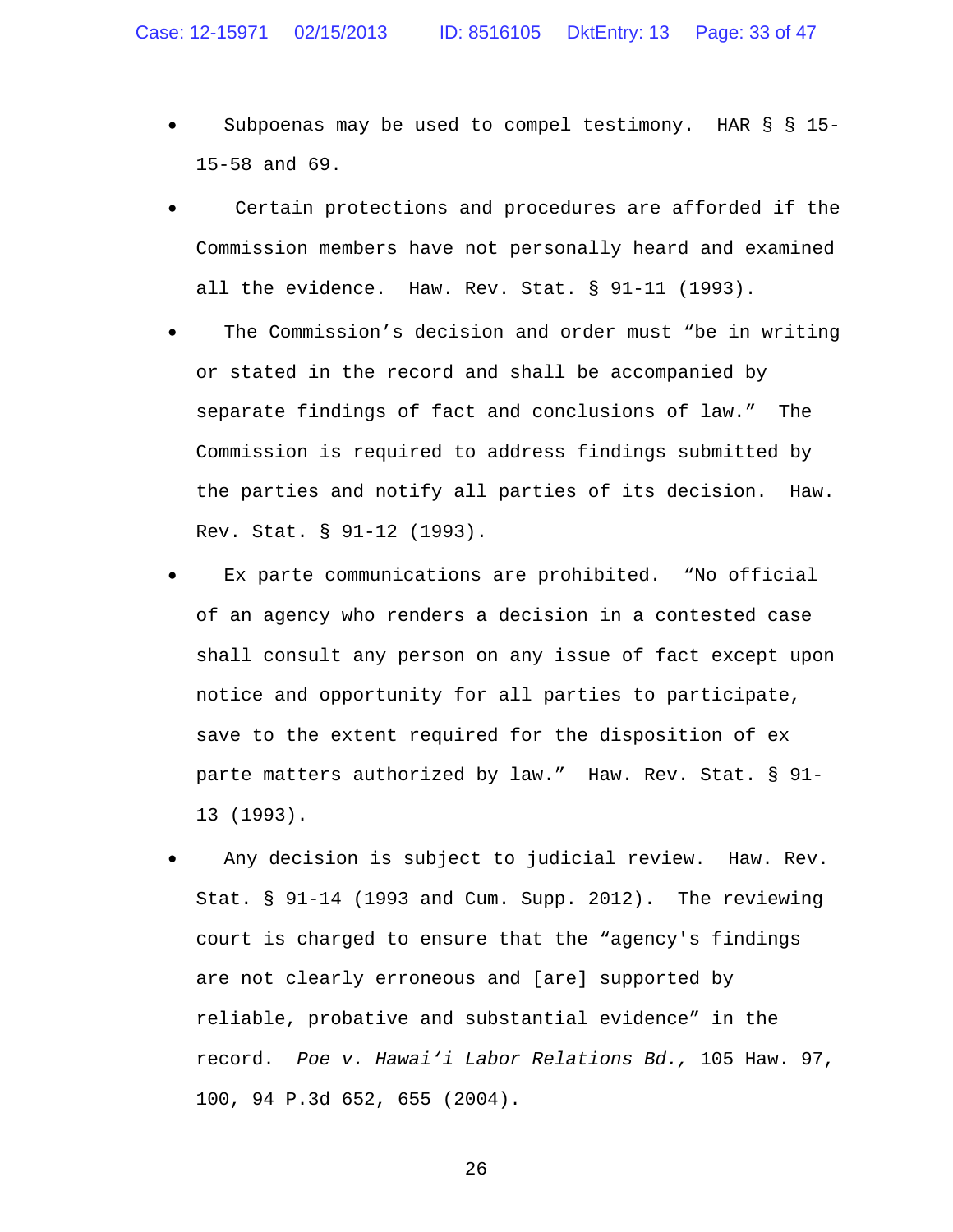*See also* various provisions in HAR chapter 15-15:

- 15-15-3 (definition of "contested case")
- 15-15-10 ("meetings")
- 15-15-34 ("quasi-judicial procedures")
- 15-15-36 (decisions signed by those who have heard the evidence)
- 15-15-59 ("conduct of hearing")
- 15-15-60 (administering oaths to witnesses, receiving evidence etc.)
- 15-15-63 ("evidence"; "judicial notice" allowed)
- 15-15-68 ("cross examination")
- 15-15-75 ("appeals")
- 15-15-77 ("clear preponderance of the evidence" standard)
- $\bullet$  15-15-81 ("oral argument")
- 15-15-82 (findings of fact, decision and order)

In this case, the Commission held numerous hearings and considered multiple filings on this contested case. Compl. ¶ ¶ 44-46, 48-50, 52, 53-55, 56, 60, 70-73, 81, 83, 84, 85-89, 90-93, 100, 104, 108-110, 111-119, and 130-133. ER 79 et seq.

As to "insulation from political influence," Commissioners are protected in numerous ways. Members of the Commission are "nominated and, by and with the advice and consent of the senate, appointed by the governor" for a term of four years. Haw. Rev.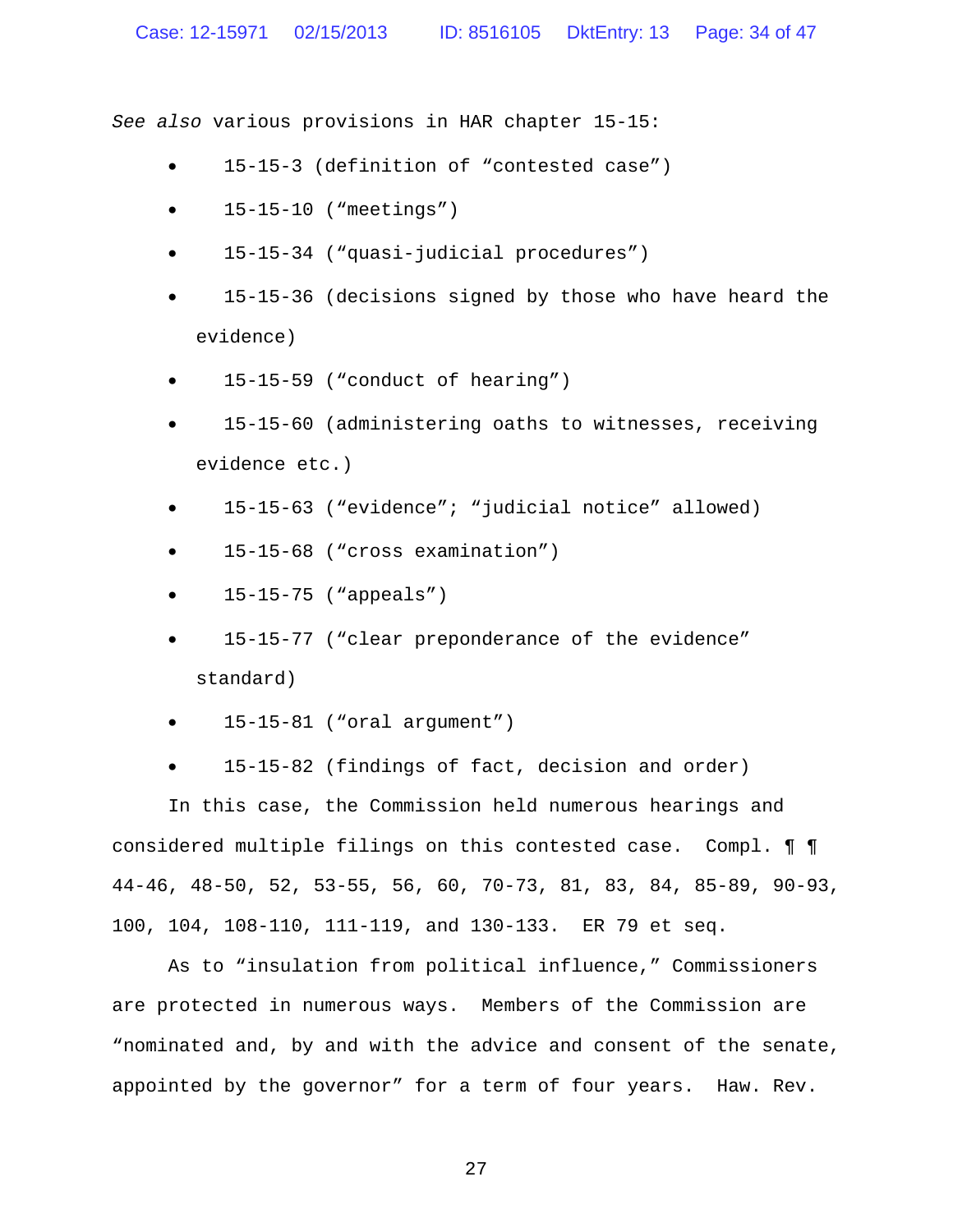Stat. § 26-34(a) (2009). Their terms are staggered. *Id.* The governor has no power to remove commissioners or shorten their term of office except "for cause . . . after due notice and public hearing." Haw. Rev. Stat. § 26-34(d) (2009). *Cf. In re Water Use Permit Applications,* 94 Haw. 97, 124, 9 P.3d 409, 436 (2000) (rejecting claim of political influence as to Water Commission, all members of which are appointed by the Governor including two cabinet members).

Commissioners are barred from holding any other public office. One member is appointed from each of the counties and the rest are appointed at large. Commissioners elect their own chairperson and select and hire their own employees, including administrative personnel and an executive director. Haw. Rev. Stat. § 205-1 (Cum. Supp. 2012).

*Hale O Kaula Church v. Maui Planning Com'n*, 229 F.Supp.2d 1056 (D.Haw. 2002), is another instructive case. In *Hale*, the Maui Planning Commission denied a special use permit to a church. The church "chose not to file an administrative appeal in state court under Haw. Rev. Stat. § 205-6(e) and Haw. Admin. R. § 15- 15-96(c). Instead, they filed the present federal action." *Id.* at 1063. Defendants included the members of the commission. The court (the late Judge Samuel King presiding) ruled that the individual commissioners had judicial immunity, because:

"The proceedings were certainly adversarial"

"The proceedings were considered a 'contested case'"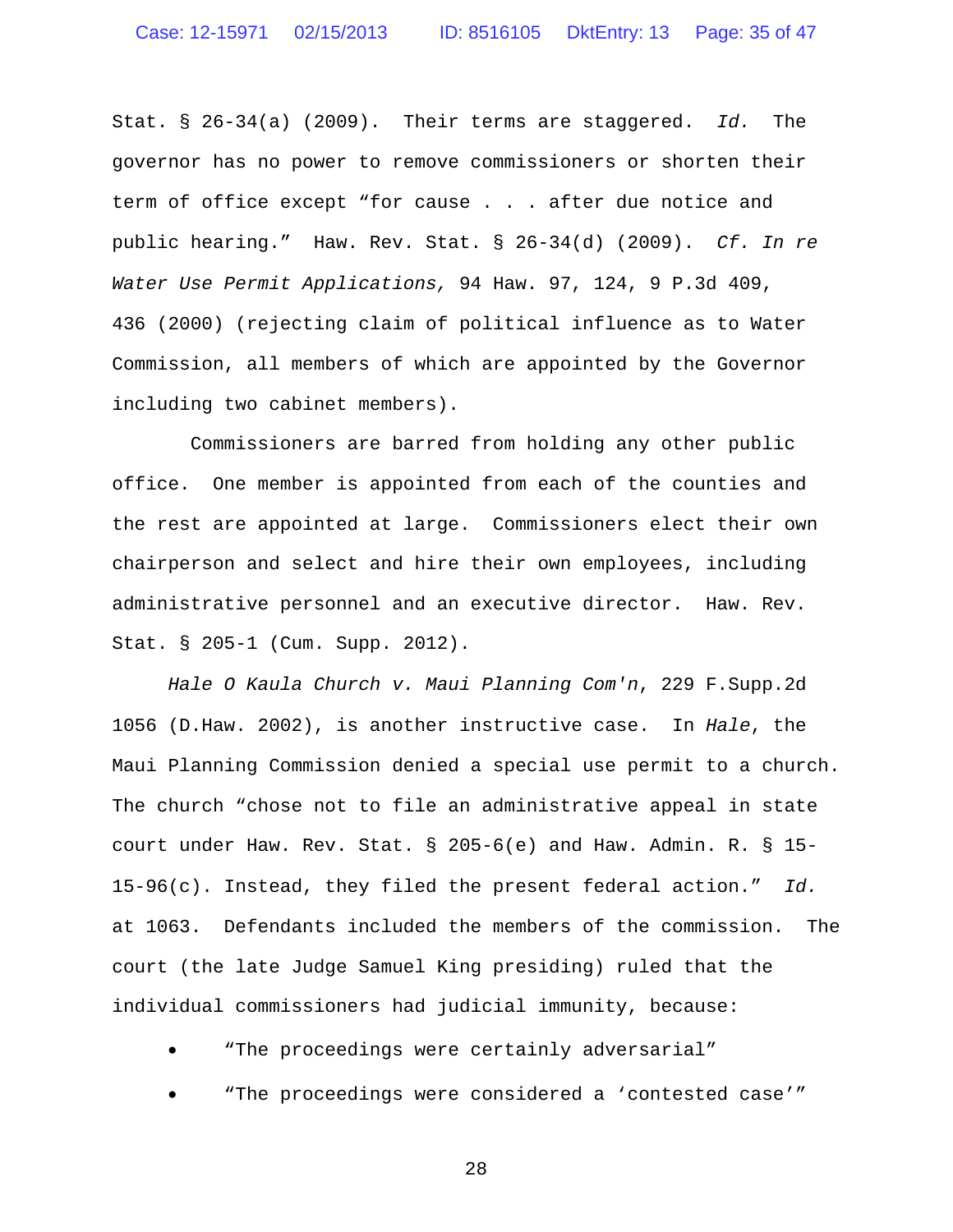- "A whole host of quasi-judicial procedures applied or are illustrative of the procedures involved. *See* Haw. Admin. R. §§ 15-15-34 to 45 and 15-15-53 to 75; and Maui County Code §§ 12-201-53 to 70 (setting forth applicable pre-hearing and hearing procedures regarding notice, testimony, cross-examination of witnesses, subpoenas, motions, discovery, mediation, evidence, etc.)"
- "The hearing officer issued detailed written recommendations for findings and conclusions."
- "Process was allowed for written and oral objections to such findings and conclusions."
- "There was a right of judicial review to a state circuit court and beyond that to Hawaii's appellate court system. *See* Haw. Rev. Stat. § 205-6(e)."

# *Id.* at 1066.

The court noted: "Granting quasi-judicial immunity to the individual Defendants here also serves the primary goal as stated in *Buckles* - prevention of impairing an 'independent and impartial exercise of judgment.'" Indeed, the church had apparently attempted to influence members with threats of personal liability. The commission's counsel urged them not to be swayed by such considerations. *Id.* Similarly, plaintiff in our case unabashedly describes its attempts to intimidate the Commissioners with threats of personal lawsuits. Compl. ¶ ¶ 106- 107. ER at 108. The individual Commissioners who ignored these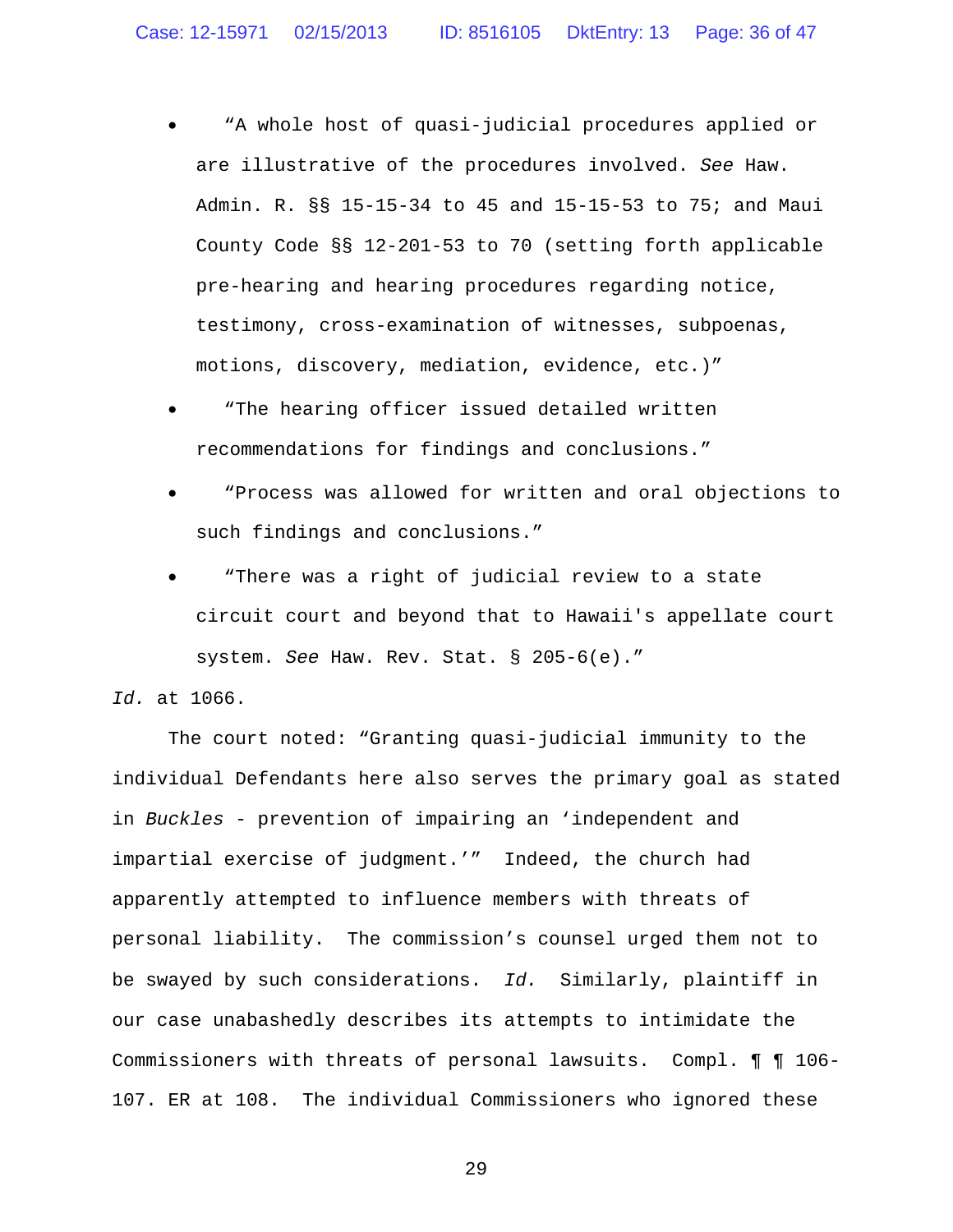### Case: 12-15971 02/15/2013 ID: 8516105 DktEntry: 13 Page: 37 of 47

threats paid the price when plaintiff filed this lawsuit. Plaintiff did not sue Commissioners who agreed with its position.<sup>6</sup>

*See also Mishler v. Clift*, 191 F.3d 998, 1004 (9th Cir. 1999) (holding that members of a state medical board are entitled to absolute judicial immunity); *Olsen v. Idaho State Bd. of Medicine*, 363 F.3d 916, 918 -919 (9th Cir. 2004) (members of the Idaho State Board of Medicine and the Idaho State Board of Professional Discipline entitled to absolute judicial immunity); *Romano v. Bible*, 169 F.3d 1182 (9th Cir. 1999) (former members of Nevada Gaming Commission and Nevada Gaming Control Board entitled to absolute judicial immunity).

Plaintiff's opposition to absolute immunity in the district court relied heavily on *Zamsky v. Hansell,* 933 F.2d 677 (9th Cir. 1991). That reliance is misplaced. The Commission is not comparable to the Oregon Land Conservation and Development Commission (LCDC) which:

> has two primary functions. First, it adopts "goals" which become the mandatory state-wide planning standards with which all local land use plans must comply. It also reviews the comprehensive land use plans which local governments are required to create and adopt, for conformity with the state-wide goals. A local land use plan becomes effective if and only if the LCDC "acknowledges" that it meets the state-wide goals. If the plan does not

 $6$  This in no way implies that other Commissioners were intimidated by plaintiff's threats or voted as they did because of the threats.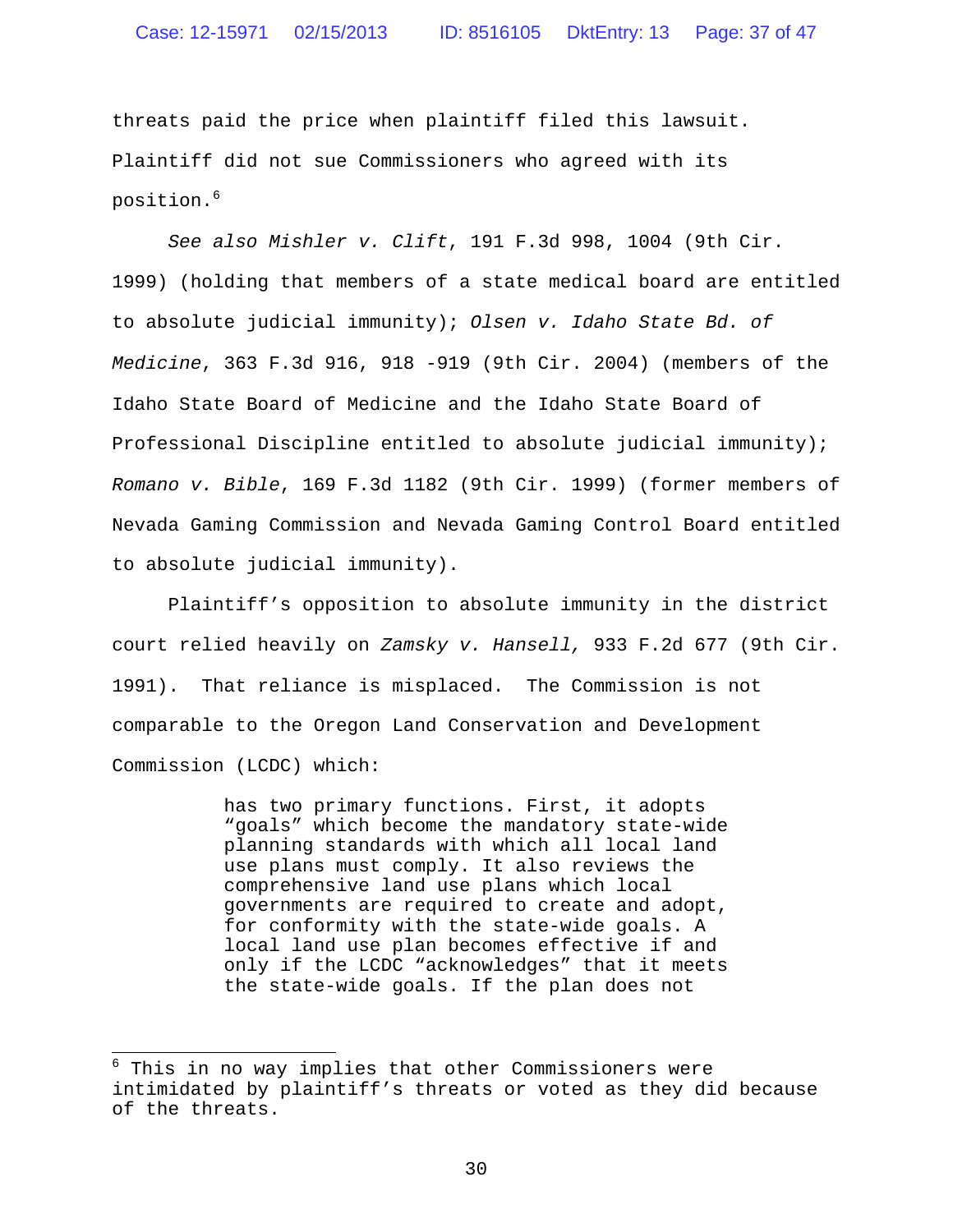conform with the state-wide goals, the LCDC may issue a continuance order and explain how to bring the plan into compliance.

933 F.2d at 678 (statutory references omitted).

In 1984, Klamath County (not the LCDC) re-zoned Zamsky's land "in response to an LCDC continuance order." Zamsky sued the LCDC. The district court determined that LCDC members were entitled to absolute immunity because they were acting in a legislative capacity.

The Ninth Circuit rejected this ruling because:

In determining whether to issue an acknowledgment order, the LCDC Commissioners were ruling on whether the county's proposed plan complied with existing regulations, namely the "goals" with which all local comprehensive plans must comply. They were not exercising independent legislative judgment. Thus, this case closely resembles *Cinevision Corp. v. City of Burbank,* 745 F.2d 560, 580 (9th Cir.1984), *cert. denied,* 471 U.S. 1054, 105 S.Ct. 2115, 85 L.Ed.2d 480 (1985). In *Cinevision,* the defendants monitored compliance with a contract; here the LCDC monitors compliance with LCDC goals. Monitoring compliance with established laws or regulations and offering recommendations on how compliance may be achieved is an executive function, involving "ad hoc decisionmaking" rather than "formulation of policy." *See id.* Because the LCDC Commissioners and staff member Ross acted in an executive function in suggesting or demanding changes to local plans, they are not entitled to absolute immunity. *Id.*

933 F.2d at 679.

The court also held that LCDC commissioners did not act in a judicial function for three reasons.

To begin with, their proceedings often are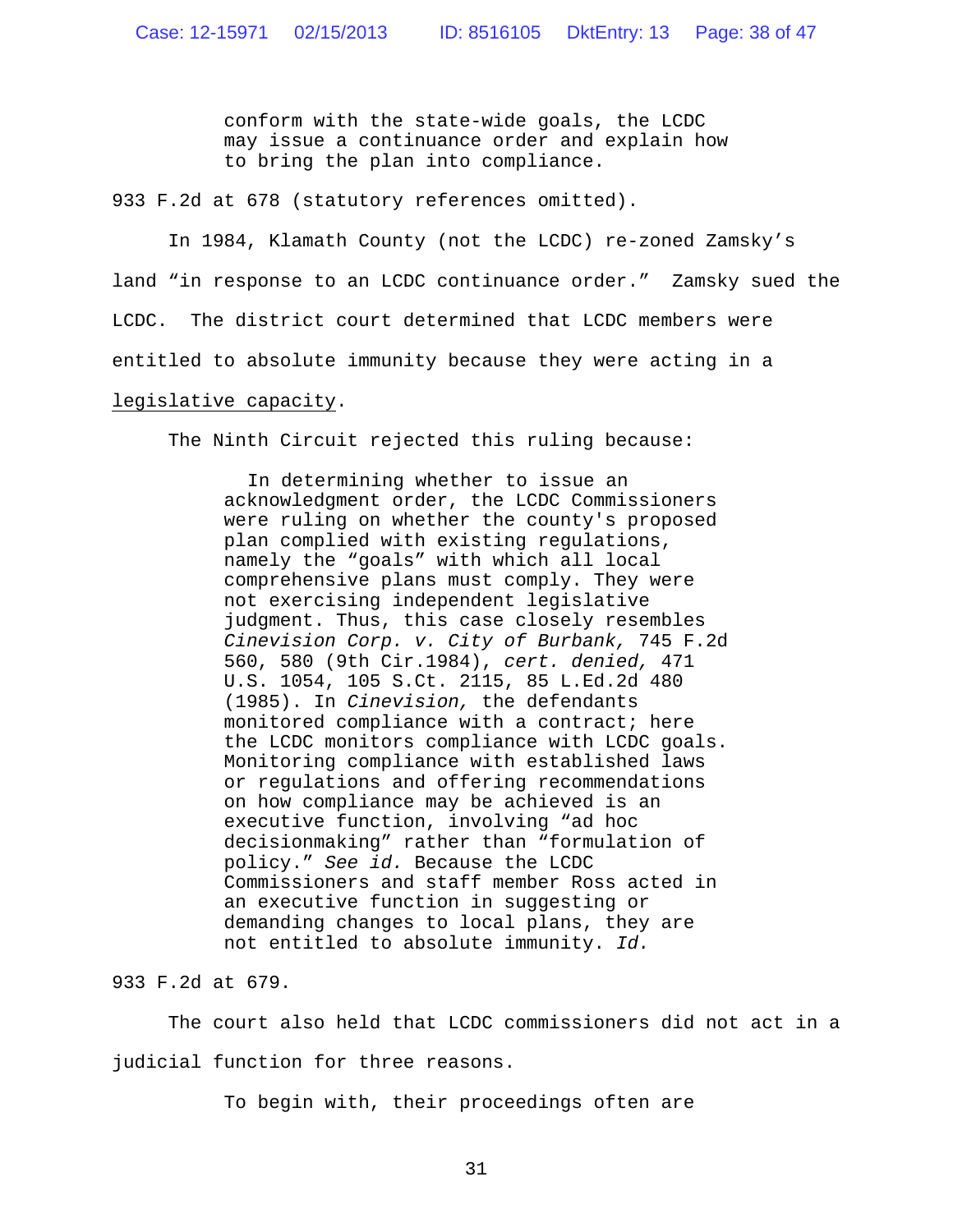not adversarial. Second, the LCDC Commissioners do not simply decide whether to acknowledge the plan but may explain how to bring the plan into compliance. Offering recommendations on how to comply with the law is an executive, not judicial function. And finally, unlike the professional administrative law judges in *Butz,* the LCDC Commissioners are not insulated from the agency that promulgates the rules to be applied. Instead, they are the same individuals who promulgate the "goals" in the first place; they combine the functions of lawmaker and monitor of compliance.

### *Id.* (citations omitted).

The Commission's statutory function is quite different from the LCDC's. The Commission's major task is to determine whether a proposed reclassification of property is appropriate. It does so only when it "finds upon the clear preponderance of the evidence that the proposed boundary is reasonable, not violative of section 205-2 and part III of this chapter, and consistent with the policies and criteria established pursuant to sections 205-16 and 205-17." Haw. Rev. Stat. § 205-4(h) (Cum. Supp. 2012).

The Commission is specifically authorized as part of the process to "impos[e] conditions necessary to uphold the intent and spirit of this chapter or the policies and criteria established pursuant to section 205-17." Haw. Rev. Stat. § 205- 4(g) (2001). The Commission may enforce those conditions by way of "order to show cause why the property should not revert to its former land use classification or be changed to a more appropriate classification." *Id.*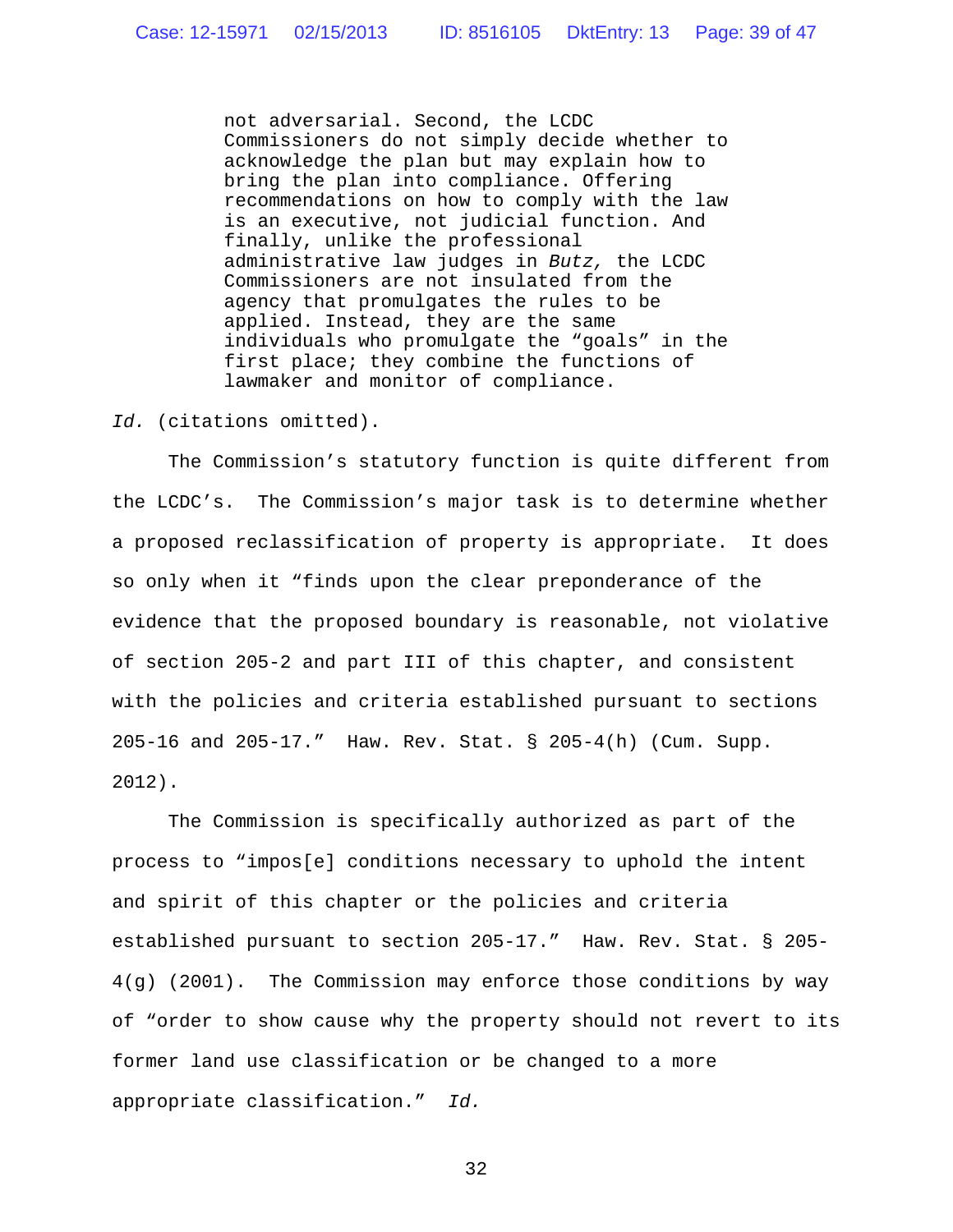None of the *Zamsky* factors are present as to the Commission. First, the Commission's actions to fulfill its duties are explicitly quasi-judicial as discussed above and acknowledged in plaintiff's complaint. Compl. ¶ 40.

Second, the Commission does not "explain how to bring the plan into compliance." Here it simply decided (whether rightly or wrongly is a state court issue) that the developers had not met conditions.

Third, the Commission acts in accordance with goals set by the legislature. The Commission is only authorized to impose and enforce conditions that are "necessary to uphold the intent and spirit of this chapter or the policies and criteria established pursuant to section  $205-17$ ." Haw. Rev. Stat. §  $205-4(q)$  (2001).

In sum, this case perfectly illustrates the problem motivating judicial immunity and predicted in *Buckles*:

> If Board members were not protected by absolute immunity, we predict that many losing parties would turn around and sue the Board members in a damages action instead of appealing the Board's substantive decision to Superior Court. The decision maker rather than the decision would become the target. Land use decisions are often contentious and involve conflicting interests and policies. Permitting suits against the quasi-judicial decision makers would discourage knowledgeable individuals from serving as Board members and thwart the orderly process of judicial review. Absolute immunity for the Board members serves "the broader public interest in having people perform these functions without fear of having to personally defend their actions in civil damages lawsuits." *Romano,* 169 F.3d at 1188.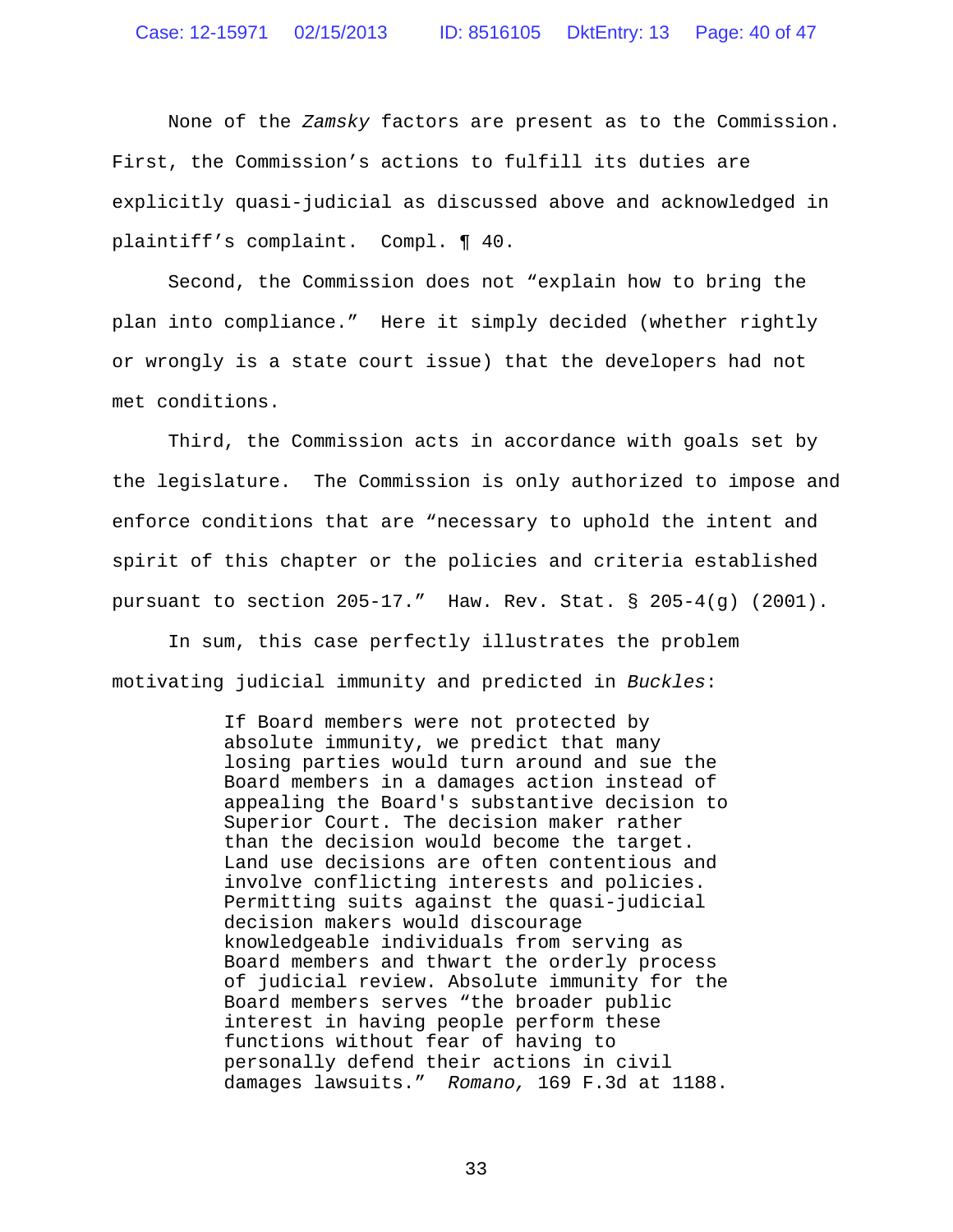191 F.3d at 1136. Plaintiff here seeks to make the decision makers the target rather than the decision. It may not do so; individual Commissioners are entitled to absolute immunity.

# **b. In addition or in the alternative, individual Commissioners are entitled to qualified immunity as to all federal law claims against them personally**

The rule of qualified immunity is a familiar one: public officials are "shielded from liability for civil damages insofar as their conduct does not violate clearly established statutory or constitutional rights of which a reasonable person would have known." *Harlow v. Fitzgerald*, 457 U.S. 800, 818 (1982). The Supreme Court has made clear that qualified immunity provides a quite far-reaching protection to government officers. Indeed, qualified immunity safeguards "all but the plainly incompetent or those who knowingly violate the law.... [I]f officers of reasonable competence could disagree on th[e] issue [whether a chosen course of action is constitutional], immunity should be recognized." *Malley v. Briggs*, 475 U.S. 335, 341 (1986); *see also Knox v. Southwest Airlines*, 124 F.3d 1103, 1107 (9th Cir. 1997) ("Th[e] test allows ample room for reasonable error on the part of the [government official].").

Even if a right is clearly established, a state official is nevertheless entitled to qualified immunity if he or she made a reasonable mistake about the law's requirements. *Center for BioEthical Reform, Inc. v. Los Angeles County Sheriff Dep't*, 533 F.3d 780, 793 (9th Cir. 2008) (quoting *Saucier v. Katz*, 533 U.S.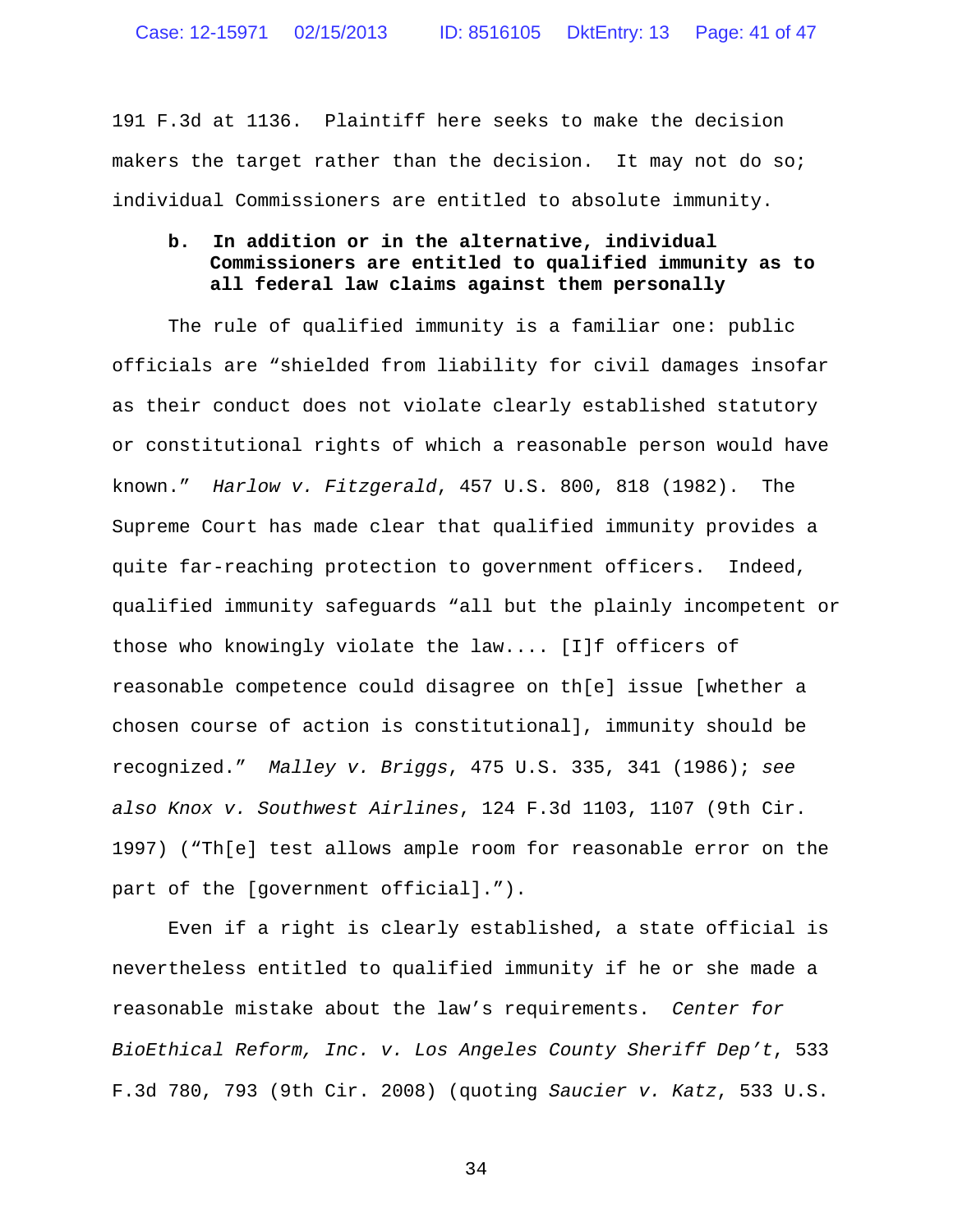194, 202 (2001)).

The individual Commissioners here had ample bases to take the action they took. Without repeating everything stated above, plaintiff's complaint clearly establishes that the Property was subject to conditions for decades and that despite modifications by prior Commissions plaintiff had no definite prospect of meeting the conditions. State statute and case law support the individual Commissioners' actions.

The point is that "reasonable persons" in the individual Commissioners' position would have believed that he or she could have decided as the individual Commissioners did. "Officers of reasonable competence could disagree on th[e] issue." The individual Commissioners were not "plainly incompetent" and did not "knowingly violate the law."

The purpose of qualified immunity is to protect officials from undue interference with their duties and from potentially disabling threats of liability. *Sinaloa Lake Owners Ass'n v. City of Simi Valley,* 70 F.3d 1095, 1098 (9th Cir. 1994). The Supreme Court has therefore stated that qualified immunity is an entitlement not to stand trial or face the other burdens of litigation. *Saucier v. Katz,* 533 U.S. 194, 200 (2001). The Supreme Court has cautioned that a ruling on a qualified immunity defense "should be made early in the proceedings so that the costs and expenses of trial are avoided where the defense is dispositive." *Id.*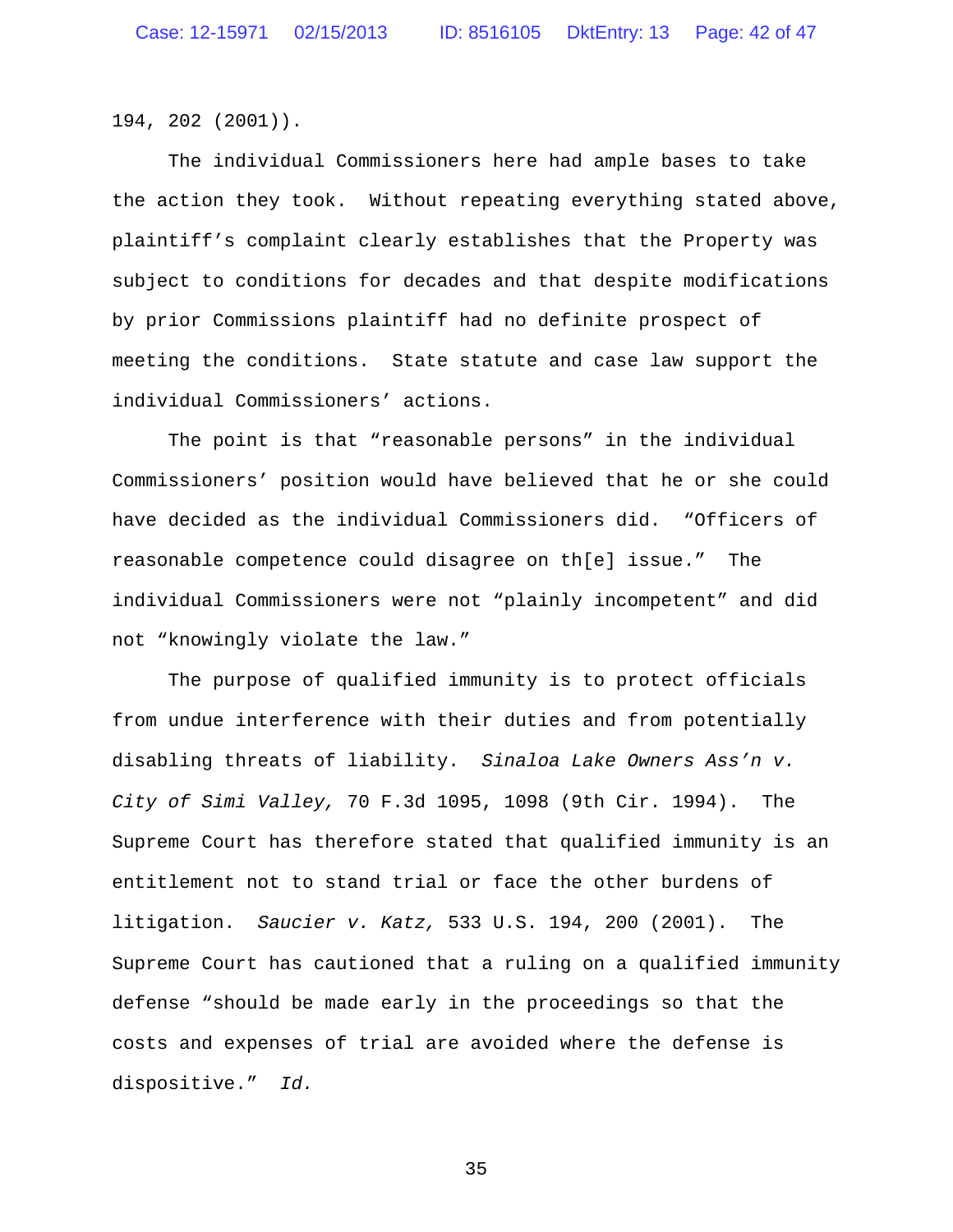In this case, the individual Commissioners are entitled to qualified immunity. Any other ruling would mean that anytime someone objects to a Commission action, individual Commissioners cannot act without incurring the risk of potentially crushing personal liability. Any other ruling must inevitably chill the robust exercise of discretion by future officials. *See Harlow v. Fitzgerald*, 457 U.S. 800, 814 (1982):

> Claims against public officials impose a cost not only to the defendant officials, but to society as a whole. These social costs include the expenses of litigation, the diversion of official energy from pressing public issues, and the deterrence of able citizens from acceptance of public office. Finally, there is the danger that fear of being sued will "dampen the ardor of all but the most resolute, or the most irresponsible [public officials], in the unflinching discharge of their duties."

**C. INDIVIDUAL COMMISSIONERS ARE ENTITLED TO ABSOLUTE JUDICIAL IMMUNITY AND STATUTORY IMMUNITY/QUALIFIED PRIVILEGE AS TO ALL STATE LAW CLAIMS AGAINST THEM FOR DAMAGES, INCLUDING JUST COMPENSATION**

Individual Commissioners are entitled to absolute quasijudicial immunity as to state law claims for the same reasons discussed above as to federal law claims.

Hawai'i law has recognized judicial immunity since at least 1887. *See State v. Taylor*, 49 Haw. 624, 631-632, 425 P.2d 1014, 1019 (1967). The Hawai'i supreme court relied largely on federal law when discussing absolute immunity for court-appointed psychiatrists, *Seibel v. Kemble*, 63 Haw. 516, 631 P.2d 173 (1981), probation officers, *Hulsman v. Hemmeter Development*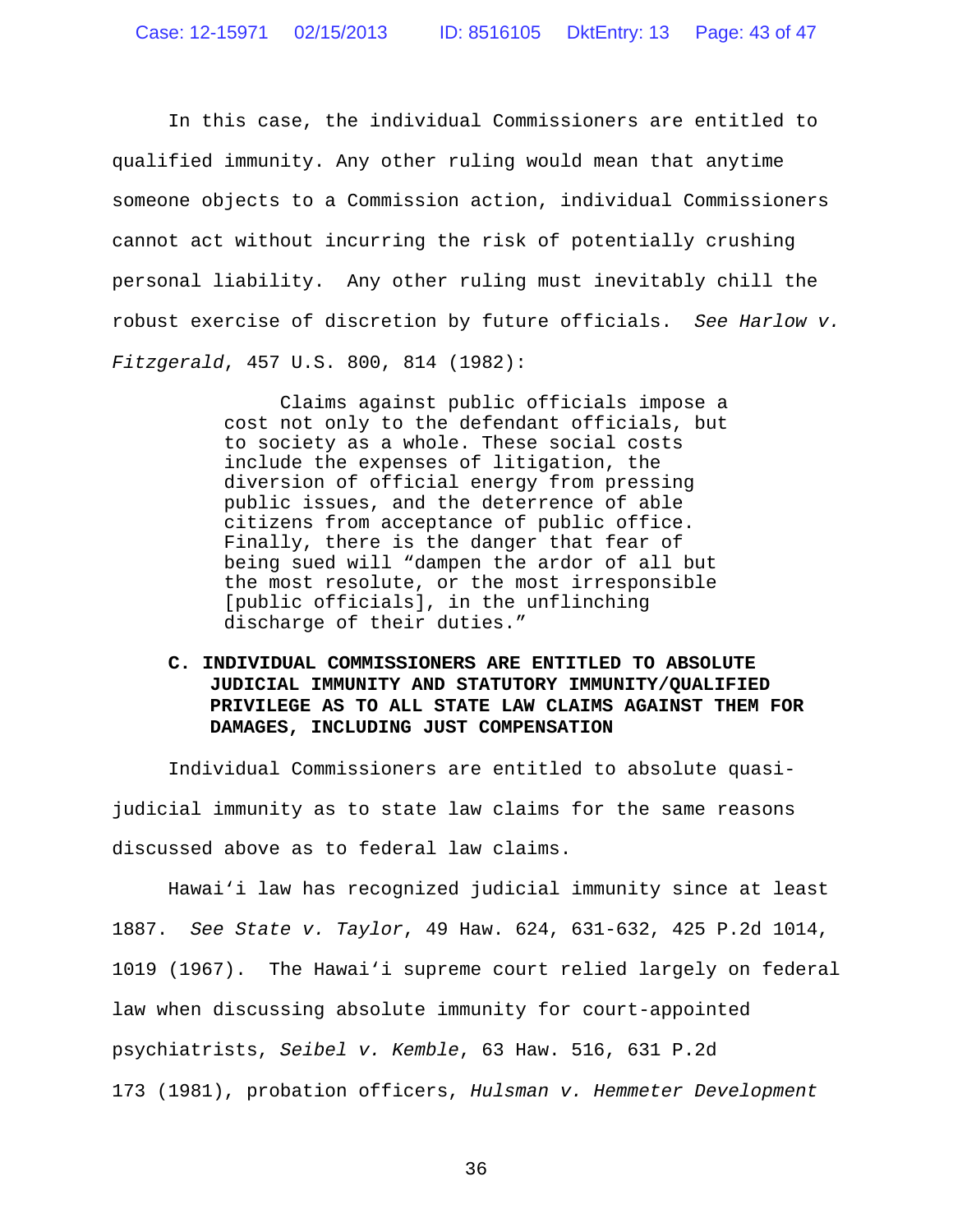### Case: 12-15971 02/15/2013 ID: 8516105 DktEntry: 13 Page: 44 of 47

*Corp.*, 65 Haw. 58, 65, 647 P.2d 713, 719 (1982), prosecutors, *Bullen v. Derego*, 68 Haw. 587, 592, 724 P.2d 106, 109 (1986), and court appointed receivers, *Hawaii Ventures, LLC v. Otaka, Inc.*, 114 Haw. 438, 486, 164 P.3d 696, 744 (2007).

The Hawai'i supreme court has not yet discussed absolute quasi-judicial immunity for boards. There is, however, no reason that such immunity would not be afforded for the same reasons as prevail in federal law.

As to statutory immunity, Haw. Rev. Stat. § 26-35.5(b) (2009) provides such immunity in very broad terms:

> Notwithstanding any law to the contrary, no member shall be liable in any civil action founded upon a statute or the case law of this State, for damage, injury, or loss caused by or resulting from the member's performing or failing to perform any duty which is required or authorized to be performed by a person holding the position to which the member was appointed, unless the member acted with a malicious or improper purpose, except when the plaintiff in a civil action is the State.

Plaintiff fails even to allege any "malicious or improper purpose" much less support any such allegation by plausible, non conclusory facts. *Ashcroft v. Iqbal,* 556 U.S. 662 (2009).

The individual Commissioners are also entitled to basically this same qualified privilege under Hawai'i case law. See *Towse v. State,* 64 Haw. 624, 631, 647 P.2d 696, 702 (1982); *Medeiros v. Kondo,* 55 Haw. 499, 503, 522 P.2d 1269, 1271 (1974) (holding that liability is limited to only the most guilty of officials and can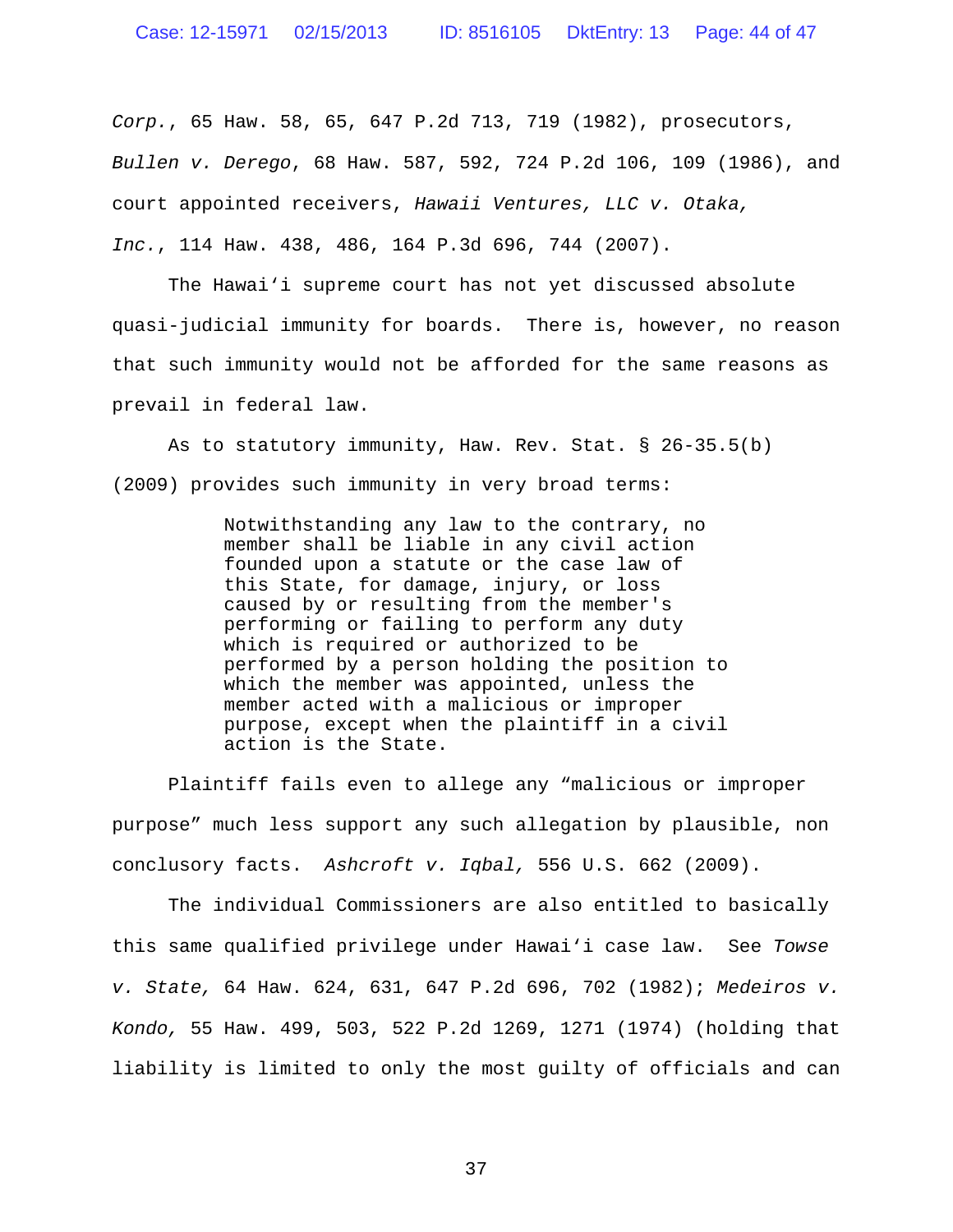be imposed only when an official in exercising his authority is motivated by malice, and not by an otherwise proper purpose).

### **VIII. CONCLUSION**

Individual Commissioners ask this court to dismiss all claims filed against them and to enter final judgment in their favor.

## **STATEMENT OF RELATED CASES**

There are no related cases within the meaning of Circuit Court Rule 28-2.6.

DATED: Honolulu, Hawai'i, February 15, 2013.

/s/ William J. Wynhoff Deputy Attorney General Attorney for DEFENDANTS-APPELLANTS-CROSS APPELLEES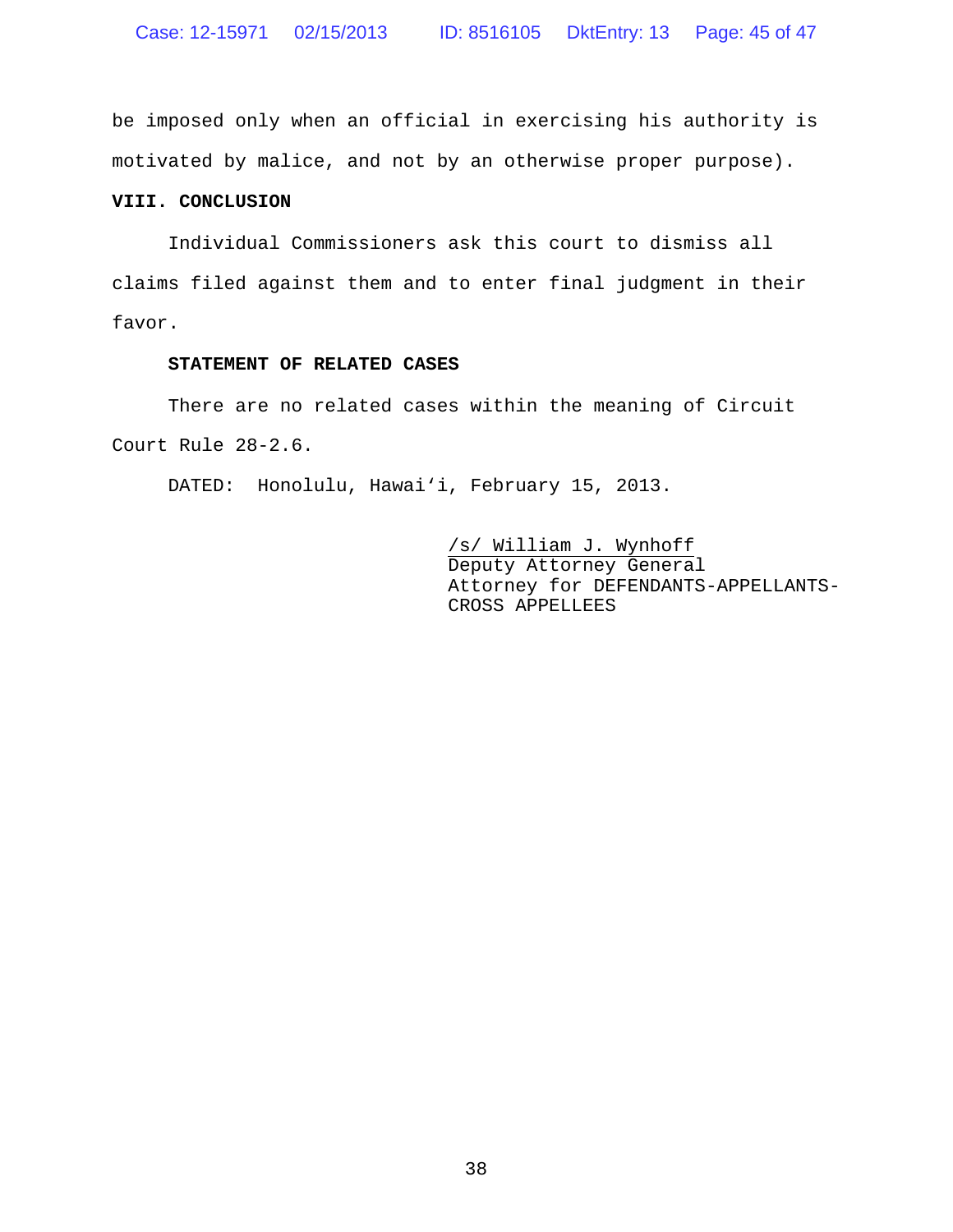# CERTIFICATE OF COMPLIANCE

I certify that pursuant to FRAP 32(a)(7)(C) the attached answering brief is monospaced, has 10.5 or fewer characters per inch (using Courier New 12 point typeface), and contains 8788 words according to the word processing system used to prepare the brief.

DATED: Honolulu, Hawai'i, February 15, 2013.

/s/ William J. Wynhoff Deputy Attorney General Attorney for DEFENDANTS-APPELLANTS-CROSS APPELLEES